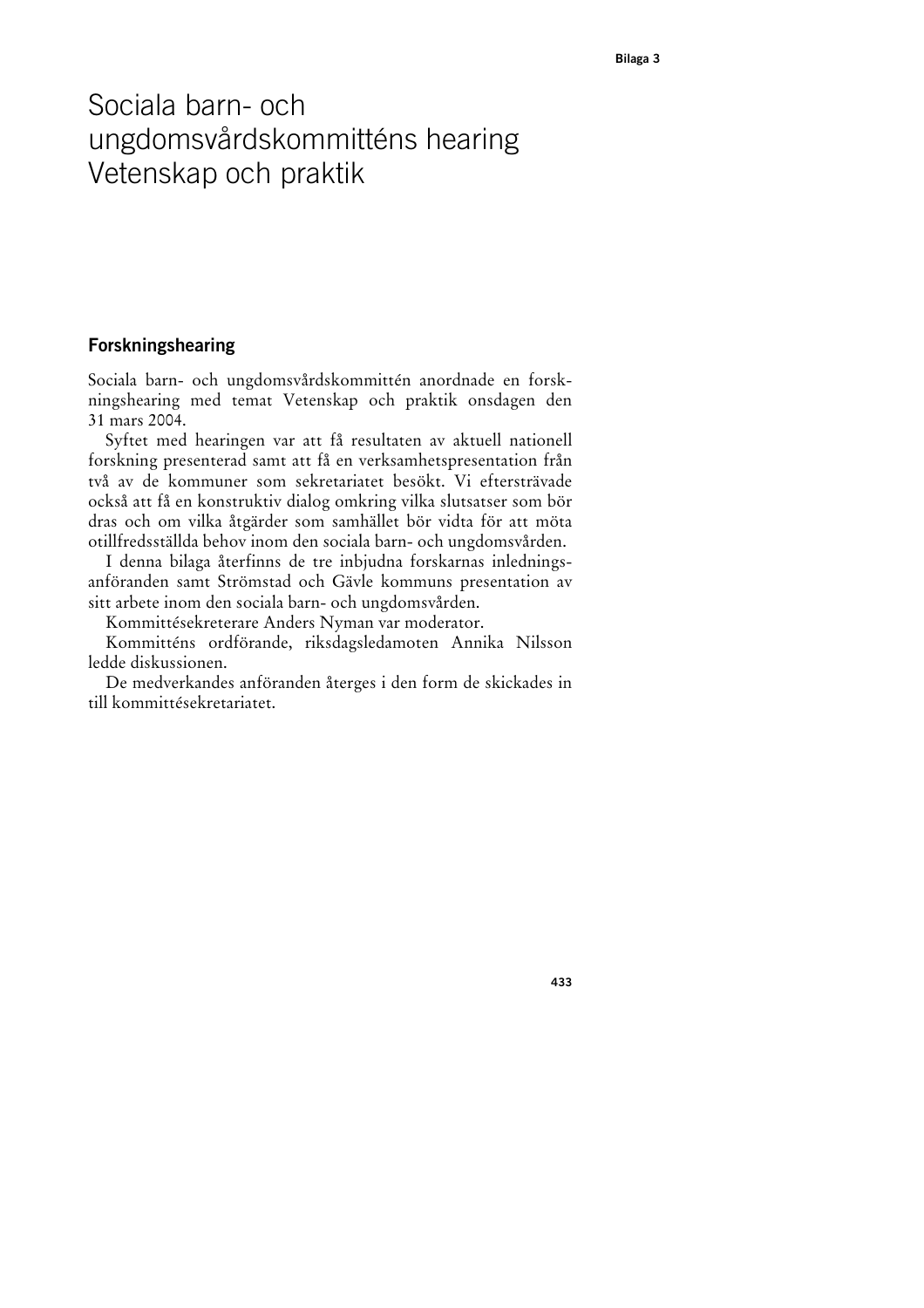Bilaga 3 Sou 2005:81 Sou 2005:81 Sou 2005:81 Sou 2005:81 Sou 2005:81 Sou 2005:81 Sou 2005:81 Sou 2005:81 Sou 2<br>Sou 2005:81 Sou 2005:81 Sou 2005:81 Sou 2005:81 Sou 2005:81 Sou 2005:81 Sou 2005:81 Sou 2005:81 Sou 2005:81 So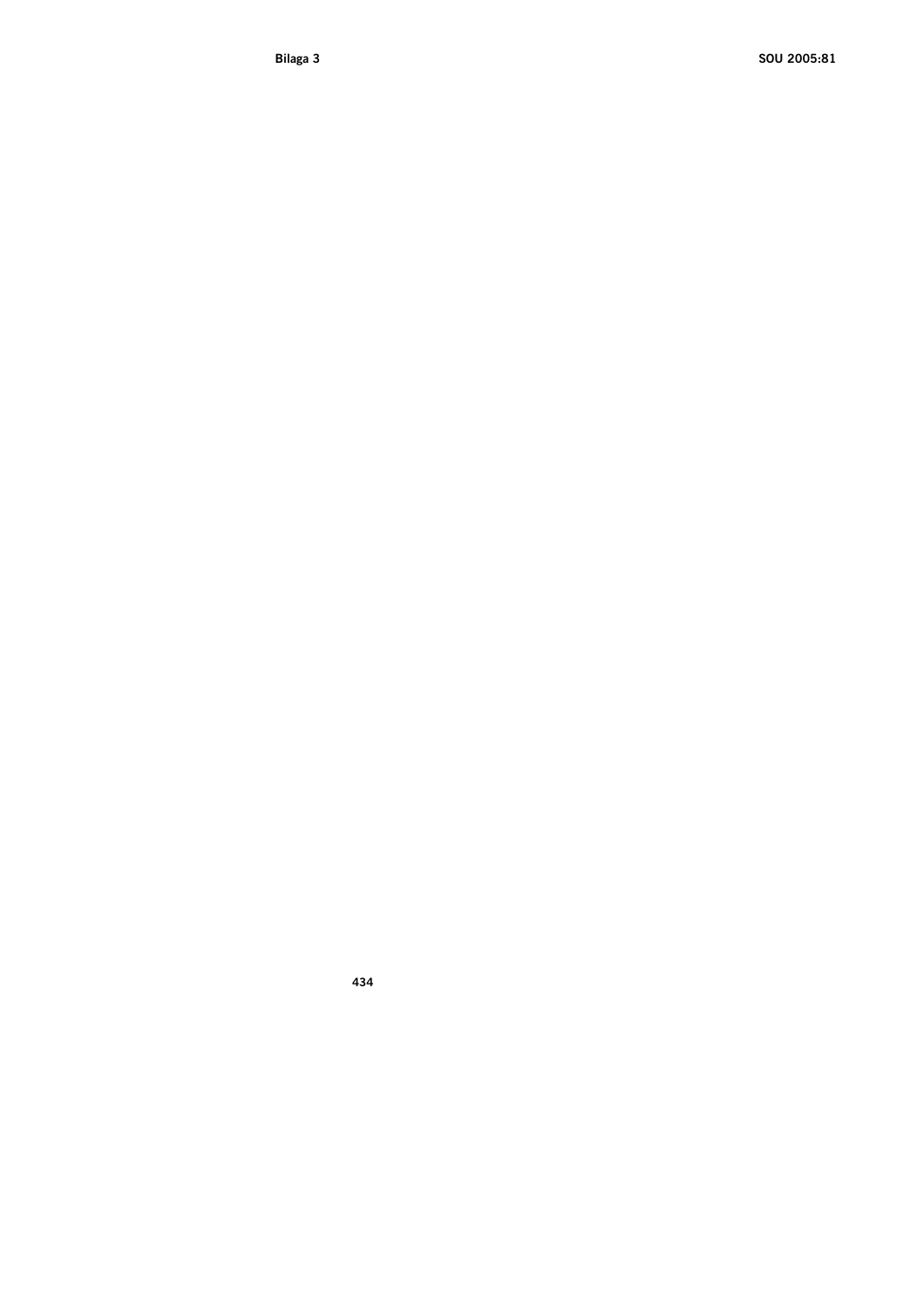# Innehåll

| Barn i riskzonen, vilka är de och hur ser riskzonen ut?<br>Av professor Håkan Stattin, Örebro universitet 437 |
|---------------------------------------------------------------------------------------------------------------|
| Time trends in the adjustment of Swedish teenage girls:<br>A 26-year comparison of 15-year olds 437           |
|                                                                                                               |
| Time Trends in the Adjustment of Swedish Teenage Girls:<br>A 26-year Comparison of 15-year-olds 438           |
| Time Trends in Child and Adolescent Behavior Problems 439                                                     |
|                                                                                                               |
|                                                                                                               |
|                                                                                                               |
|                                                                                                               |
|                                                                                                               |
|                                                                                                               |
|                                                                                                               |
|                                                                                                               |
|                                                                                                               |
|                                                                                                               |
|                                                                                                               |

# [Vetenskap och värderingar i social barnavård](#page-33-0)

| Av fil.dr Claes Levin, Socialhögskolan, Lund  466 |  |
|---------------------------------------------------|--|
|                                                   |  |
|                                                   |  |
|                                                   |  |
|                                                   |  |
|                                                   |  |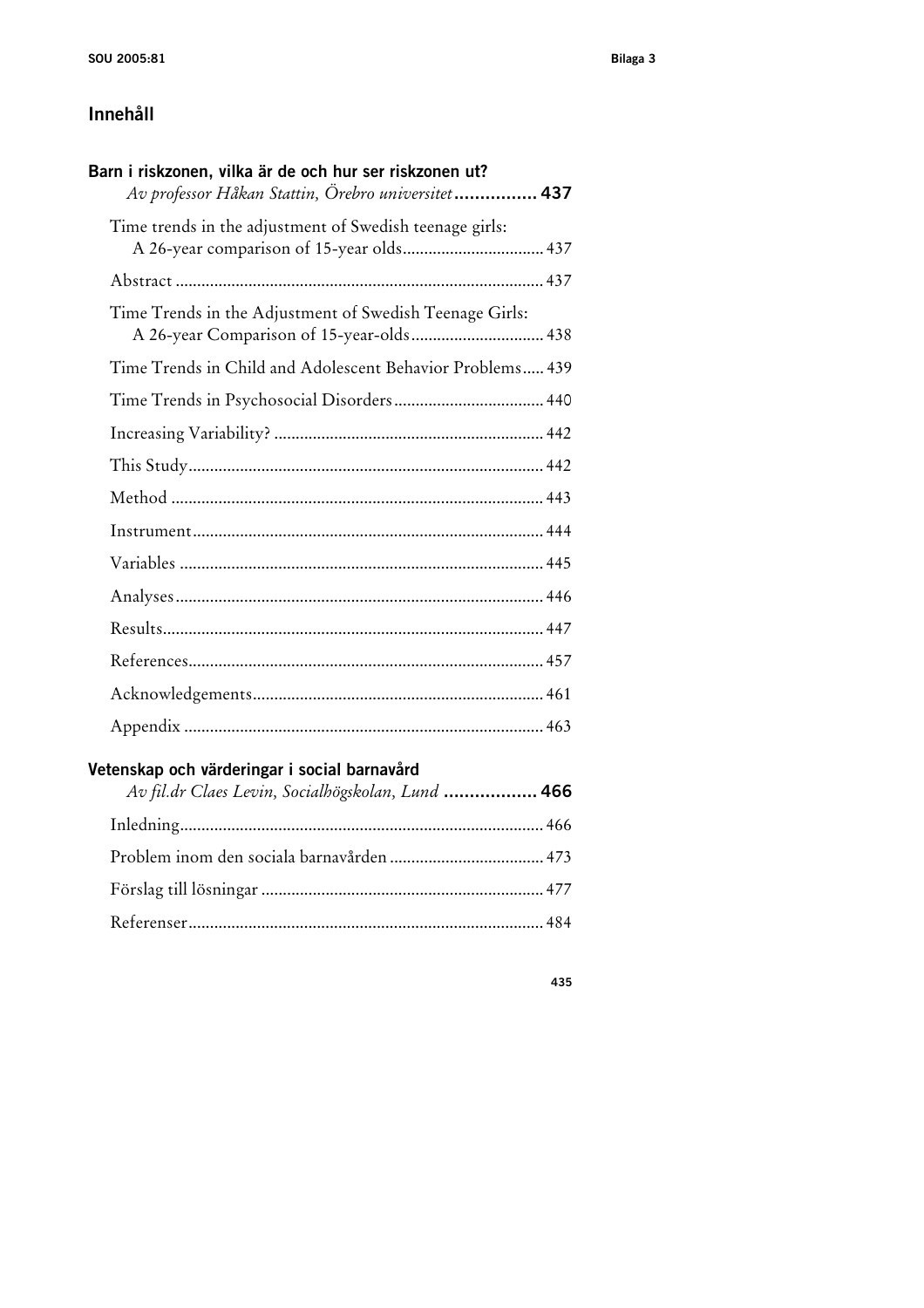|  | Kunskap, organisation och resurser i den sociala barn- och |  |  |  |  |  |
|--|------------------------------------------------------------|--|--|--|--|--|
|  | ungdomsvården                                              |  |  |  |  |  |
|  |                                                            |  |  |  |  |  |

[Av professor Tommy Lundström, Stockholms universitet](#page-53-0)....486

# [Resurscentrum Strömstad En – berättelse om samverkan](#page-63-0)

| Av rektor Ann-Catrin A-Göthlin, Göran Antonsson,<br>chef för Socialtjänsten Barn och Ungdom  496 |  |
|--------------------------------------------------------------------------------------------------|--|
|                                                                                                  |  |
|                                                                                                  |  |
|                                                                                                  |  |
|                                                                                                  |  |

# [Gävle kommun – Hur arbetar vi med familjen som resurs?](#page-72-0)

[Av Gunnar Löholm, Mattias Bengtsson, Margareta](#page-72-0)  [Kamlen och Jim Salamon, Socialtjänsten i Gävle kommun](#page-72-0).505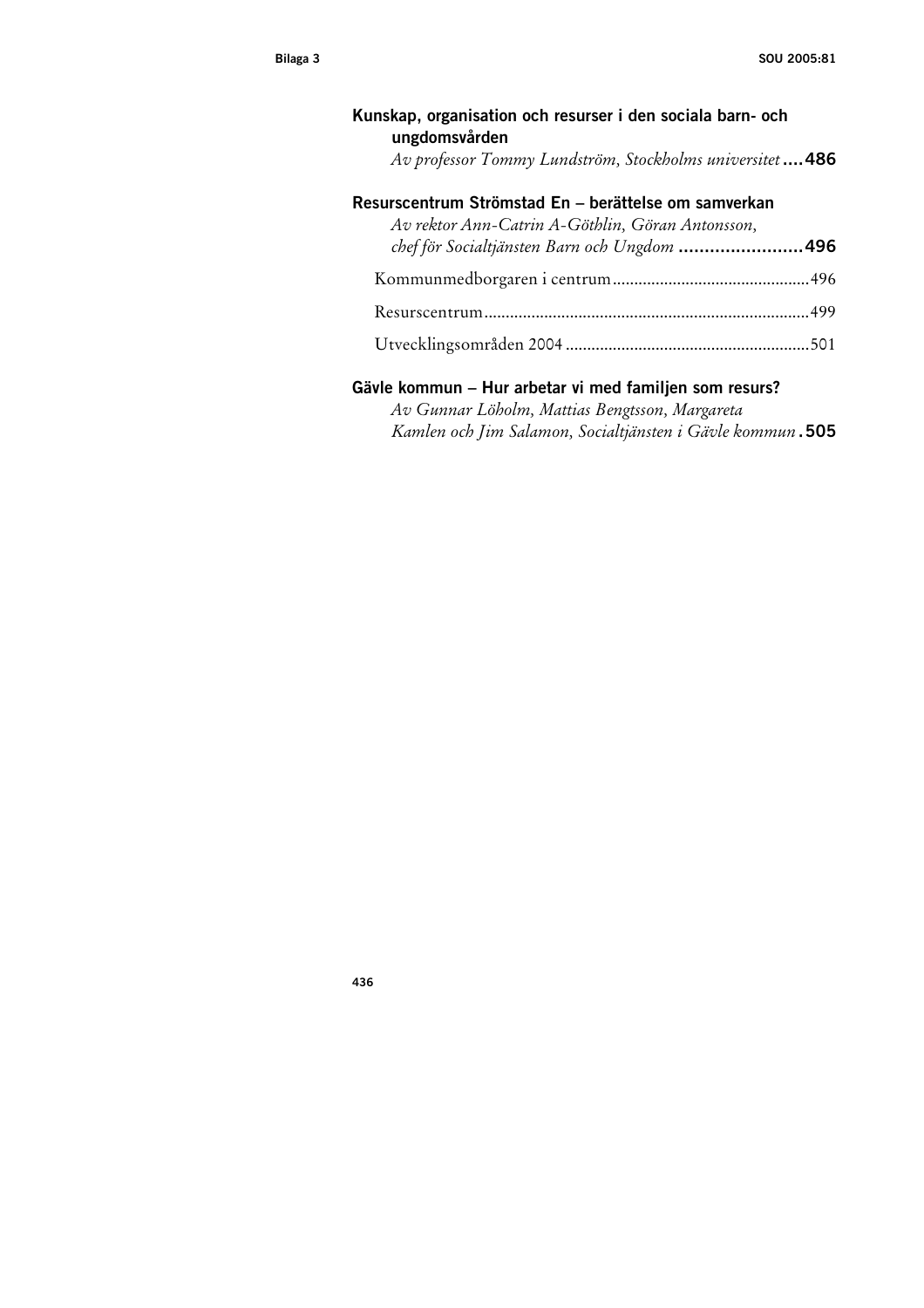### <span id="page-4-0"></span>Barn i riskzonen, vilka är de och hur ser riskzonen ut?

Av professor Håkan Stattin, Örebro universitet.

Underlag till denna föredragning är skriven på engelska

\*\*\*\*\*\*\*\*\*\*\*\*\*\*\*\*\*\*\*\*\*\*\*\*\*\*\*\*\*\*\*\*\*\*\*\*\*\*\*\*\*\*\*\*\*\*\*\*\*\*\*\*\*\*\*\*

# Time trends in the adjustment of Swedish teenage girls: A 26-year comparison of 15-year olds

Margit Wångby Dept. of Psychology, Stockholm University, Sweden David Magnusson Dept. of Psychology, Stockholm University, Sweden Håkan Stattin Dept. of Behavioural, Social and Legal Sciences, Örebro University, Sweden

RUNNING HEAD: Time trends in the adjustment of Swedish teenage girls

DRAFT 04 01 27

# **Abstract**

Wångby, M., Magnusson, D., & Stattin, H. (2004). Time trends in the adjustment of Swedish teenage girls: A 26-year comparison of 15-year olds. Scandinavian Journal of Psychology.

The aim of this study was to investigate stability and change over 26 years in self-reported adjustment of Swedish teenage girls. Data were collected with the same questionnaire from two schoolcohorts in a middle-sized Swedish community: 522 girls attending Grade 8 (approximately at age 15) in 1970, and 529 girls attending Grade 8 in 1996. The first cohort was part of the longitudinal research programme Individual Development and Adaptation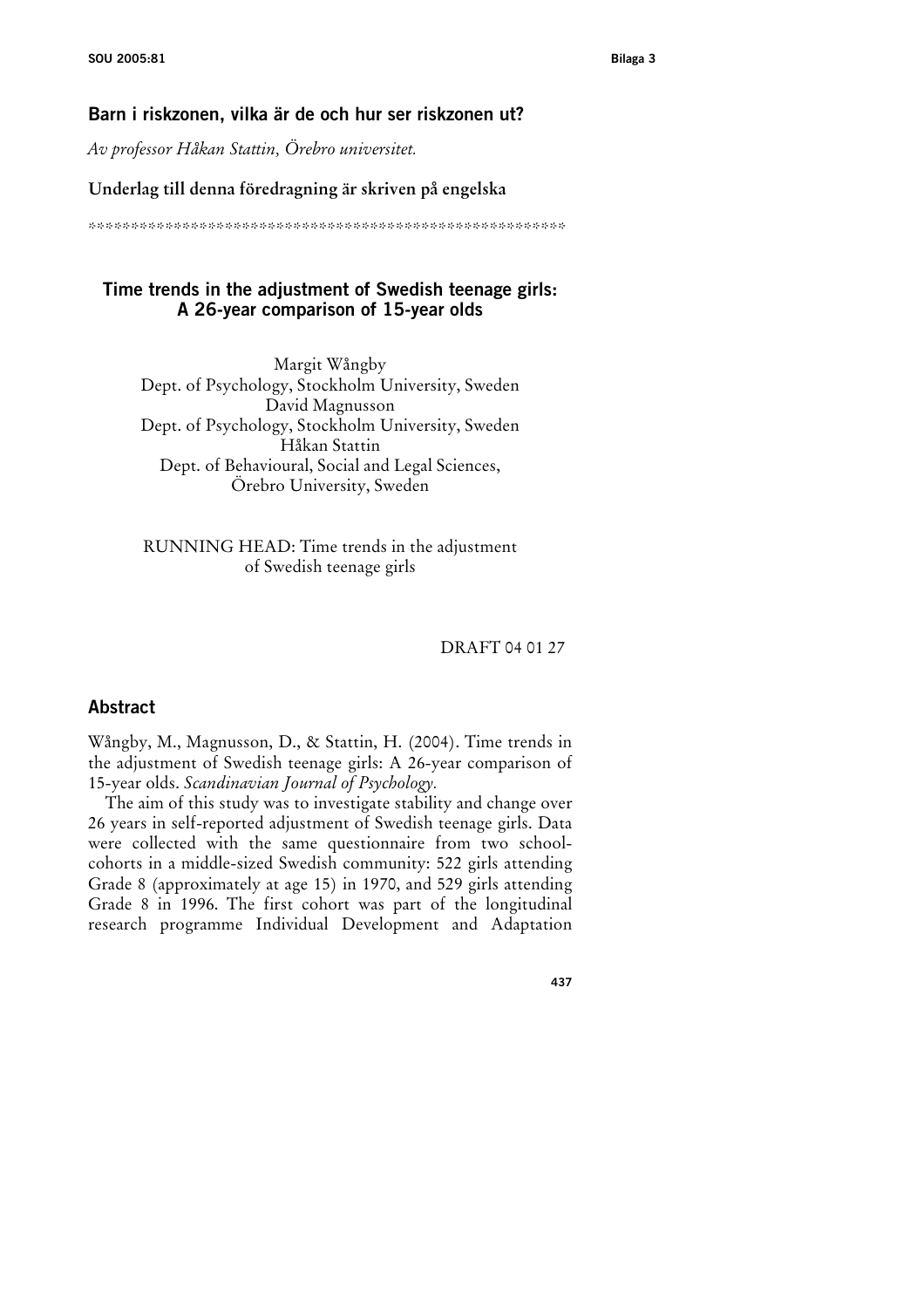<span id="page-5-0"></span>(IDA). In most domains, adjustment problems were approximately as common in 1996 as in 1970, with the exception for increases in problems with self-esteem and antisocial problems. In the antisocial domain, a polarization process was indicated, with increases also in positive adjustment. Furthermore, positive adjustment was also more common in relations to others, especially in relations to peers. The results are discussed in relation to earlier findings and to social changes during the period.

Keywords: adjustment problems, polarization, positive adjustment, repeat study, secular change, teenage girls Corresponding author: M. Wångby Dept. of Psychology Stockholm University S-106 91 Stockholm mwy@psychology.su.se tel. +46 8 16 38 71 fax: +46 8 15 93 42

# Time Trends in the Adjustment of Swedish Teenage Girls: A 26-year Comparison of 15-year-olds

Since the 90s, increasing interest has been focused on the question whether the widespread social changes during past decades have caused changes in levels of psychosocial disturbances among children and adolescents (Cohen, Slomkowski, & Robins, 1999; Rutter & Smith, 1995). The identification of such changes is of high concern and has important implications for public health policies and the planning of prevention and intervention efforts. It is also essential for understanding the relation between social conditions and the development of psychosocial disturbances (Achenbach & Howell, 1993; Fombonne, 1995a; Verhulst, 1995).

To identify and measure time trends in psychosocial disturbances, two main types of study designs are preferable: the prospective longitudinal study of multiple birth cohorts, which provides unbiased estimates of incidence and age of onset; and repeated cross-sectional surveys of community samples which supply time series of point prevalences for specific age groups (Fombonne, 1995). Information on time trends from these types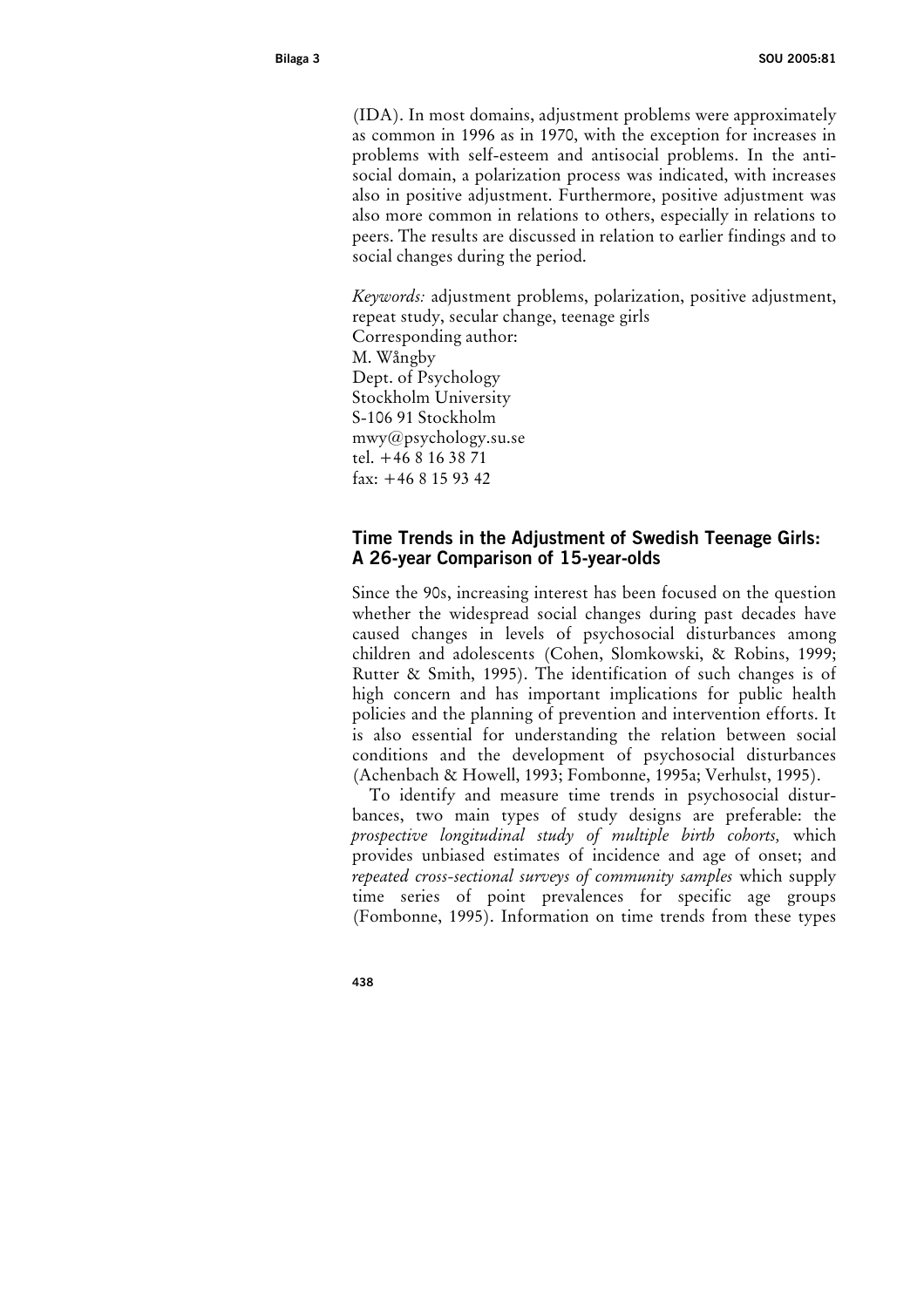<span id="page-6-0"></span>of studies is still scarce, however (Achenbach, Dumenci, & Rescorla, 2003; Rutter & Smith, 1995). Repeat surveys on substance abuse, for example, have been performed in the USA and in Sweden since the 1970s (CAN, 1998; Silbereisen, Robins, & Rutter, 1995). But, to our knowledge there are only a few repeat surveys that cover a broader spectrum of problems among young people.

## Time Trends in Child and Adolescent Behavior Problems

The first study that is usually cited in this connection was performed by Cederblad and co-workers in Sudanese villages near Khartoum (Cederblad, 1968; Rahim & Cederblad, 1984) between 1964/65 and 1979/80. This was a period of rapid urbanisation of the area. The methodological procedures employed at each phase of the study were strictly identical: First, there was a screening of all children aged 3–15 years in the area concerning four behavior problems. Secondly, a psychiatric investigation was made of a stratified sample of children from three different symptom groups. Both in the extensive and the intensive study, the mother was interviewed about the children's symptoms. The results showed that behavioral problems had increased in 1980, particularly among boys of school age, who were the children most exposed to the rapidly changing social conditions. Still, however, the children in the area showed remarkably low frequencies of most behavioural problems as compared with children in other (both developing and developed) countries.

In the USA, a series of studies have been carried out on time trends in the problems and competences of American children and adolescents with the Achenbach System of Empirically Based Assessment (ASEBA; Achenbach & Rescorla, 2001). This series spans the 23-year period from 1976 to 1999, and makes use of both parent-ratings (Achenbach & Howell, 1993; Achenbach et al, 2003) and teacher ratings (Achenbach, Dumenci, & Rescorla, 2002a) for demographically similar samples of non-referred American children aged 7–16 years at three time points. In 1989 and 1999, data were also collected for randomly selected population-based national samples, using parent- and teacher-ratings for children aged 7–16 years and parent-, teacher- and self-ratings for children aged 11–18 years (Achenbach, Dumenci, & Rescorla,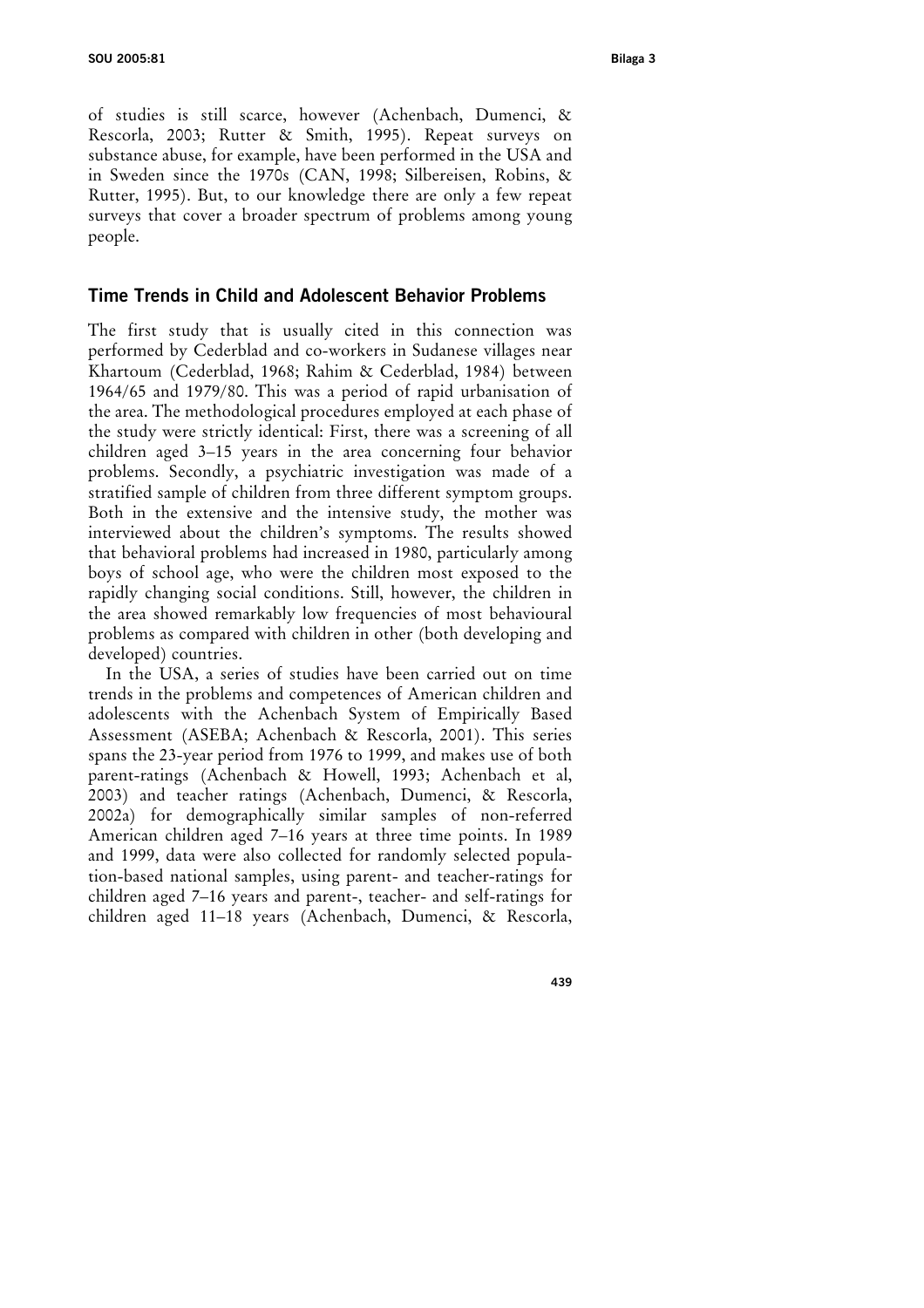<span id="page-7-0"></span>2002b). The main findings from these studies were that adjustment problem scores increased and competence scores decreased among American children during the first time period between 1976 and 1989, but that these trends were reversed during the following time period, between 1989 and 1999. The total problem scores using parental ratings were higher in 1999 than in 1976, but not as high as in the intermediate time point, 1989 (Achenbach et al., 2003). A partly similar pattern was found for teacher ratings over an 18-year period: the total problem score was highest in 1989 but nonsignificantly lower in 1999 than in 1981/82 (Achenbach et al., 2002a). These time trends were similar for boys and girls and for children of different ages. All effect sizes were small, however. The authors suggested that childrearing conditions might have been enhanced by better economic conditions, lower unemployment, and less crime during the 1990s than the 1980s and that this might have contributed to the identified pattern of time trends (Achenbach et al., 2003, p. 9).

A similar study with instruments from the ASEBA system was also performed for Dutch children over a 10-year period by Verhulst, van der Ende and Rietbergen (1997). They compared problems and competencies rated by parents and teachers in 1983 and 1993, for two random samples of Dutch children, aged 4 - 16 years. No significant differences were found on the total scores of the Child Behavior Checklist (CBCL; Achenbach, 1991a) or the Teacher's Report Form (TRF; Achenbach, 1991b). A few differences indicating an increase in problems were found for the CBCL somatic complaints, delinquent behavior and thought problem scales and for the TRF attention problem scale. The magnitude of these differences was very small, however, accounting for 1% or less of the variance. The overall conclusion made by the authors was that there was no evidence of a clear increase in the malfunctioning of Dutch children and adolescents over the 10-year period.

#### Time Trends in Psychosocial Disorders

While the findings from repeat studies of adjustment problems in general population samples suggest that there has been little change over the past decades, the study of time trends in psychosocial disorders has presented a different picture. In 1990, Academia Europaea established a study group to consider the scientific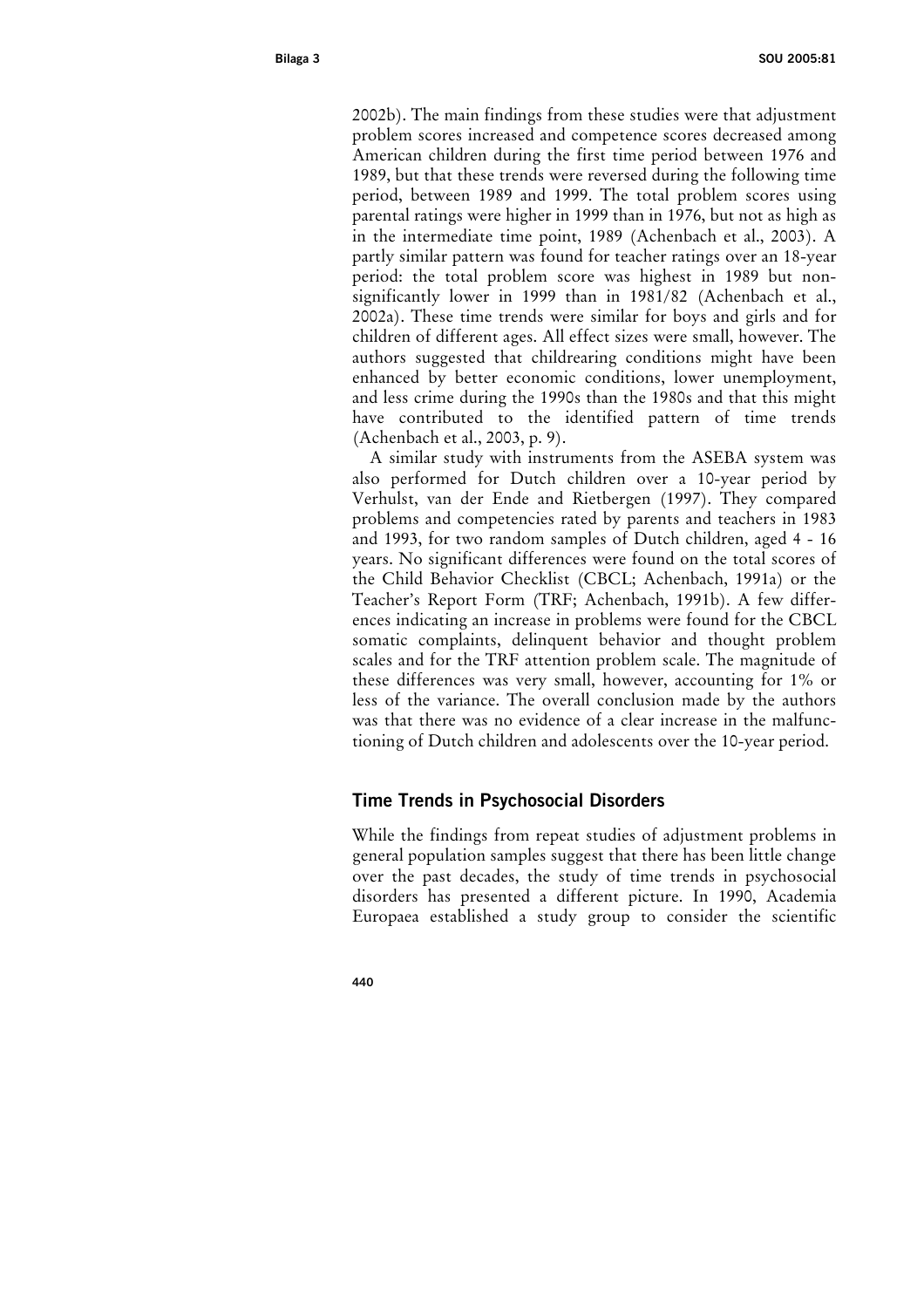evidence on whether psychosocial disorders in young people had become more, or less, frequent over the past 50 years. The psychosocial disorders covered were crime, suicide and suicidal behavior, depression, eating disorders, and the abuse of alcohol and psychoactive drugs. The overall conclusion of the study group was that for all of the disorders, except eating disorders (for which no conclusions could be drawn), there was unmistakable evidence of an increase since the Second World War in nearly all developed countries (Rutter & Smith, 1995). For several of the disorders the increase was most pronounced up to the 80s, however, and then levelled off. This was true at least for alcohol consumption and suicide and to a certain extent also for crime (Rutter, Giller, & Hagell, 1998). The repeat studies of general population samples were mainly confined to the 80s and the 90s. This difference in time frame makes it difficult to decide whether there is a real discrepancy between the findings concerning psychosocial disorders and the findings concerning adjustment problems in general population samples. To be sure, a small but general increase in adjustment problems among American children was reported by Achenbach and coworkers for the time period between 1976 and 1989.

The Academia Europaea study group reported substantial difficulties in finding measures for each of the target disorders, and in establishing reliable time series data (Smith & Rutter, 1995). The difficulties appear to have been especially troublesome for disorders with a female preponderance, such as depression, eating disorders and suicidal behavior. Unlike crime, alcohol abuse, and completed suicides, these disorders leave few traces in official statistics. Concerning depressions, it is only in recent years that general population surveys have been carried out that provide estimates of their prevalence (Fombonne, 1995a). Crucial to the conclusion of a rise in depressive conditions were the results of a number of crosssectional general population surveys, of which the US Epidemiological Catchment Area Study (ECA; Robins, Locke & Regier, 1991, cited from Fombonne, 1995a) was one of the most important. The population survey data on subjects' earlier depressions in these surveys were retrospective. The conclusion of the Academia Europaea study group, however, was that recall effects were not likely to be the main explanation for the increase of depressive disorders in younger age cohorts (Fombonne, 1995a; Smith & Rutter, 1995).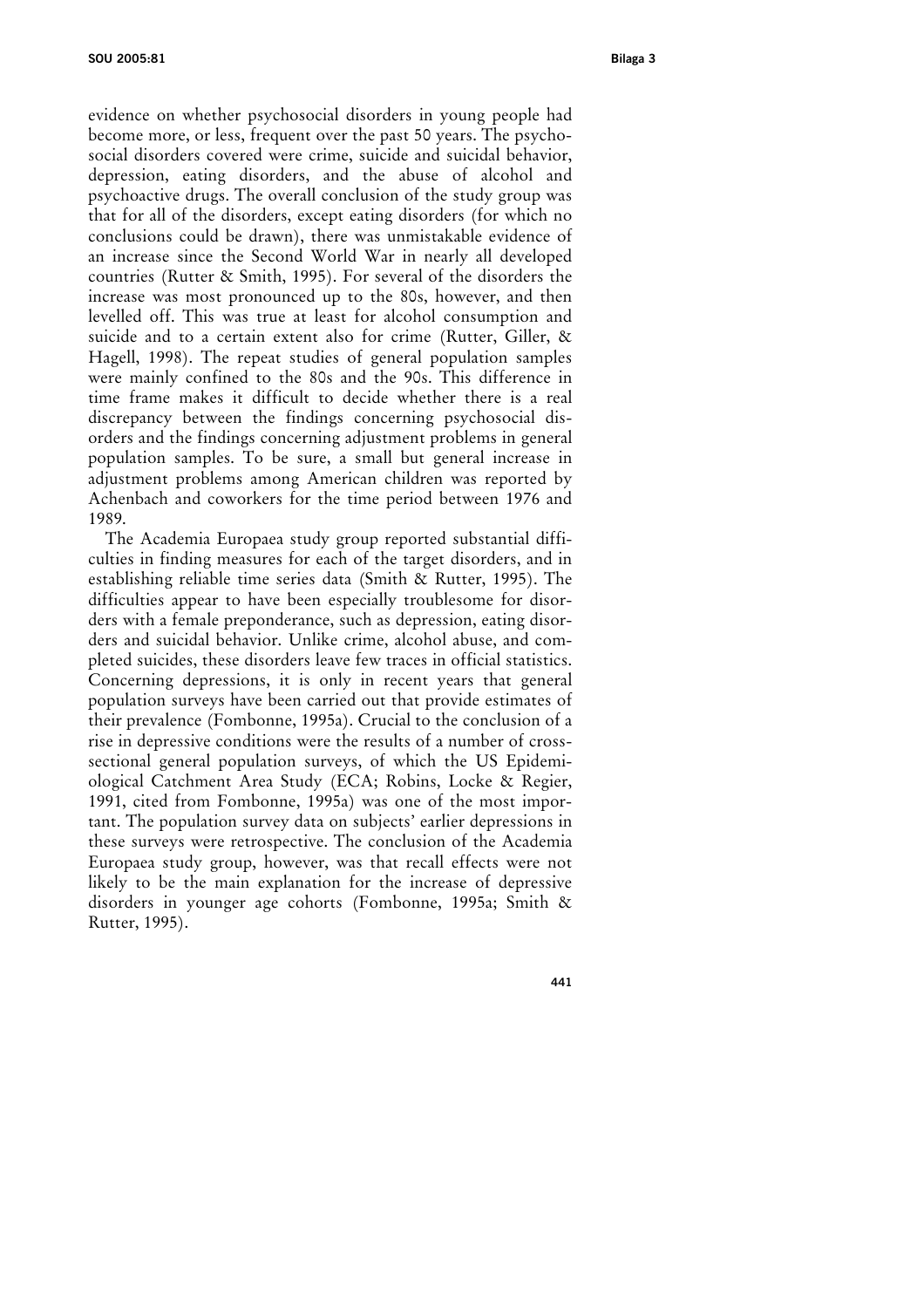## <span id="page-9-0"></span>Increasing Variability?

In a review of the Academia Europaea study, Fergusson (1996) made the note that, with their focus on psychopathology, the study group might only have presented one side of the story about young people's adjustment during the past 50 years. Fergusson suggested that the increasing structural diversity characterizing childrearing conditions in the western societies during this time period "would lead to an increasing variability in adolescent adjustment patterns" (p. 486), which might be expressed not only in increasing numbers of young people with adjustment problems at one tail of the distribution, but also in increasing numbers of young people showing positive adjustment at the other tail of the distribution. This is a description of a polarization process, although the term is not used by Fergusson. As pointed out by Achenbach et al. (2003), the decrease in competence scores and increase in problem scores among American children between 1976 and 1989 would not be in line with Fergusson's hypothesis. Consistent with the hypothesis, however, Achenbach and coworkers found an increasing variability (i.e., larger standard deviations) in problem scores of American children across the whole time period from 1976 to 1999.

# This Study

One way of investigating time trends in young people's psychosocial adjustment is to repeat earlier cross-sectional studies of adjustment problems, originally not intended as repeat surveys. This is the approach taken in the present study, which compares the findings from two surveys of adjustment problems among 15 year-old Swedish girls. The first survey was made in the community of Örebro in 1970 as part of the Swedish longitudinal research program Individual Development and Adaptation (IDA); the repeat survey was made in the same community 26 years later, in 1996.

These two school-cohorts are compared with regard to three aspects of the girls' adjustment reports: (a) overall adjustment, (b) negative adjustment, and (c) positive adjustment. There are important theoretical reasons for studying negative and positive adjustment separately, the most fundamental being that positive adjustment can be something qualitatively different from negative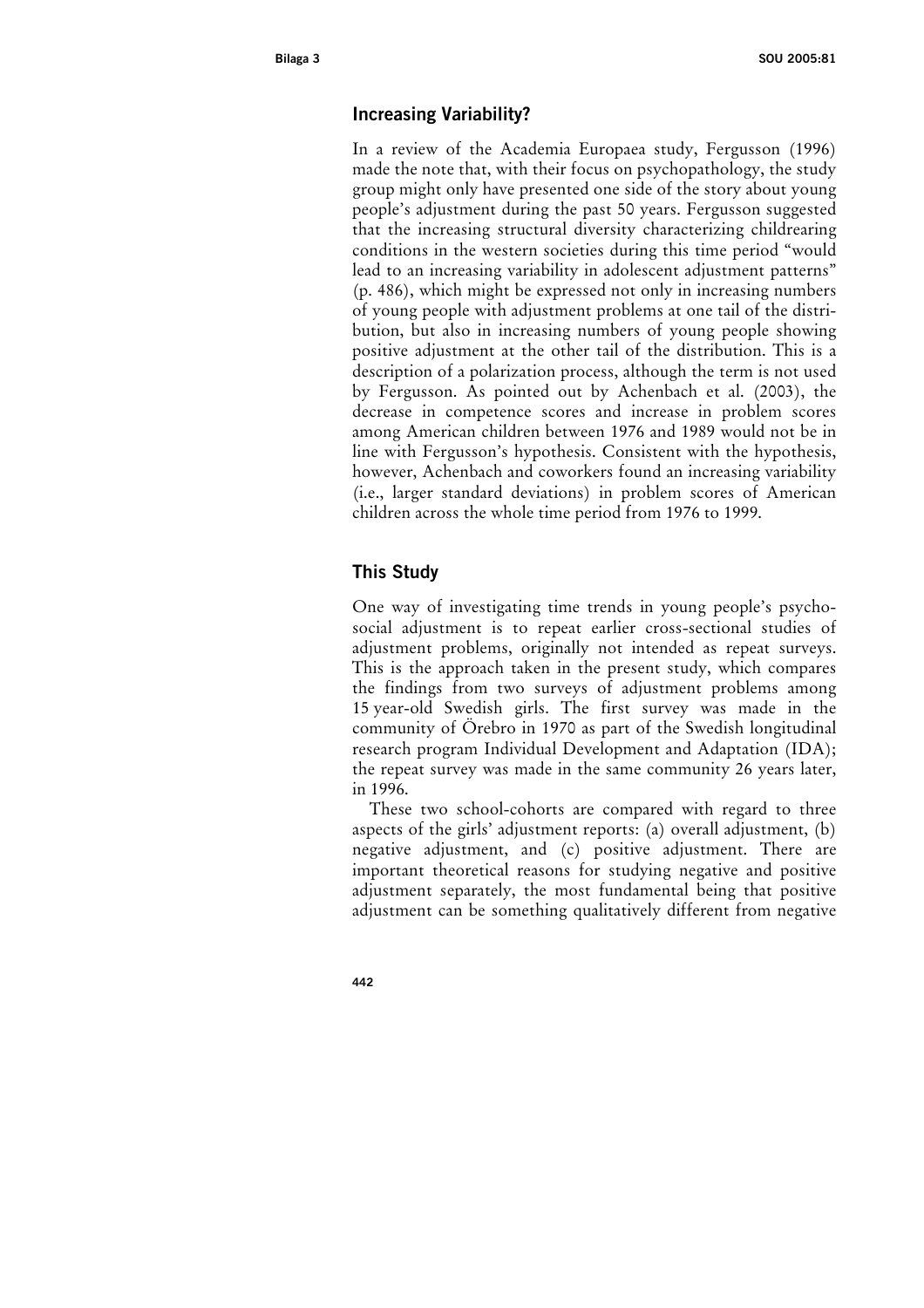<span id="page-10-0"></span>adjustment and not just the negation of it (Bergman & Magnusson, 1997; Magnusson & Mahoney, 2002). The distinction between good and poor adjustment might be of specific importance in the study of time trends, if there are different time trends in good and poor adjustment, as indicated by Fergusson (1996). Further, if there is an increasing diversity in young people's adjustment patterns, as suggested by Fergusson, this may show up in an increased variability of overall adjustment. To test for this possibility we followed Achenbach et al. (2003) in comparing the standard deviations of the two cohorts in the various areas of adjustment. Where differences in standard deviations were found we also tested if this was the result of a polarization process.

#### Method

#### Samples

Data from two Swedish school-cohorts were used in the present study. The 1970 school-cohort included all adolescent girls attending Grade 8 in Örebro in the spring term 1970. These girls were all enrolled in the Swedish longitudinal research program "Individual Development and Adaptation" (IDA; Magnusson, 1988). A detailed description of the 1970 investigation is given by Crafoord (1972) and by Magnusson, Dunér and Zetterblom (1975). The 1996 school-cohort included all adolescent girls attending Grade 8 in Örebro in the spring term 1996. Data were taken from a series of data collections performed by professor Håkan Stattin in the schools of Örebro in 1995 and 1996. Both in 1970 and 1996, the data were collected in May when the subjects were 14 years and 10 months at the average.

The 1970 cohort. The 1970 school cohort included 590 girls, and 522 (88.5%) of them were present at school and filled out the questionnaire when the data were collected. An analysis of the drop-out was made for the 1970 data (Crafoord, 1972, 1986): The absence from school at the time of the data collection was mostly due to illness (67% of absentees), but girls with severe adjustment problems were over-represented among the absent girls. For instance, girls who had been in contact with any professional network because of their own adjustment problems constituted 9% of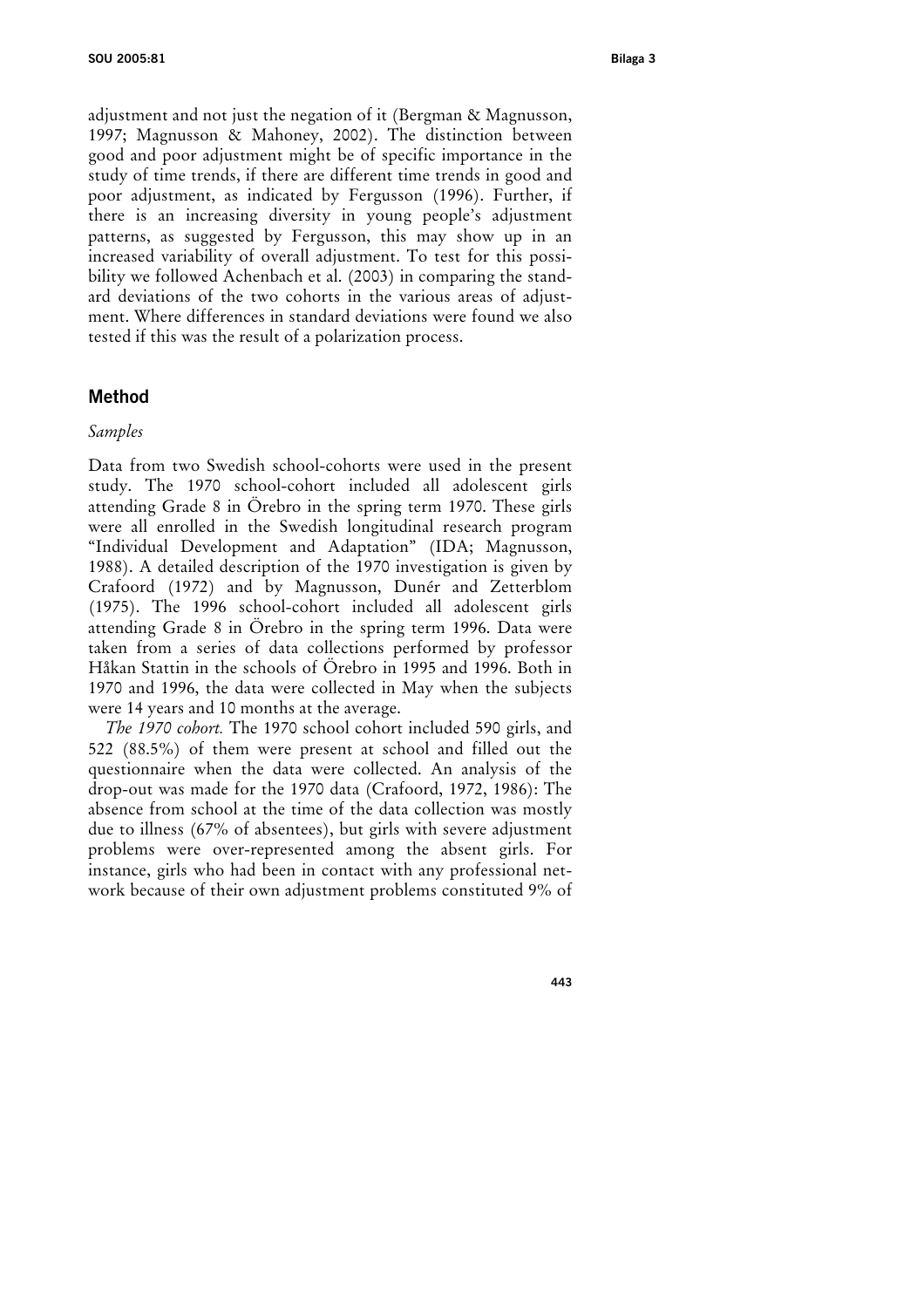<span id="page-11-0"></span>those who filled out the questionnaire, but 34% of those who did not.

The 1996 cohort. The 1996 school cohort included 602 girls, and 529 (87.9%) of them filled out the questionnaire. This drop-out was of the same size as in the 1970 cohort. Unfortunately, no data were available for an analysis of the drop-out.

The reduced 1996 cohort. In the time period between 1970 and 1996, the immigration to Sweden increased substantially. In the 1996 version of the questionnaire, the girls were asked about the birth country of their mother and their father, respectively. Fivehundred and nine girls answered both of these questions. Out of these, seventy girls (14%) stated that their mother and/or their father was born in a non-Nordic country. For some analyses these girls were excluded from the 1996 cohort. The reduced 1996 cohort included 439 girls (see below).

#### Instrument

Teenage girls' adjustment problems were documented with a selfreport questionnaire, the Symptom Questionnaire, constructed by the investigators of the IDA research program (Crafoord, 1972; Crafoord & Magnusson, 2001; Magnusson et al., 1975). Measures of adjustment problems based on data from this questionnaire have been used in several studies that have found associations with contemporary, registered adjustment problems (Bergman & Wångby, 1995), biological age (Stattin & Magnusson, 1990), and registered adjustment problems in early adulthood (Wångby, 1997), which suggests that it has a reasonable validity.

The questionnaire includes a total of 132 items, covering ten different adjustment domains: *physical problems*, emotional problems, self-esteem, antisocial problems, relation to mother, relation to father, relations to parents (unspecified), relations to teachers, relations to peers and sexuality. The main purpose of the questionnaire was to measure adjustment problems, but most items in the questionnaire have scales that span from very good to very bad adjustment. The 26-year comparisons presented here concerned 95 items that fulfilled five criteria: a) The item belonged to one of the nine adjustment domains; b) the item scale had one pole that reflected an adjustment problem while the other pole reflected good adjustment or at least absence of an adjustment problem;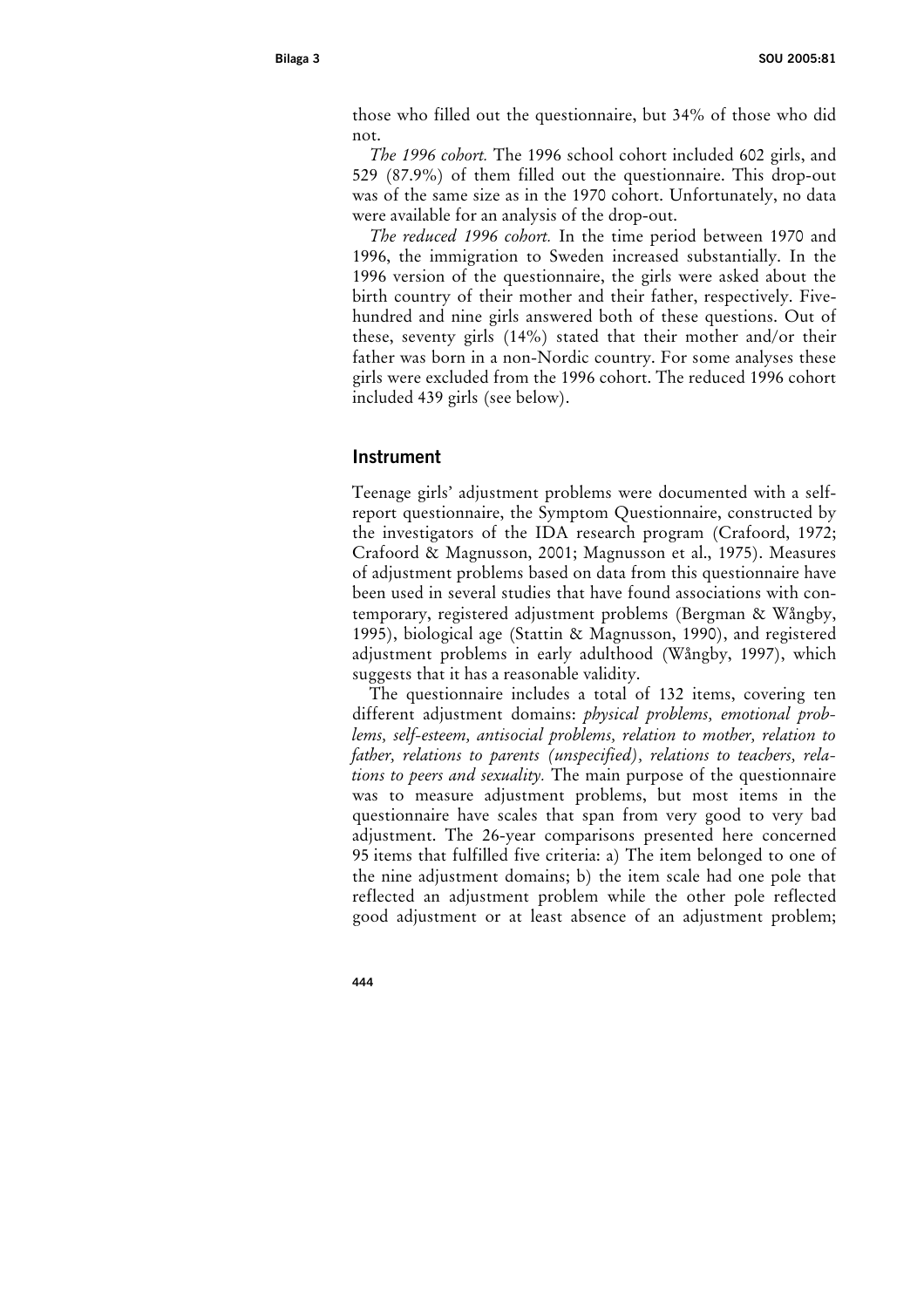<span id="page-12-0"></span>c) the item scale level was at least ordinal; d) the item scale had five scale-steps; and e) the item was identical in the 1970 and 1996 version of the questionnaire. These items are presented in the Appendix.

#### Variables

For each individual and domain, three different sum scores were computed, reflecting (1) overall adjustment (a sum score of the full-scale items), (2) negative adjustment (number of adjustment problems), and (3) positive adjustment (number of well-adjusted item-scores). It should be noted that the three types of sum scores are not independent measures, but based on the same sets of items: Physical problems: 13 items; emotional problems: 13 items; selfesteem: 13 items; antisocial problems: 12 items; relation to mother: 4 items; relation to father: 5 items; relations to parents (unspecified): 9 items; relations to teachers: 7 items; relations to peers: 15 items; and sexuality: 4 items.

Overall adjustment within domains. For each individual and domain, a sum-score of the full-scale items was computed. Before being summed up, all items were turned so that a high value signified poor adjustment, while a low value signified good adjustment. This sum-score reflected the overall adjustment of the individual within the domain. The main reason for computing this sum score was to study possible changes over time in the variability of overall adjustment.

Cronbach's alpha was computed for each domain sum score. For all sum scores except sexuality, Cronbach's alpha was at least acceptable, varying between .73 and .89 in 1970 (median: .80); and between .71 and .88 in 1996 (median: .83). Cronbach's alpha of the overall sum score in the sexuality domain was very low, however (1970: .26; 1996: .27). No further analyses were performed within this domain, but the items included in the domain are presented in the Appendix.

Number of adjustment problems within domains. All items were dichotomised at the negative end of the distributions: For each item, scores of 4 and 5 were considered as presence of an adjustment problem and recoded into "1", while lower scores were considered as absence of an adjustment problem and recoded into "0". It should be noted that this cut-off point to some extent was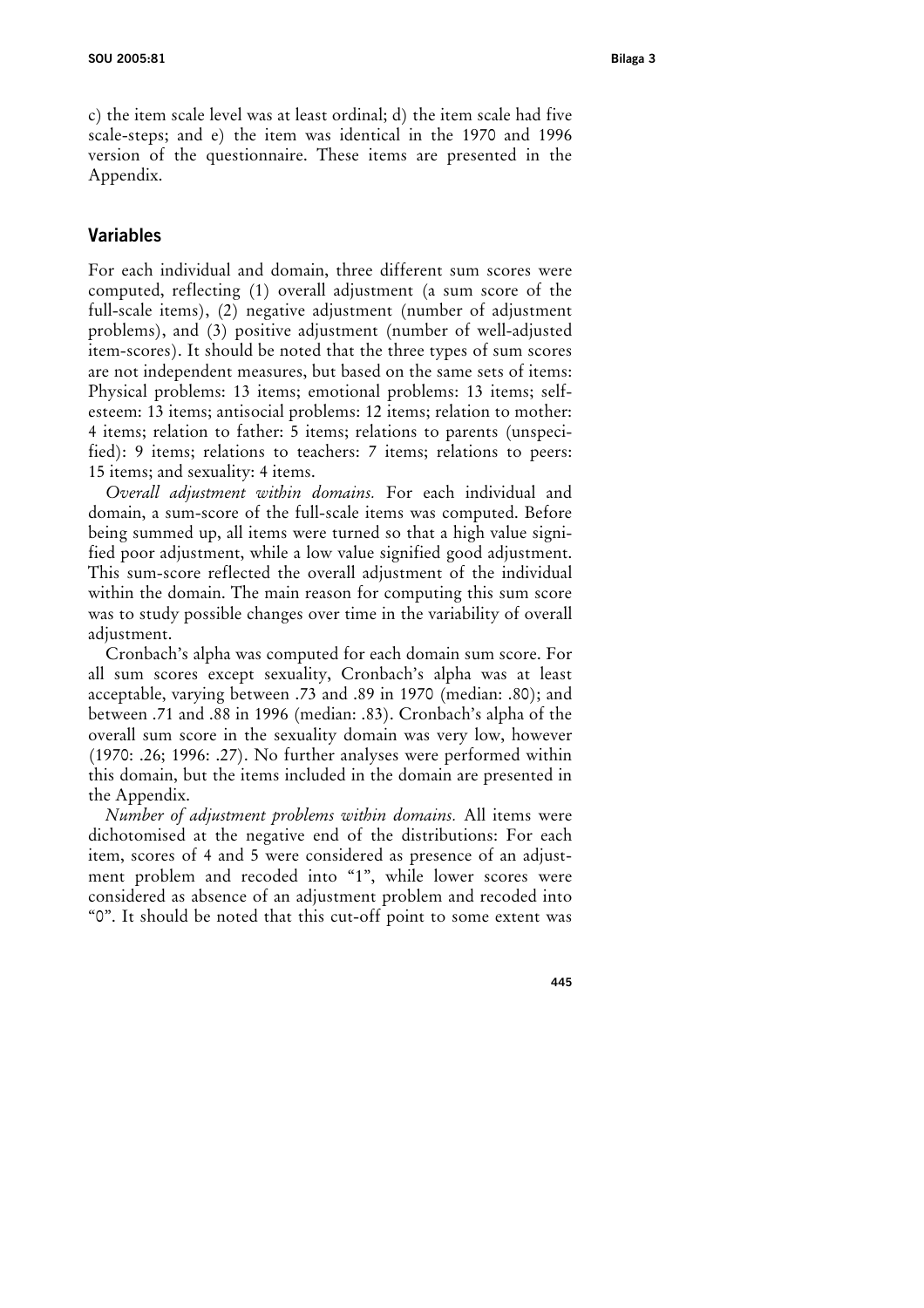<span id="page-13-0"></span>arbitrary; it was not intended to define adjustment problems in any absolute or clinical sense. However, as the dichotomizations were made in the same way at both time points the frequencies for each item will be comparable between the two cohorts. These frequencies are presented in the Appendix.

For each individual and domain, except the sexuality domain, the sum score of the dichotomised items was computed, signifying the number of adjustment problems experienced by the individual in the specific domain. Cronbach's alpha for these problem sum scores was at least acceptable, varying between .62 and .83 in 1970 (median: .70); and between .61 and .83 in 1996 (median: .73).

Number of well-adjusted item scores within domains. For each individual and domain, except the sexuality domain, a sum score was also computed with the item-dichotomizations made at the positive end of the five-point scales: For each item, scores of 1 and 2 were considered to indicate good adjustment and recoded into "1", while higher scores were considered as absence of good adjustment and recoded into "0". These sum scores signified the number of well-adjusted item scores for each individual and domain. The frequencies of good adjustment for each item are presented in the Appendix. Cronbach's alpha for the well-adjusted item sum scores was at least acceptable, varying between .66 and .83 in 1970 (median: .71); and between .66 and .82 in 1996 (median: .75).

# Analyses

The differences between 1970 and 1996 in the mean values of the overall sum scores, the problem sum scores and the well-adjusted sum scores were tested for significance with two-tailed t-tests in each of the nine adjustment domains. In addition, the significance of the differences in standard deviations of the overall sum scores was tested with Levene's test. In domains where a significant increase in the standard deviation of the overall sum score was found, additional analyses were performed in order to decide whether the increase in variability had the form of a polarization.

The mass significance problem. In all studies where a number of significance tests are carried out the mass significance problem is present. Of course, the problem is especially salient when a large number of tests are made and the theoretical expectations are not very precise. This is the situation in the present study. In all,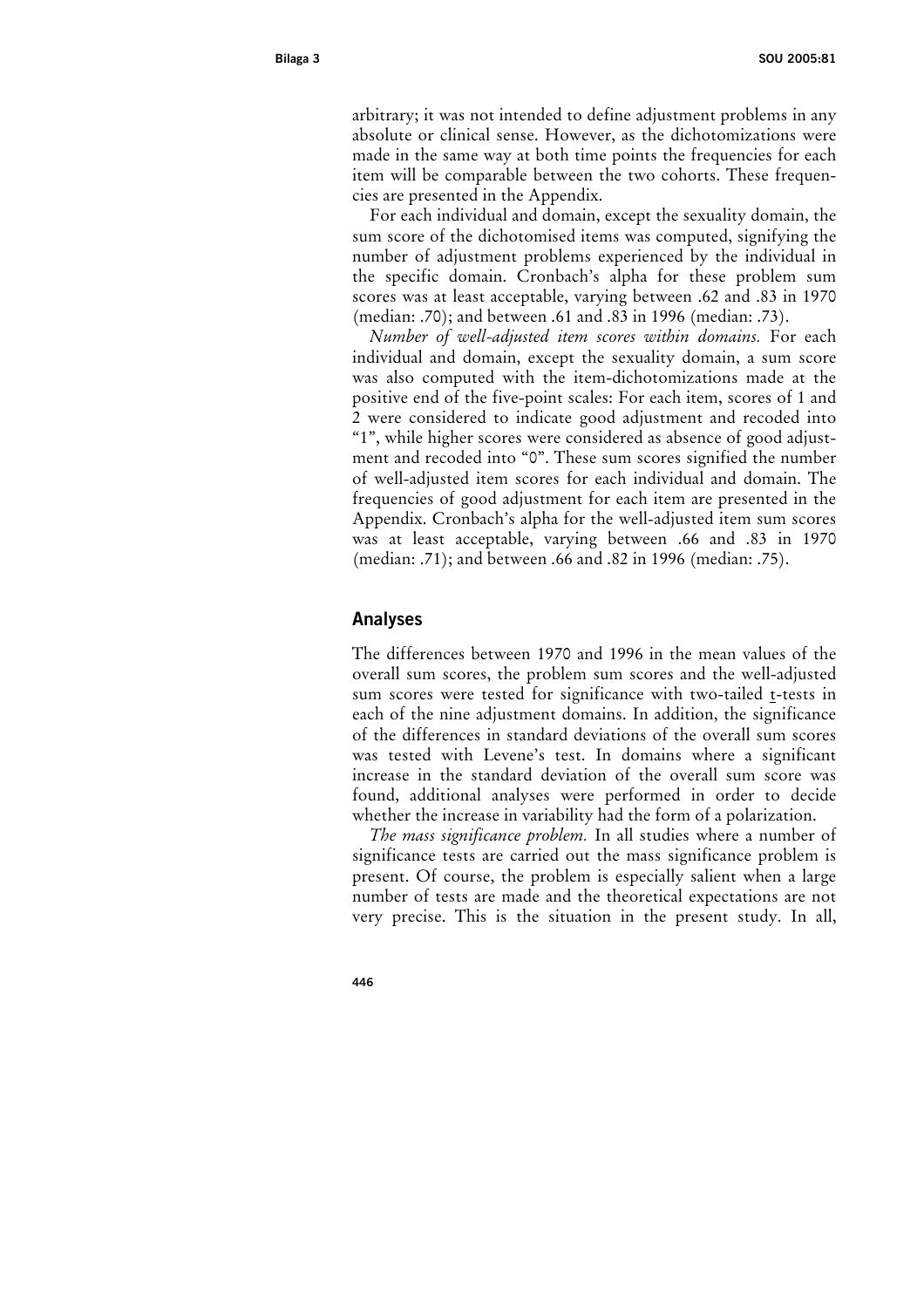<span id="page-14-0"></span>significance tests were made of 27 differences in sum score means and 9 differences in standard deviations. Differences significant at the nominal one-percent level should be regarded as tendencies; and differences significant at the .0014-level (.05 / 36) should be regarded as significant at the 5% level after Bonferroni correction for mass significance. It should be observed that, of course, the

tests for the three types of sum scores are to some extent dependent. Controlling for ethnicity. In order to investigate the effect on the results of the increased ethnic heterogeneity of the population between 1970 and 1996, each of the presented analyses was made twice: First, the complete 1996 cohort was compared to the 1970 cohort. Secondly, all girls with a mother and/or a father born in a non-Nordic country were excluded from the 1996 cohort, and the reduced cohort was compared to the 1970 cohort. Differences in the results of the two types of comparisons were then investigated.

#### Results

#### Overall Adjustment Within Domains

As a starting point, the mean values in overall adjustment in each domain were compared between 1970 and 1996. The results are presented in Table 1. Significant differences in mean values were found in two domains: relations to parents and relations to peers  $(p < .05,$  corrected for mass significance). In both domains, the mean value was lower in 1996 than in 1970, signifying a better adjustment in 1996. Also in a third relational domain, relations to teachers, the mean value was lower in 1996 than in 1970, although this difference only tended towards significance ( $p < .01$ ). In a fourth domain, relations to mother, there was a tendency towards a higher mean value in 1996 than in 1970, which suggested a somewhat poorer adjustment in 1996 ( $p < .01$ ). The effect sizes of all differences were small, however (-.31 to .17).

Variability in overall adjustment. The size of the standard deviation in each domain was also compared between 1970 and 1996. Significant differences were found in two domains: Self-esteem and antisocial behavior (Table 1). In both domains, the standard deviation was larger in 1996 than in 1970.

Polarization. While the standard deviations in self-esteem and antisocial problems were significantly larger in 1996, there were no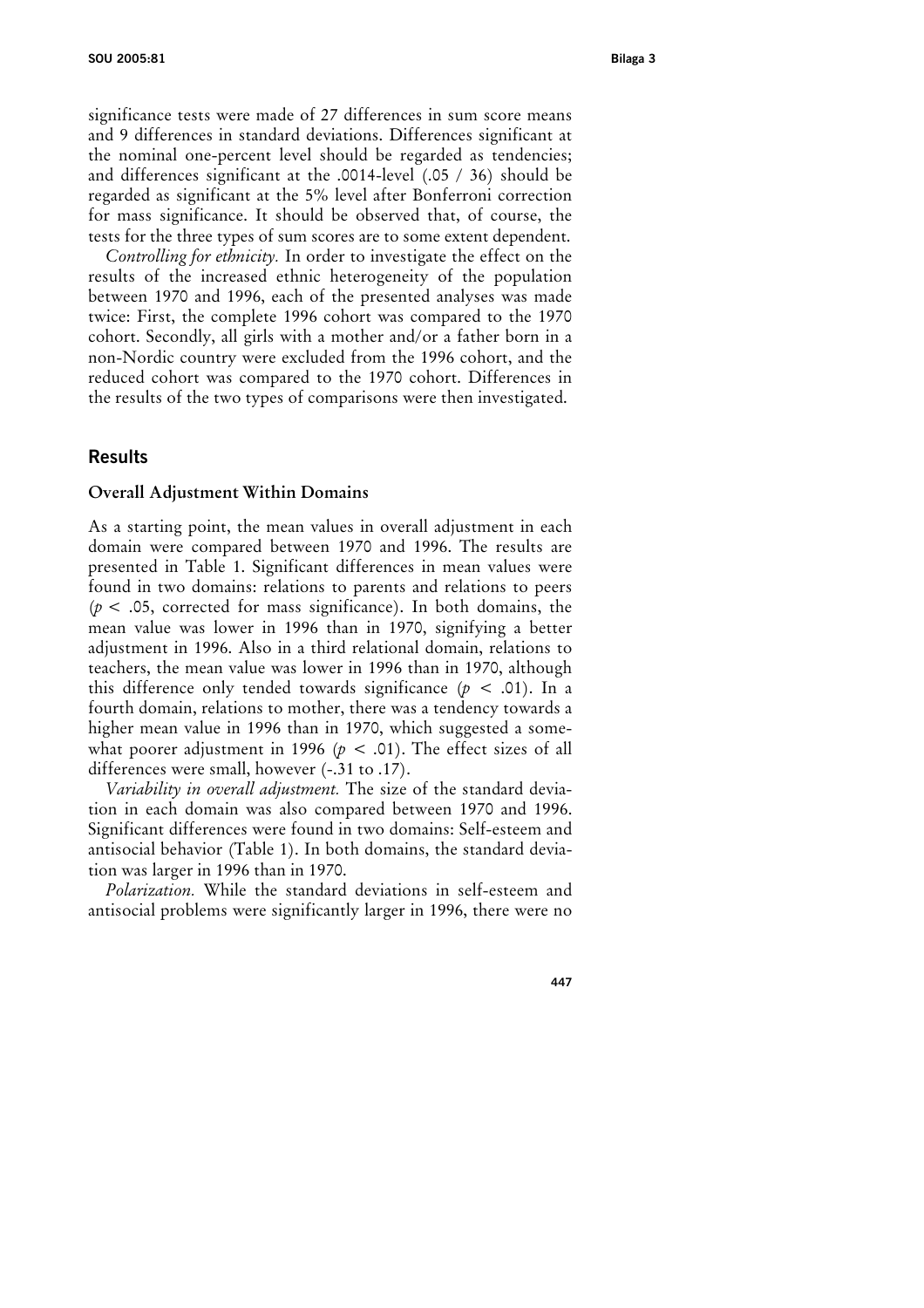significant differences in the mean values of the distributions, which might indicate a polarization over time. This was tested in the following way: Two somewhat arbitrary cut-off points were set in each of the two overall sum-score distributions: one cut-off point for high scores ("poor" adjustment) at one standard deviation above the mean; and one cut-off point for low scores ("good" adjustment) at one standard deviation below the mean (pooled standard deviations). With these cut-off points, 11.4% of the girls had high scores and 15.2% of the girls had low scores in the selfesteem distribution in 1970; the corresponding percentages in the same distribution in 1996 were 19.4 and 18.0, respectively, which means that the percentages were larger at both ends of the distribution in 1996 than in 1970. The increase in percentages was only significant at the negative end ( $z = 3.45$ ,  $p < .01$ , one-tailed), however, and not at the positive end  $(z = 1.12, ns)$ , which does not give full support for the polarization hypothesis in the self-esteem domain.

In the antisocial behavior domain, 11.0% of the girls had high scores and 8.8% had low scores in 1970; the corresponding percentages in 1996 were 15.5 and 15.7, respectively, which means that the percentages were larger at both ends of the distribution in 1996 than in 1970. Both increases were significant ( $z = 2.01$ ,  $p <$ .05, and  $z = 3.24$ ,  $p < .01$ , respectively, one-tailed), which supports the hypothesis of a polarization process in the antisocial behavior domain.

#### Number of Adjustment Problems Within Domains

Next, mean numbers of problem scores in the nine domains were compared between 1970 and 1996. The results are presented in Table 2. No significant differences in mean numbers of adjustment problems were found. The mean number of problems in selfesteem was somewhat higher in 1996 than in 1970, however, and this difference had a tendency towards significance ( $p < .01$ ).

#### Number of Well-Adjusted Items Scores Within Domains

Finally, mean numbers of item scores signifying good adjustment in the nine domains were also compared between 1970 and 1996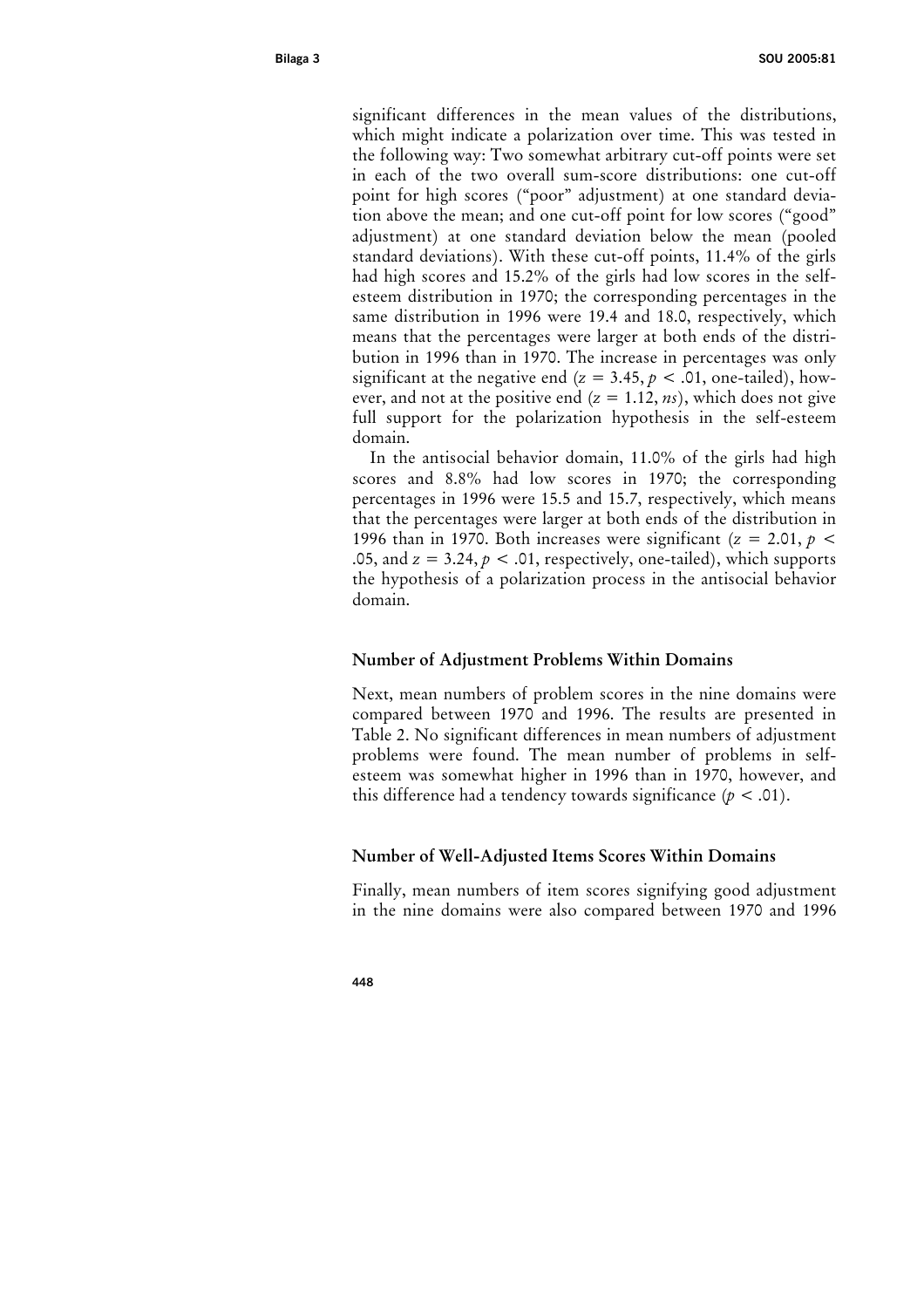(Table 2). A significant difference in mean number of well-adjusted item scores was found for relations to peers, where the mean number of well-adjusted item scores was higher in 1996 than in 1970 ( $p < .05$ , corrected for mass significance). In addition, the higher mean number of well-adjusted item scores in relations to parents tended towards significance ( $p < .01$ ). Also for these differences, the effect sizes were small, however (.32 and .19, respectively).

#### Controlling for Ethnicity

As already described in the Method section, the immigration to Sweden increased substantially between 1970 and 1996. To investigate the extent to which the results were influenced by this increase in the ethnical heterogeneity of the population, all of the previous comparisons between the two cohorts were run a second time, excluding from the 1996 cohort all girls with a mother and/or a father born in a non-Nordic country.

Overall adjustment within domains. The significant differences in mean values of overall adjustment in relations to parents and relations to peers, which were found in the comparison between the 1970 cohort and the complete 1996 cohort, were also found in the comparison with the reduced 1996 cohort (relations to parents in the reduced 1996 cohort:  $m = 17.7$ ,  $p < .05$ , corrected for mass significance; relations to peers:  $m = 27.2$ ,  $p < .05$ , corrected for mass significance). In addition, the difference in the mean value for relations to teachers, which only tended towards significance in the comparison with the complete 1996 cohort, also reached significance in the comparison with the reduced 1996 cohort ( $m = 14.4$ ,  $p < .05$ , corrected for mass significance).

Concerning differences in standard deviations, a significant difference in the standard deviation of self-esteem was found in the comparison with the reduced 1996 cohort ( $sd = 7.6$ ,  $p < .05$ , corrected for mass significance), while the difference in the standard deviation of antisocial behavior only had a tendency towards significance (sd = 6.8,  $p$  < .01). The polarization process in antisocial problems could no longer be demonstrated when the 1970 cohort was compared to the reduced 1996 cohort: The increase in the percentage of girls with a good adjustment remained significant  $(15.8\%, z = 3.16, p < .01,$  one-tailed), but the increase in the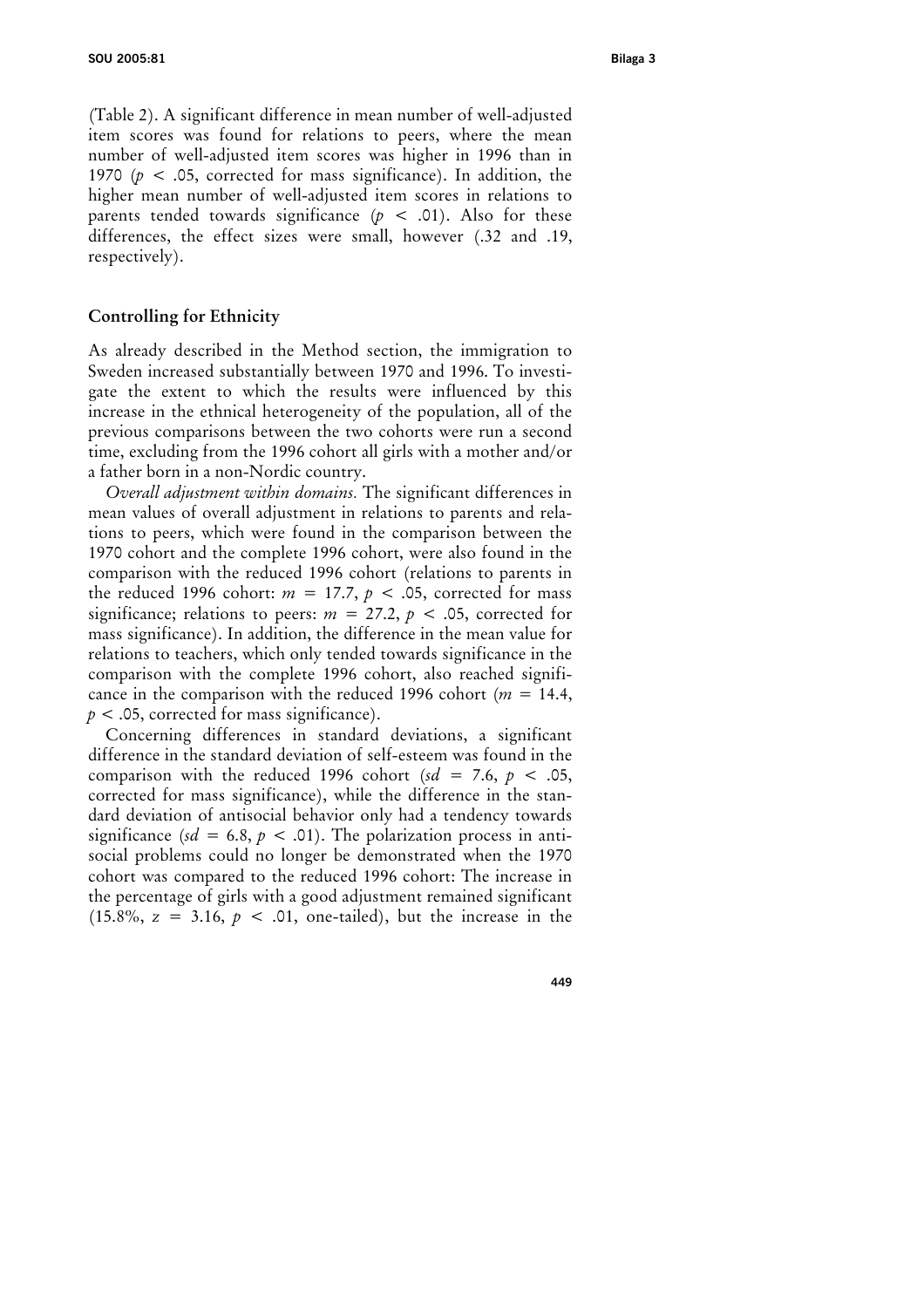percentage of girls with negative adjustment did not  $(13.7\%, z =$ 1.15, ns, one-tailed). In the self-esteem domain, the results were similar to the results of the comparison with the complete 1996 cohort: the increase in percentage of girls with poor adjustment was significant (19.0%,  $z = 3.16$ ,  $p < .01$ , one-tailed), while the increase in the percentage with good adjustment was not (18.5%,  $z = 1.26$ , *ns*, one-tailed).

Number of adjustment problems within domains. As in the comparison between the 1970 cohort and the complete 1996 cohort, no significant differences in mean numbers of adjustment problems were found in the comparison with the reduced 1996 cohort. A tendency towards a decreased number of problems in relations to peers was found in the reduced cohort ( $m = 0.6$ ,  $p < .01$ ). The tendency towards an increased number of problems in self-esteem, which appeared in the comparison with the complete 1996 cohort, was not found in the reduced cohort, however  $(m = 1.9, ns)$ .

Number of well-adjusted item scores within domains. Also for the occurrence of good adjustment, the results were similar in the comparisons including and not including girls with immigrated parents: The mean numbers of well-adjusted item scores in relations to parents and peers were significantly higher in the reduced 1996 cohort than in the 1970 cohort (relations to parents:  $m = 6.3$ ,  $p \lt 0.05$ , corrected for mass significance; relations to peers:  $m =$ 11.9,  $p < 0.05$ , corrected for mass significance).

#### Discussion

This study is a comparison over a quarter of a century of selfreported adjustment in a cohort of 15-year-old girls in a Swedish community in 1970 and a cohort of 15-year-old girls in the same community in 1996. The study covered several adjustment domains: physical problems, emotional problems, self-esteem, antisocial problems, relations to parents, relations to teachers, relations to peers and sexuality. Within each of these domains, the two school-cohorts were compared with regard to the occurrence of adjustment problems and of positive adjustment. Overall adjustment and especially the variability in overall adjustment were also considered.

The main conclusion from these comparisons was that, at large, girls' adjustment in mid-adolescence appeared to be remarkably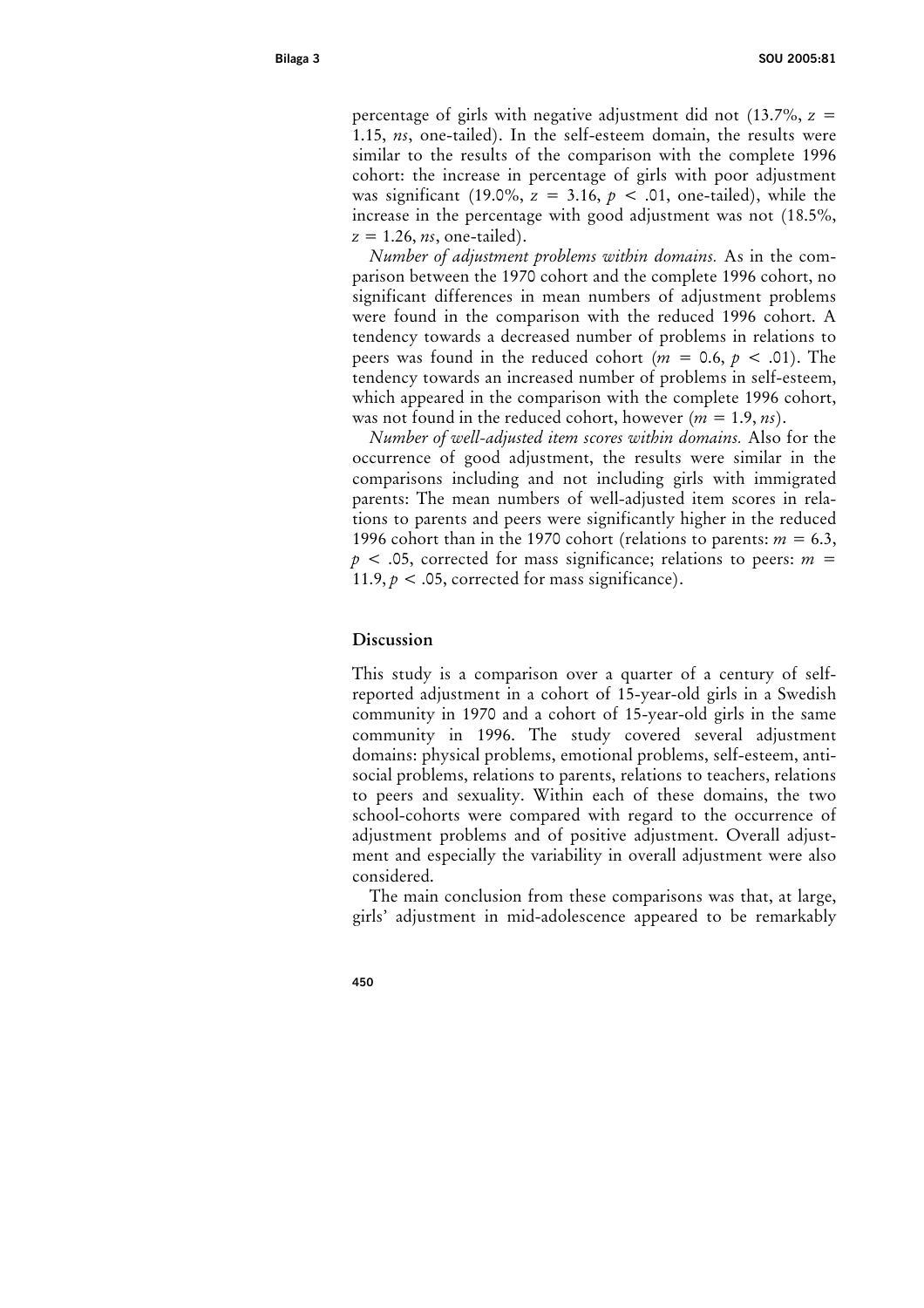similar over the 26-year period. In most domains, adjustment problems were equally common in 1996 as in 1970, with two exceptions: Problems with self-esteem and antisocial problems appeared to be more common in 1996. In the antisocial domain, evidence was found of the polarization process suggested by Fergusson (1996): not only were there somewhat more girls in 1996 than in 1970 who had a poor adjustment (15 versus 11%), but there were also more girls with a good adjustment (16 versus 9%). Positive adjustment also appeared to be more common in girls' relations to important others, especially peers; the effect sizes for the differences were small, however.

Translating these findings into time trends, they suggest a substantial stability in the adjustment of Swedish mid-adolescent girls. One should remember, however, that only two time points were compared. Although few differences were detected between the 1970 and 1996 cohorts, time trends might have shifted during the intervening period. For example, when Achenbach and colleagues (Achenbach et al., 2003) compared adjustment problems reported by the parents of American children and adolescents over a time period almost as long as in the present study (23 years), they had measurements from three time points: 1976, 1989 and 1999. They found that adjustment problem scores increased and competence scores decreased over the first time period, but that these trends were reversed in the second time period. In this way, the deterioration in the adjustment of American children and adolescents was less apparent after 23 years than after the first 13 years of the period.

As already described, the evidence in favour of a polarization process in young people's adjustment over past decades (Fergusson, 1996) was limited to antisocial problems and was not found in any of the other adjustment domains. The finding is important, however, in pointing to the possibility of changes over time that are not captured by the study of mean values; as might be noted, the mean values of the separate distributions for good and poor adjustment in the antisocial domain were unaffected by the polarization process.

A large number of statistical tests were made in the present study, and it was necessary to guard against the mass significance problem by applying very strict nominal significance levels. This, of course, diminished the power of the tests we carried out, and it raises the question whether we have failed to detect important time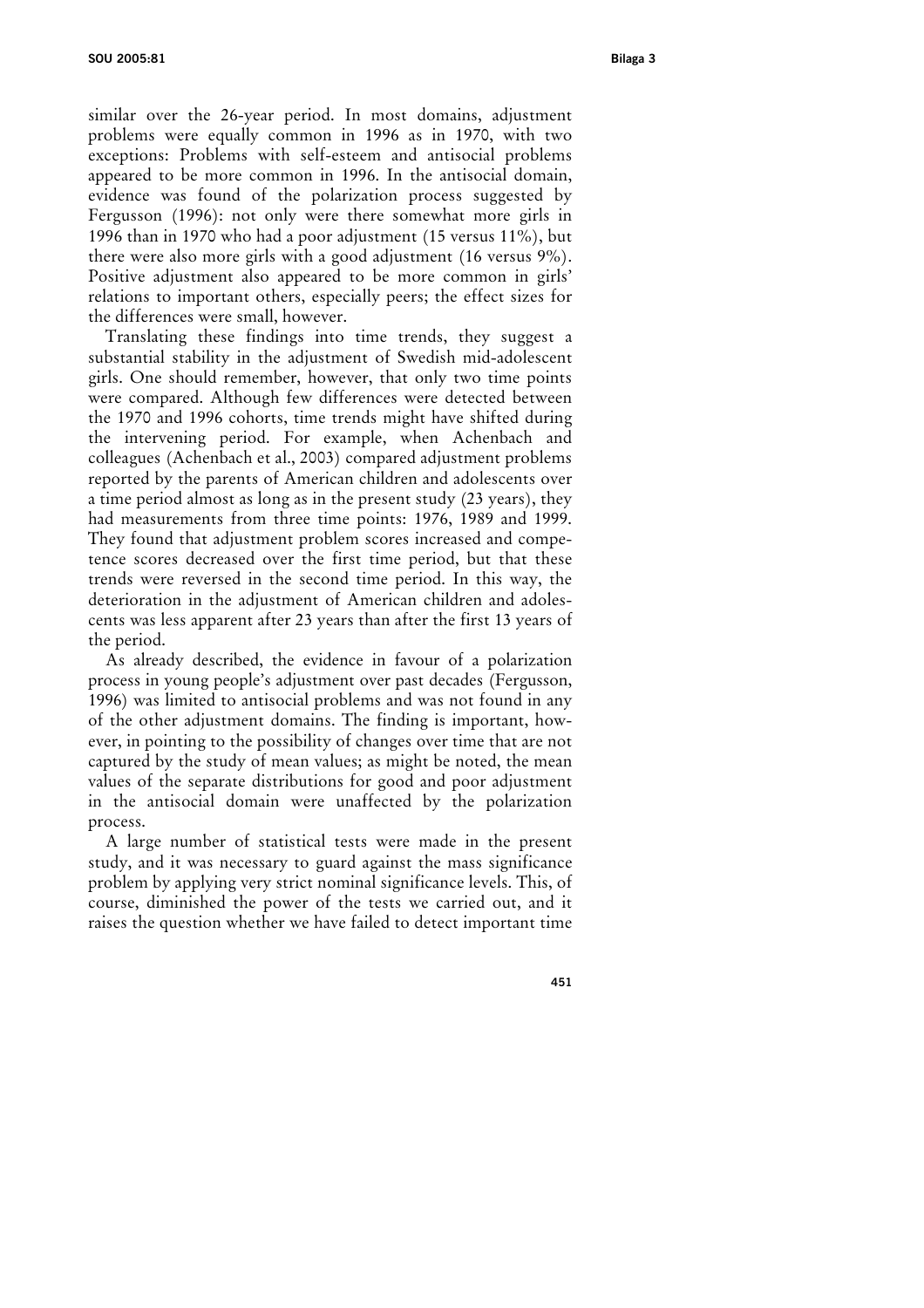differences because of this. According to the following reasoning this is not likely, however: In the comparisons of the sum scores in each domain there were approximately 500 girls in each group and the nominal significance level was .05/36. With these conditions, the effect size necessary to obtain a significant result with a power of 90% is .28x. To carry out this computation, the program Simple Interactive Statistical Analysis (SISA), available on the internet, was used (interpolation was undertaken to find the exact power level). This effect size is normally regarded as small, which means that any time difference in the studied scales that was of a medium or large effect size would almost certainly have been detected in the present study.

#### Emotional Problems

In their Academia Europaea study, Rutter and Smith (1995) reported evidence of a marked increase in depression in recent birth cohorts. Although this evidence mainly concerned depressive disorders, we still expected to find some traces of this time trend in our comparison of girls' reports of emotional problems in 1970 and 1996. No indication of such an increase was found, however, neither in the occurrence of negative adjustment, nor in the variability in overall adjustment in the emotional domain. A visual inspection of single problems related to depression also suggested that these problems were equally common in both cohorts (see Appendix): In 1970, 14 percent of the girls reported feeling sad and depressed, while the corresponding figure in 1996 was 12 percent. Similar findings were made for feeling like not wanting to live anymore (11 vs. 12%) and seldom feeling that it was wonderful to be alive (11% in both cohorts). Physical problems that might be related to depression, such as bad appetite and sleeping disturbances, were also equally common in 1970 and 1996. These findings are in line with the results for Dutch children and adolescents reported by Verhulst et al. (1997): They found somewhat higher scores for Dutch children in 1993 than in 1983 on the item 'unhappy, sad, depressed' but did not find any changes on the anxious/depressed syndrome scale. Achenbach et al. (2003) did find higher scores for American children and adolescents on the anxious/depressed scale in 1989 than in 1976, but these scores were lower in 1999 than in 1989. In all, these findings are not supportive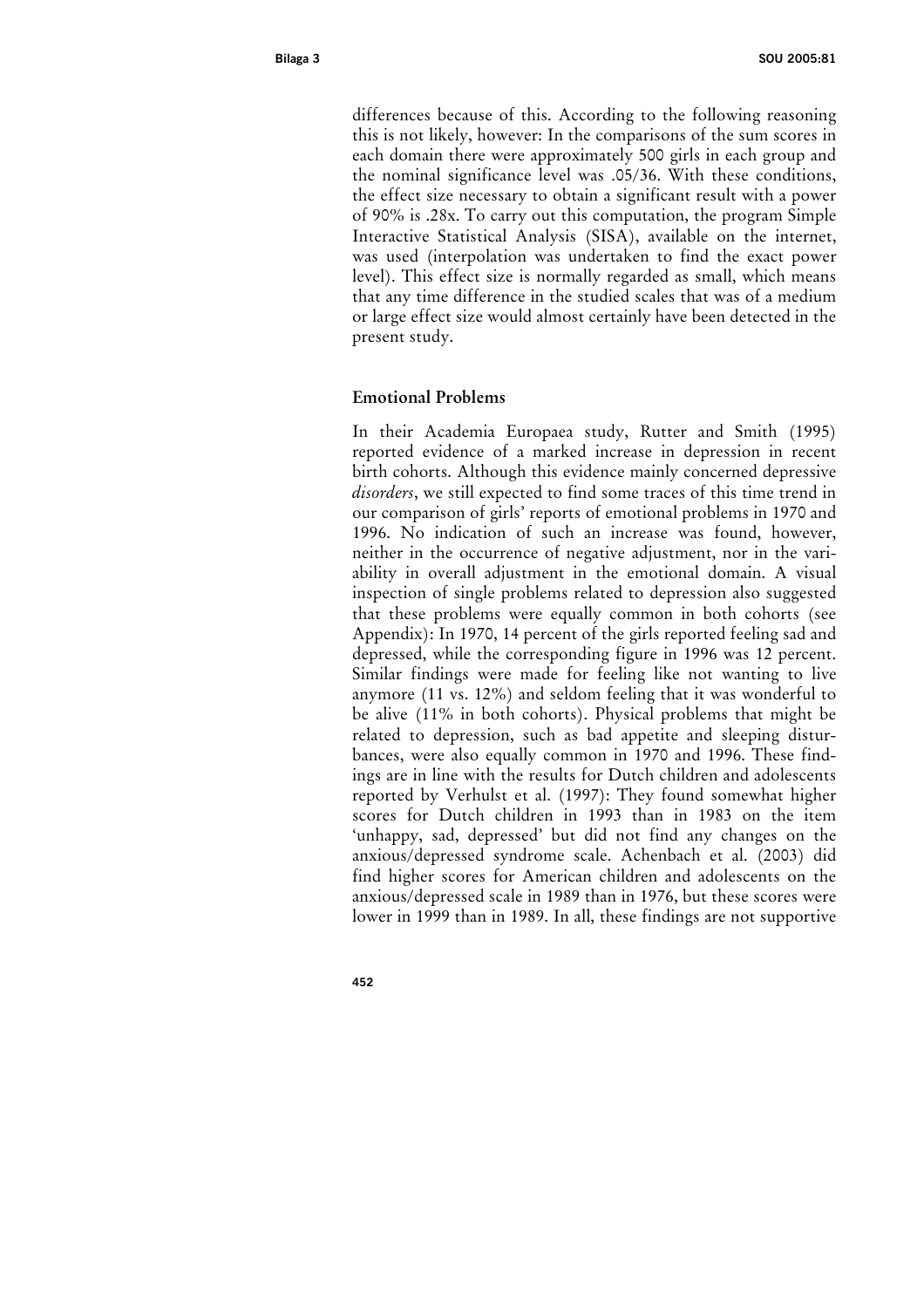of an ongoing increase in depressive feelings and symptoms among young people.

#### Problems With Self-Esteem

In contrast to the lack of evidence of an increase in emotional problems, some findings in the present study indicated an increase in problems related to self-esteem: There was a tendency towards a higher mean number of adjustment problems in the self-esteem domain in 1996 compared to 1970 ( $p < .01$ ), and the proportion of girls who had an overall sum score above one standard deviation from the mean increased from 11 to 19% ( $p < .01$ ). The exploration of changes in frequencies of single adjustment problems indicated that the increased problems of self-esteem might have been related to appearance and attractiveness (see Appendix): The percentages of girls reporting that they seldom were satisfied with their looks increased substantially (from 22 to 37%). In addition, more girls often felt ashamed of themselves (increasing from 5 to 11%), would have liked to change themselves fairly or very much (from 17 to 24%), and often blamed themselves for things they knew they really could not help (from 7 to 13%). The substantially increased percentage of girls who felt very little or not at all popular among boys might be added to this picture (from 35 to 50%; see the sexuality domain in Appendix).

This suggests that the increase in self-esteem problems might have been related to an increased impact of societal ideals of attractiveness. Internalization of societal standards of attractiveness – usually labelled thin-ideal internalization – has been suggested as a risk factor for the development of body-image disturbances and eating disorders (Thompson & Stice, 2001). Unfortunately, it is not known from the present study whether girls' reduced satisfaction with their appearance was related to increases in the occurrence of eating disturbances. Comparative data on eating disturbances are missing from the data sets used in this study. In itself this is a clear illustration of the absence of interest in this issue in the early 70's when the symptom questionnaire used in this study was constructed.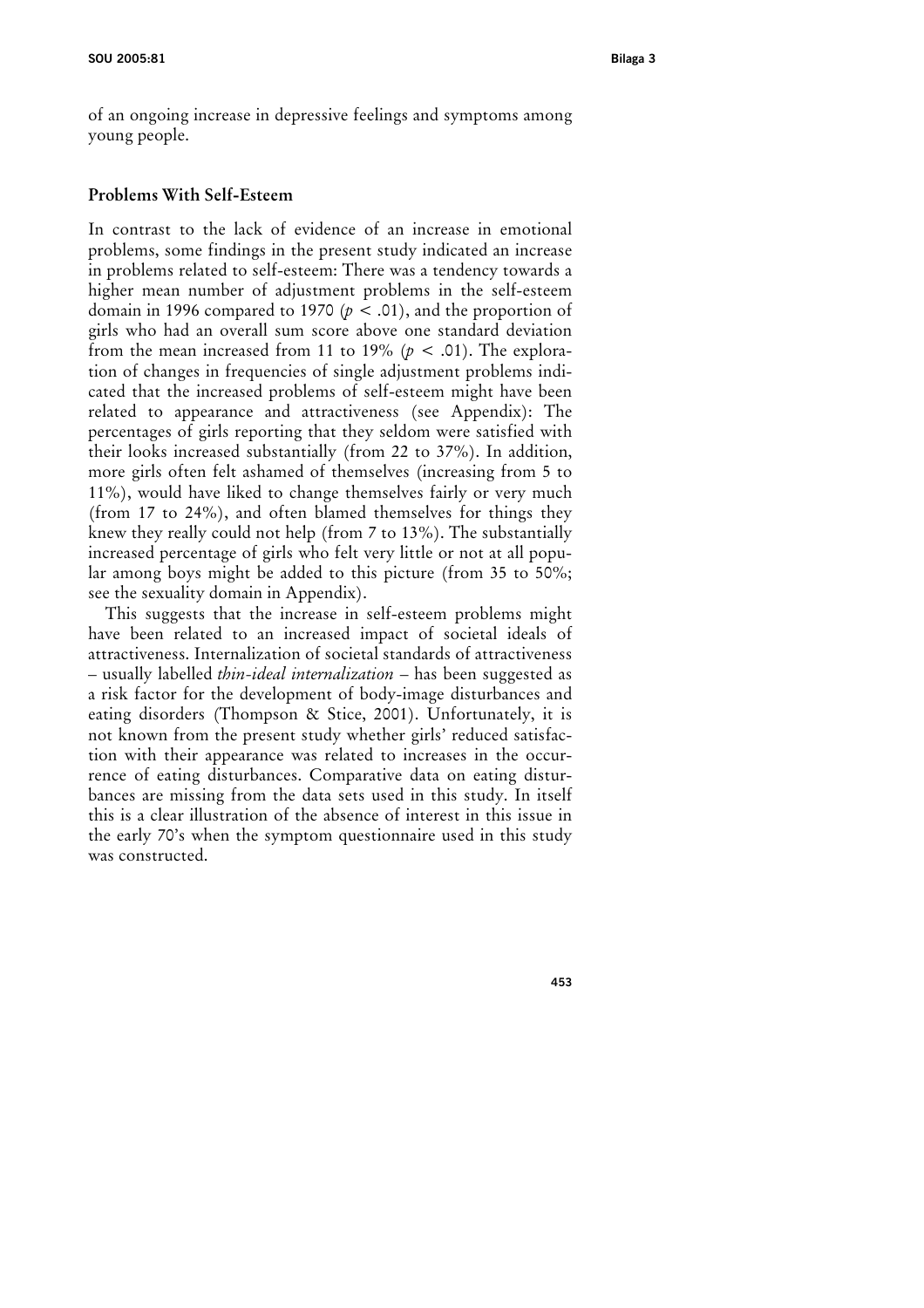# Relations to Parents and Peers

Signs of an improved adjustment were found in the girls' relations to important others, especially in relations to peers, but also in relations to parents (although it might be noted that there was a weak tendency in the opposite direction for girls' relations to their mothers when overall adjustment in this domain was studied). These findings of improvements in relations to parents and peers occurred over a period that has been characterized by substantial transformations in family patterns and family functioning in Sweden. In the 1970 school cohort, 83% of the girls were still living with both their parents at age 15. In 1996 this figure had dropped to 70%. Moreover, most mothers with small children were not employed outside the home in the 50s when the 1970 cohort was in their pre-school years. In the eighties, when the 1996 cohort was in their pre-school years, most children were in some kind of day care. Although it is difficult to speculate about causal connections, it might be hypothesized that the more positive perceptions the girls had of their peer relations in 1996 were related to their early social training in safe and familiar day care environments.

## Immigration

Another change in the Swedish society during the time period, which might have had some influence on the picture of young girls' adjustment, is the increase in immigration. When girls with immigrated parents in the 1996 cohort were excluded from the comparison, the polarization in the antisocial problem domain could no longer be demonstrated: The significant increase in the proportion of girls who had a good adjustment in this domain remained, but the increase in the proportion of girls who reported a poor adjustment no longer reached significance. This suggests that the increased ethnical heterogeneity in the population might have contributed to the increased variability in the antisocial problem domain.<sup>1</sup> Beside this difference, no large discrepancies were found between the time comparisons including and not including girls with immigrated parents.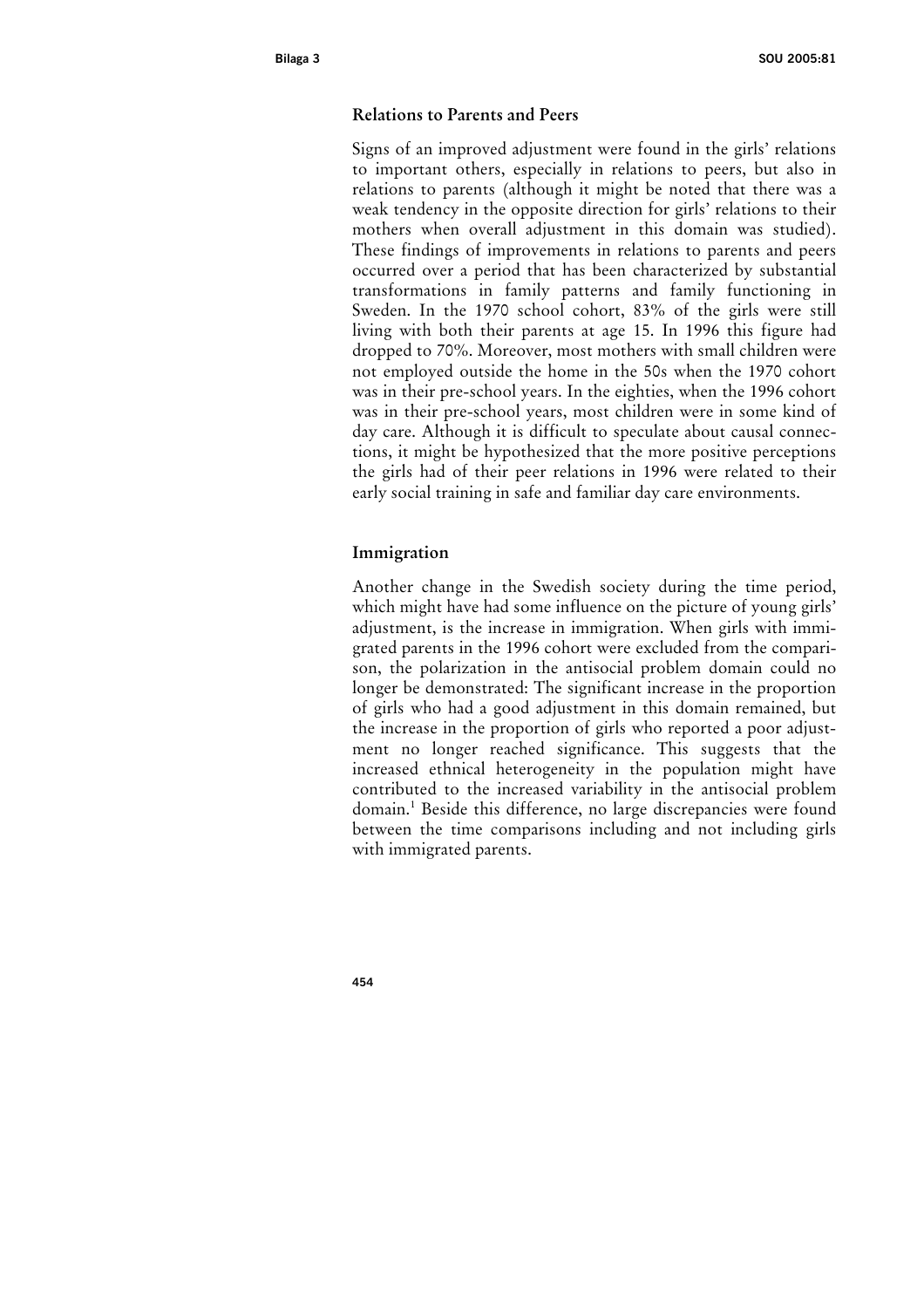#### Limitations of the Study

One limitation of the study has already been considered: Only two time points were involved, and we do not know what has happened during the intervening period. Three additional points should be made concerning possible limitations: First it should be noted that the samples investigated in the present study were school-cohorts of 15-year-old girls from only one Swedish community. The representativeness of those who participated in the basic data collection in the IDA program was investigated by Bergman (1973), who found the cohort to be reasonably representative of many Swedish urban populations with regard to parents' education and intelligence of the children.

Secondly, as described in the Method section, girls with severe adjustment problems were over-represented in the drop-out from the 1970 cohort (Crafoord, 1972, 1986). No similar analysis could be performed of the drop-out in 1996. There are no reasons to assume, however, that the bias in the drop-out would be very different between the two cohorts, especially since the drop-out is of a similar size at both time points. If this assumption is correct, the bias in the drop-out should not have had a significant influence on the relative differences in frequencies of adjustment problems in the two cohorts, although it of course might have influenced the absolute frequencies themselves.

Finally, we do not know to what extent respondents interpret the questions in a similar way when surveys are repeated after a long time interval. In this study, the issue probably is of most concern when interpreting the results on peer problems: The Swedish word "kamrat" that is used for "peer" in the peer questions might be somewhat less natural for teenagers to use today than in 1970. It cannot be decided from available data whether the girls have thought of comparable groups of friends and peers when answering the questions in 1996 and 1970. If the girls in 1996 have thought of a more limited circle of close friends, this might be an alternative explanation of their lower problem rates than the influence of time trends.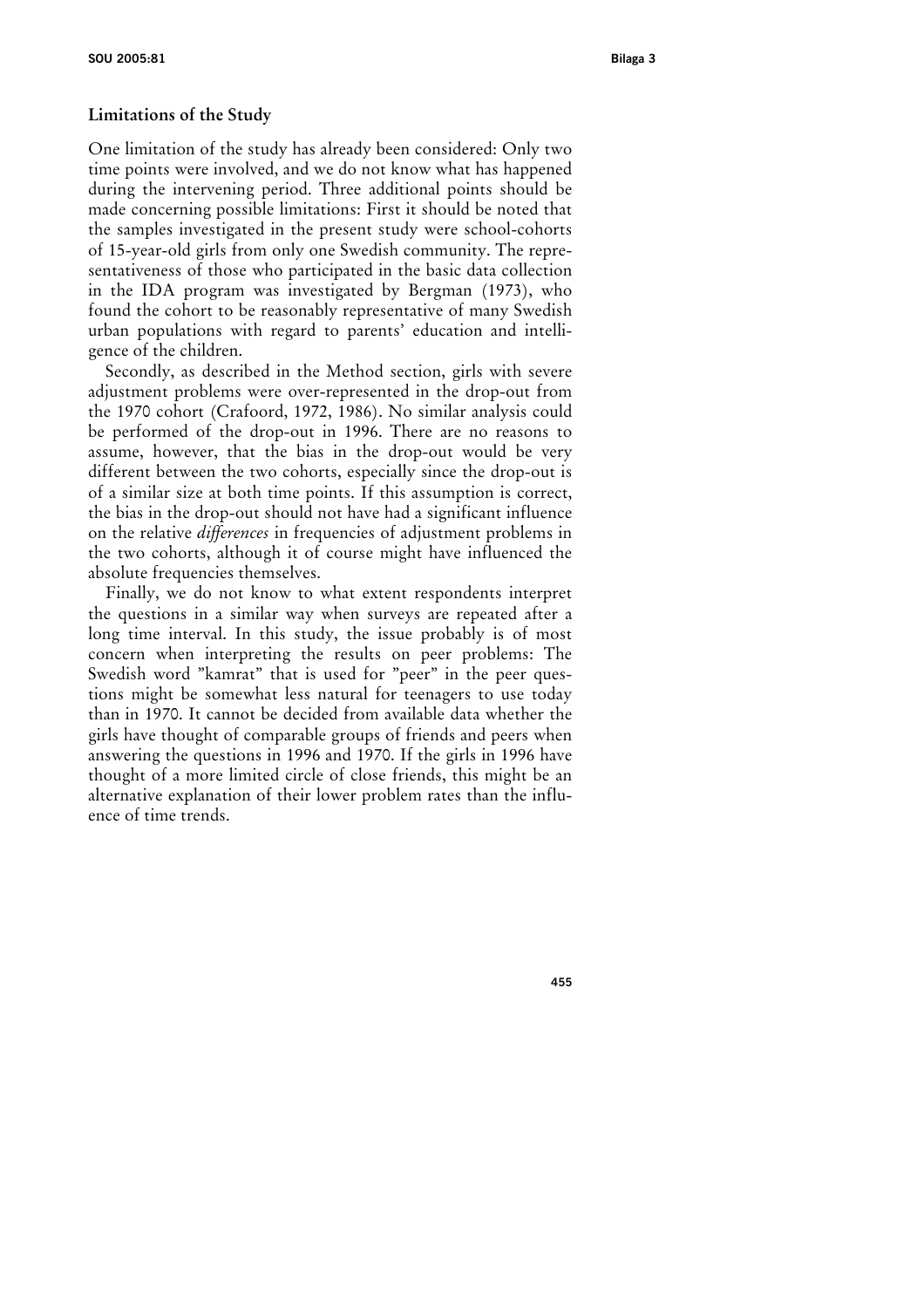#### Future Research

In the present study we have investigated time trends in measures of good and poor adjustment in different adjustment domains. Time trends might also appear in the multivariate distributions of different adjustment problems considered simultaneously, independently of any changes in their frequencies. Future studies should therefore also consider the tendencies for various adjustment problems to form *syndromes* together at the level of the individual, which is possible within a person-oriented frame of reference (Bergman & Magnusson, 1997; Bergman et al., 2003). This approach may for example cast a new light on the hypotheses presented by Fergusson (1996), if the processes described by him operate multi-dimensionally. It is only with a person-oriented approach that account can be taken of whole patterns of adjustment (Bergman & Magnusson, 1997; Bergman, Magnusson, & El-Khouri, 2003).

Another issue is whether externalizing and internalizing adjustment problems are related to the same interpersonal relations and to the same social conditions today as in the 70's. For example, could it be the case that the associations between adjustment problems and family structure have changed as a result of the large increase in family break-ups over the past decades? Preliminary results actually suggest that they have not (Bartl, 2002) but this will also be investigated further.

Some years have passed since the collection of the data analyzed in this study, and as already have been pointed out, the girls in the youngest cohort were born already in the beginning of the 80s. We do not know what will happen in the future. During the 90s Sweden has suffered from an economic recession and many social services, such as day care centers for example, have experienced cut-downs. It is an open question whether our findings of rather stable frequencies of adjustment problems over past decades will generalize to the cohorts raised during the 90s.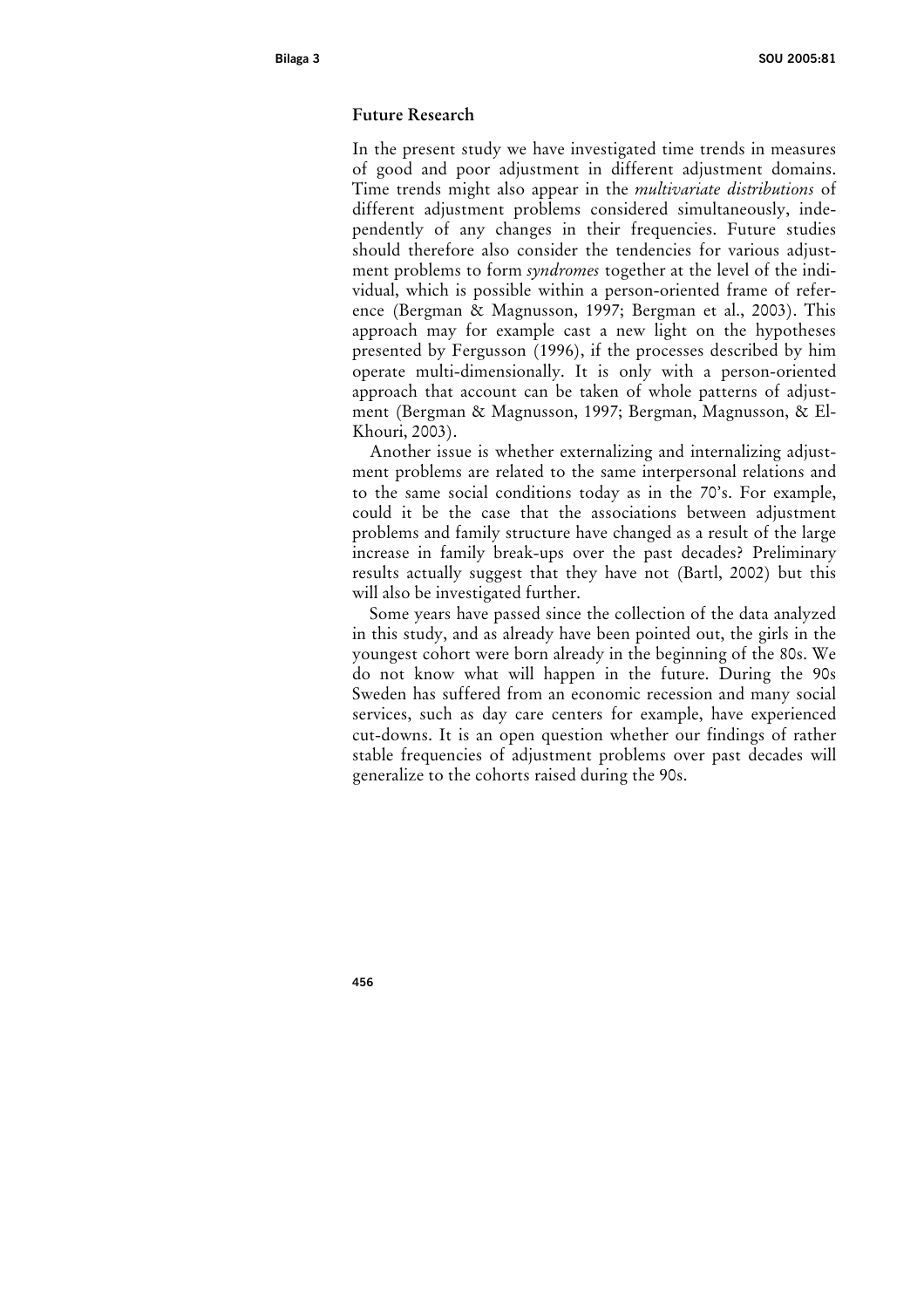- <span id="page-24-0"></span>Achenbach, T.M. (1991a). Manual for the CBCL and 1991 profile. Burlington, VT: University of Vermont, Department of Psychiatry.
- Achenbach, T.M. (1991b). Manual for the TRF and 1991 profile. Burlington, VT: University of Vermont, Department of Psychiatry.
- Achenbach, T.M., Dumenci, L., & Rescorla, L.A. (2002a). Is American student behavior getting worse? Teacher ratings over an 18-year period. School Psychology Review, 31, 428–442.
- Achenbach, T.M., Dumenci, L., & Rescorla, L.A. (2002b). Tenyear comparisons of problems and competencies for national samples of youth: Self, parent, and teacher reports. Journal of Emotional and Behavioral Disorders, 10, 194–203.
- Achenbach, T.M., Dumenci, L., & Rescorla, L.A. (2003). Are American children's problems still getting worse? A 23-year comparison. Journal of Abnormal Child Psychology, 31, 1–11.
- Achenbach, T.M., & Howell, C.T. (1993). Are American children's problems getting worse? A 13-year comparison. Journal of the American Academy of Child and Adolescent Psychiatry, 32, 1145–1154.
- Achenbach, T.M. & Rescorla, L.A. (2001). Manual for the ASEBA school-age forms and profiles. Burlington, VT: University of Vermont Research Center for Children, Youth, and Families.
- Bartl, C. (2002). Secular trends in the association between family structure and girls' self-reported adjustment problems. Unpublished diploma thesis, Leopold-Franzens-Universität, Innsbruck, Austria.
- Bergman, L.R. (1973). Parents' education and mean change in intelligence. Scandinavian Journal of Psychology, 14, 273–281.
- Bergman, L.R. & Magnusson, D. (1997). A person-oriented approach in research on developmental psychopathology. Development and Psychopathology, 9, 291–319.
- Bergman, L.R., Magnusson, D., & El-Khouri, B.M. (2003). Studying individual development in an interindividual context: A person-oriented approach. Mahwah, N.J.: Erlbaum.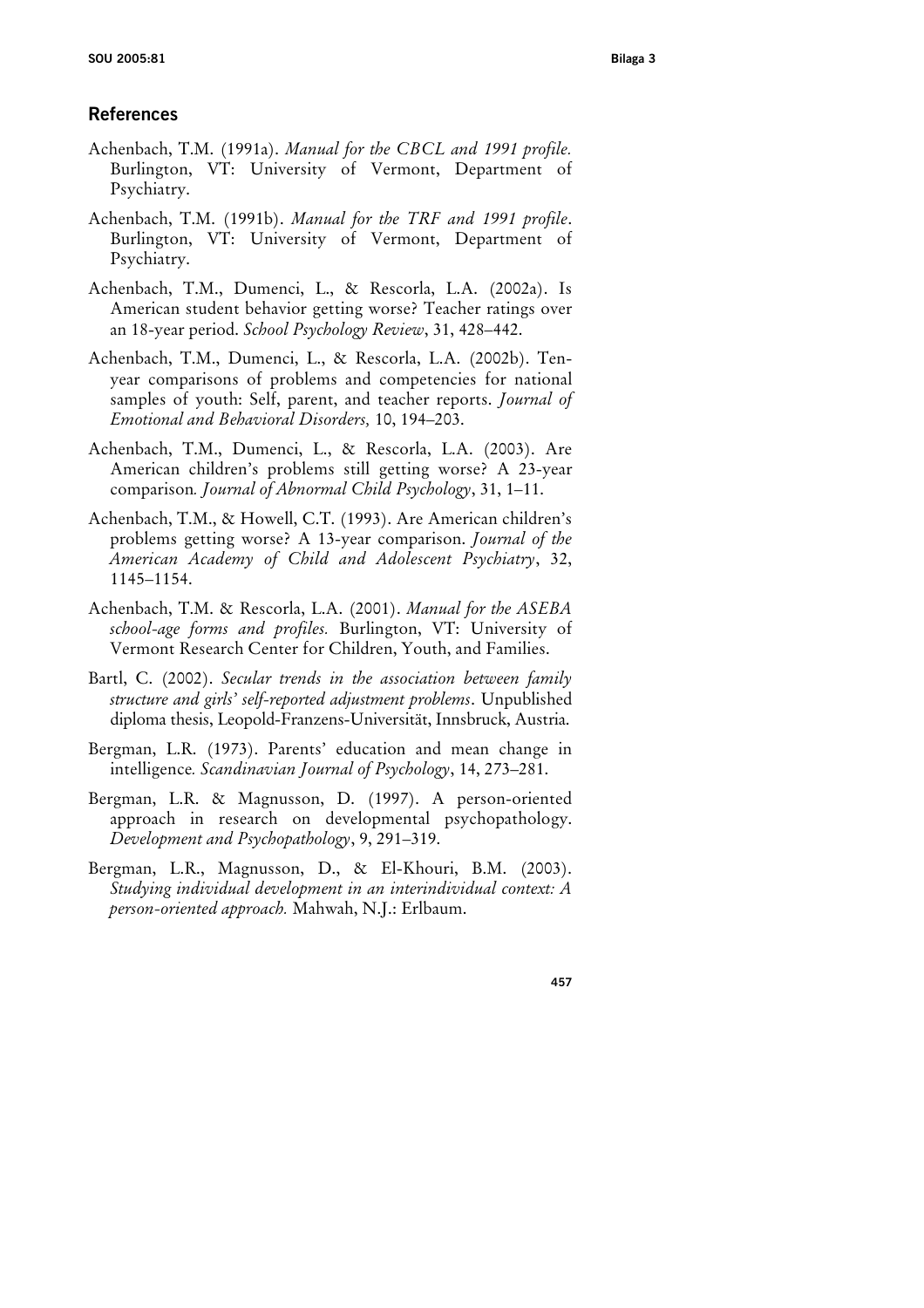- Bergman, L.R. & Wångby, M. (1995). The teenage girl: Patterns of self-reported adjustment problems and some correlates. International Journal of Methods in Psychiatric Research, 5, 171–188.
- Folkhälsoinstitutet and CAN (1998). Alkohol- och narkotikautvecklingen i Sverige, Rapport 98 [Trends in the use of alcohol and drug abuse in Sweden, Report 98] (Rep. No. 6). Sweden: Author.
- Cederblad, M. (1968). A child psychiatric study on Sudanese Arab children. Acta Psychiatrica Scandinavica, Suppl. 200.
- Cohen, P., Slomkowski, C., & Robins, L.N. (Eds.). (1999). Historical and geographical influences on psychopathology. Mahwah, NJ: Erlbaum.
- Crafoord, K. (1972). Symptom eller ålderstypiskt beteende? En studie av 15-åriga flickor [Symptom or age-specific behavior? A study of 15-year-old girls]. Unpublished licentiate thesis, Stockholm University, Sweden.
- Crafoord, K. (1986). Flickproblem och problemflickor i tidiga tonåren. [Problem behavior and problem-girls in early youth] (Report from the project Individual Development and Adjustment, No. 65). Sweden: Stockholm University, Department of Psychology.
- Crafoord, K. & Magnusson, D. (2001). Symptom questionnaire: Early adolescence. Female version. (Reports from the project Individual Development and Adaptation, No. 78). Sweden: Stockholm University, Department of Psychology.
- Diekstra, R.F.W., Kienhorst, C.W.M., & de Wilde, E.J. (1995). Suicide and suicidal behaviour among adolescents. In M. Rutter & D.J. Smith (Eds.), Psychosocial disorders in young people: Time trends and their causes (pp. 686–761). Chichester, UK: Wiley.
- Fergusson, D.M. (1996). Critical Notice. Journal of Child Psychology and Psychiatry, 37, 485–487.
- Fombonne, E. (1995a). Depressive disorders: Time trends and possible explanatory mechanisms. In M. Rutter & D.J. Smith (Eds.), Psychosocial disorders in young people: Time trends and their causes (pp. 544–615). Chichester, UK: Wiley.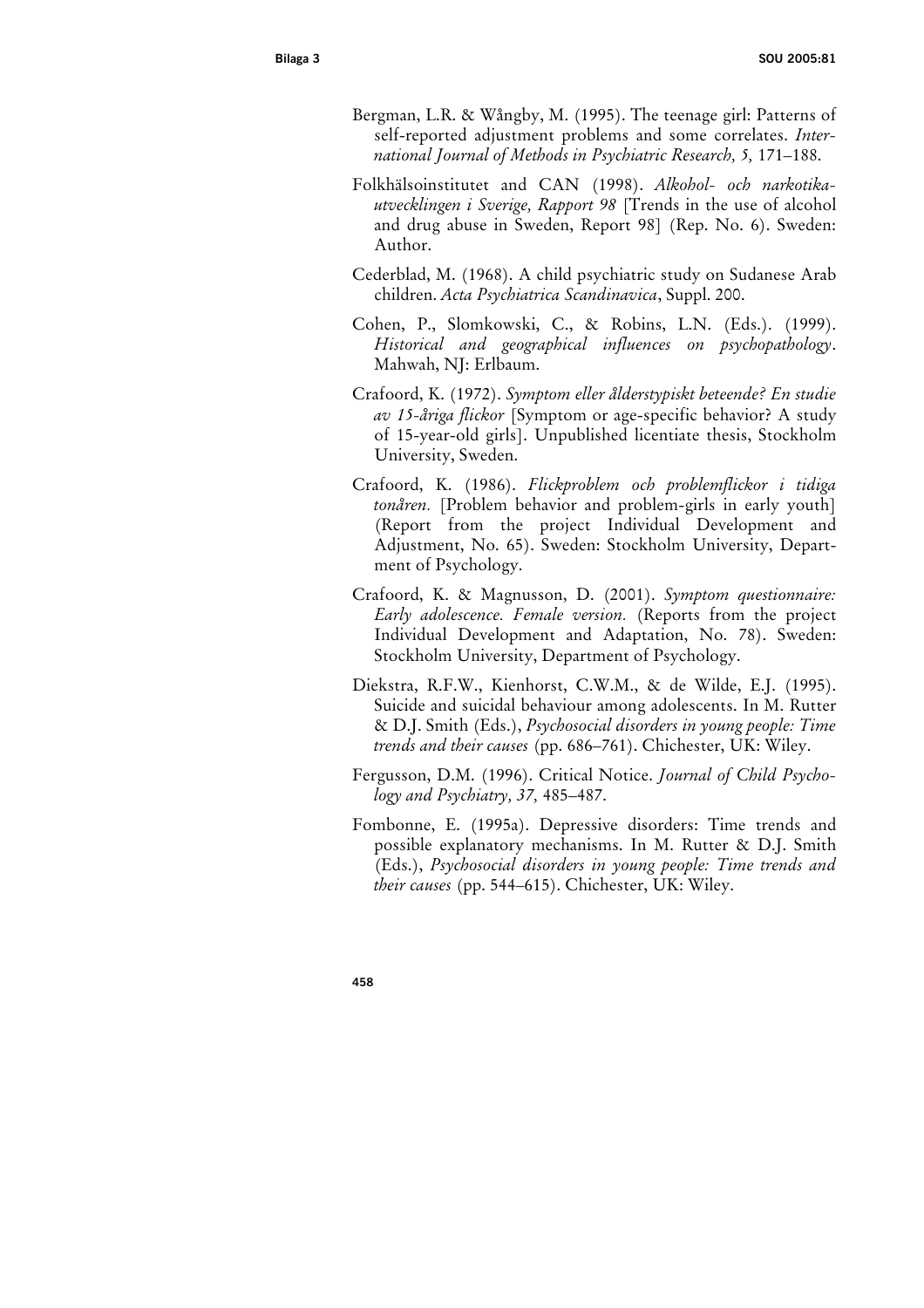- Fombonne, E. (1995b). Eating disorders: Time trends and possible explanatory mechanisms. In M. Rutter & D.J. Smith (Eds.), Psychosocial disorders in young people: Time trends and their causes (pp. 616–685). Chichester, UK: Wiley.
- Magnusson, D. (1988). Individual development from an interactional perspective. Hillsdale, NJ: Erlbaum.
- Magnusson, D., Dunér, A. & Zetterblom, G. (1975). Adjustment: A longitudinal study. Stockholm: Almqvist & Wiksell.
- Magnusson, D. & Mahoney, J.L. (2002). A holistic person approach for research on positive development. In L.G. Aspinwall & U.M. Staudinger (Eds.), A psychology of human strengths: Fundamental questions and future directions for a positive psychology. Washington, D.C.: American Psychological Association.
- Rahim, S.I.R. & Cederblad, M. (1984). Effects of rapid urbanisation on child behaviour and health in a part of Khartoum, Sudan. Journal of Child Psychology and Psychiatry, 25, 629-641.
- Robins, L.N., Locke, B.Z., & Regier, D.A. (1991). An overview of psychiatric disorders in America. In L.N. Robins & D.A. Regier (Eds.), Psychiatric disorders in America: The epidemiologic Catchment Area study (pp. 328–366). New York: Free Press.
- Rutter, M., Giller, H., & Hagell, A. (1998). Antisocial behavior by young people. New York: Cambridge University Press.
- Rutter, M., & Smith, D.J. (1995). Psychosocial disorders in young people: Time trends and their causes. Chichester, UK: Wiley.
- Silbereisen, R.K., Robins, L., & Rutter, M. (1995). Secular trends in substance use: Concepts and data on the impact of social change on alcohol and drug abuse. In M. Rutter & D.J. Smith (Eds.), Psychosocial disorders in young people: Time trends and their causes (pp. 490–543). Chichester, UK: Wiley.
- Smith, D.J. & Rutter, M. (1995). Time trends in psychosocial disorders of youth. In M. Rutter & D.J. Smith (Eds.), Psychosocial disorders in young people: Time trends and their causes (pp. 763–781). Chichester, UK: Wiley.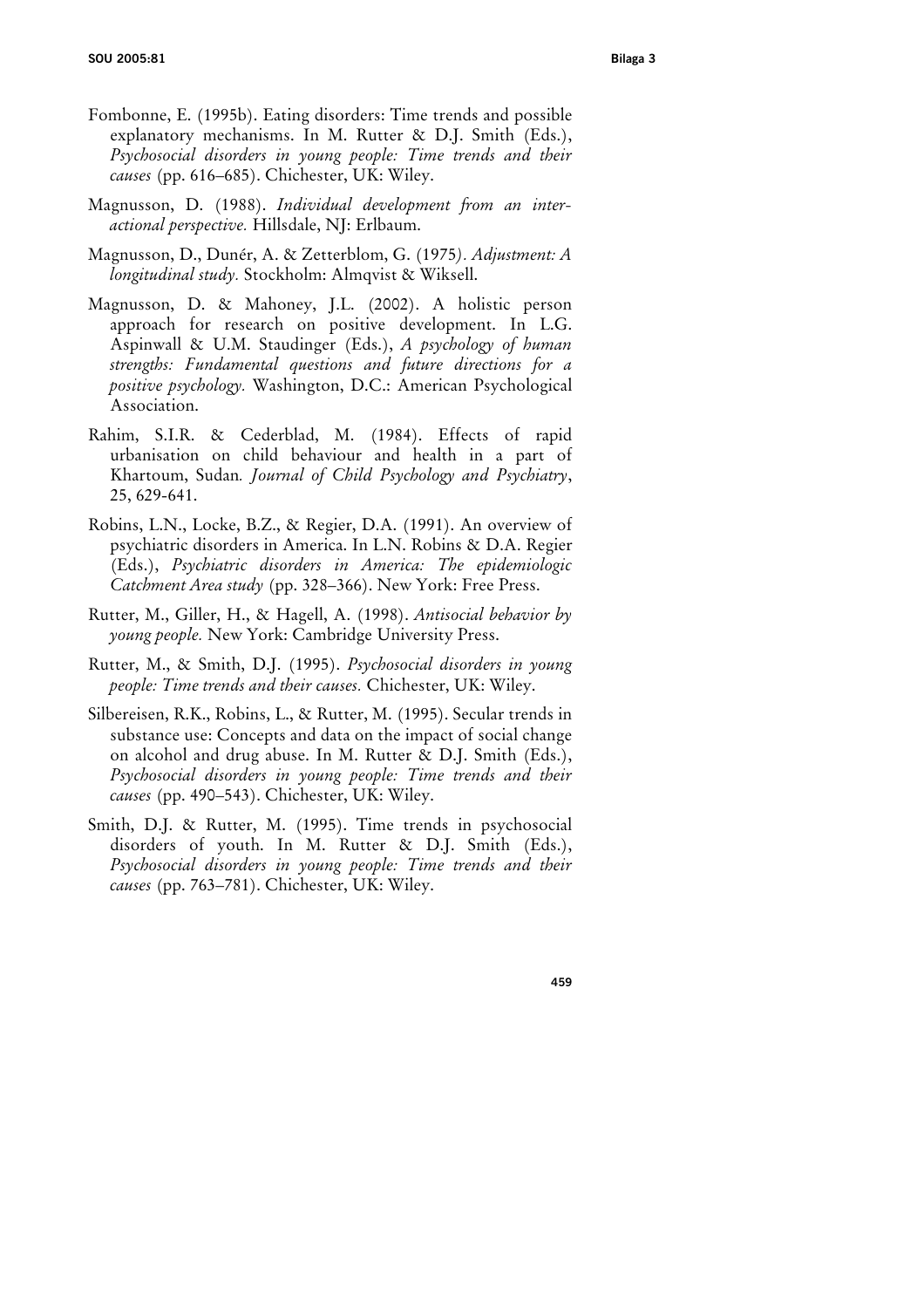- Stattin, H. & Magnusson, D. (1990). Pubertal maturation in female development. Hillsdale, NJ: Erlbaum.
- Thompson, J.K. & Stice, E. (2001). Thin-ideal internalization: Mounting evidence for a new risk factor for body-image disturbance and eating pathology. Current directions in psychological science, 10, 181–183.
- Verhulst, F.C. (1995). The epidemiology of child and adolescent psychopathology: strengths and limitations. In F.C. Verhulst & H.M. Koot (Eds.), The epidemiology of child and adolescent psychopathology (pp. 1–21). Oxford: Oxford University Press.
- Verhulst, F.C., van der Ende, J., & Rietbergen, A. (1997). Ten-year time trends of psychopathology in Dutch children and adolescents: no evidence for strong trends. Acta Psychiatrica Scandinavica, 96, 7–13.
- Wångby, M. (1997). Externalizing and internalising adjustment problems in teenage girls: A longitudinal study. Unpublished doctoral thesis, Stockholm University, Sweden.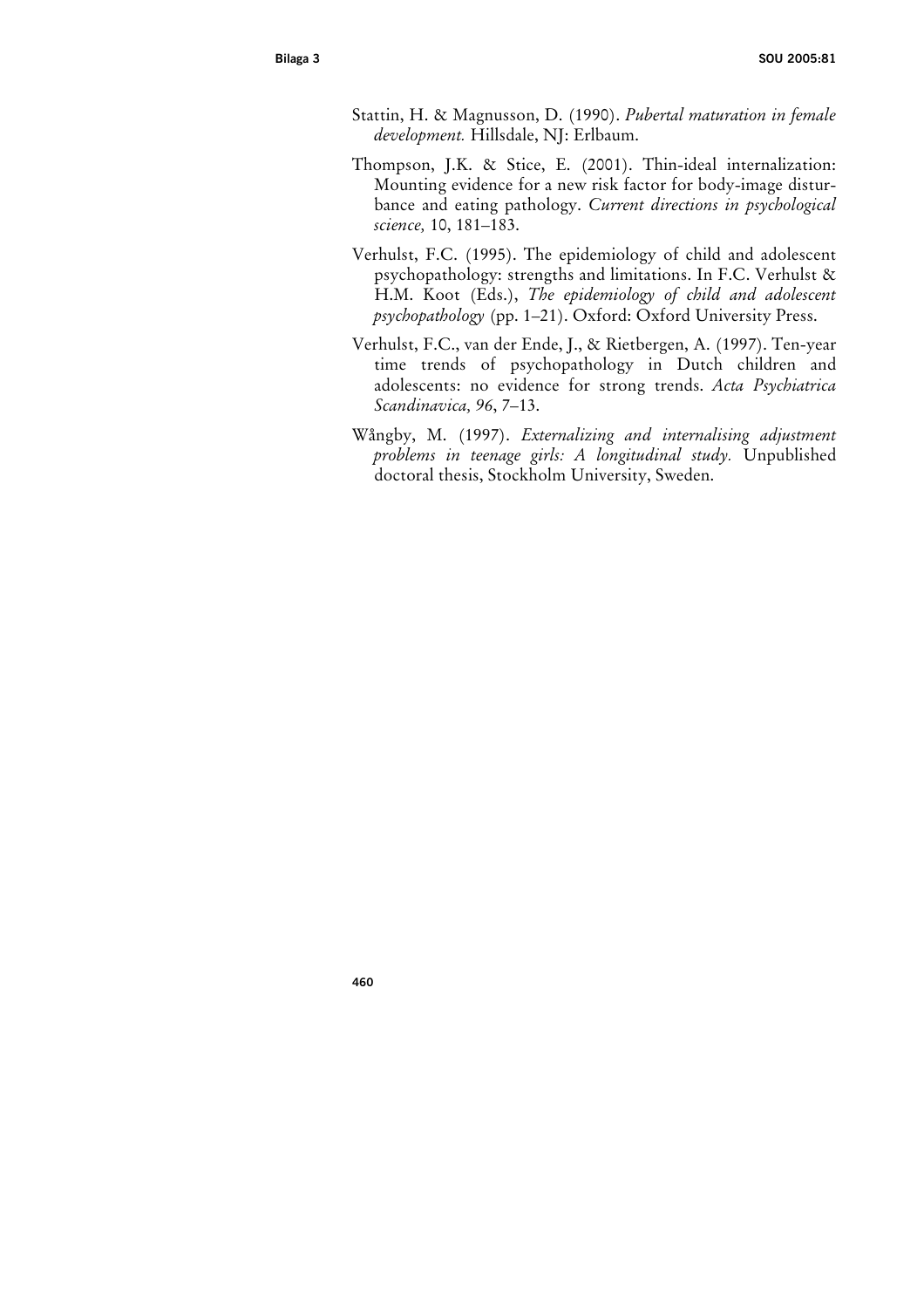### <span id="page-28-0"></span>Acknowledgements

The authors are grateful to Prof. Lars R. Bergman, Prof. Lars-Gunnar Lundh, Prof. Berit Hagekull, and two anonymous reviewers for very valuable suggestions and comments on the manuscript.

This study was made possible by access to data from the longitudinal research program Individual Development and Adaptation (IDA). Responsible for the program is Prof. Lars R. Bergman. Responsible for the planning, implementation, and financing of the collection of data was Prof. David Magnusson. The data collection in 1970 was supported by grants to Prof. David Magnusson from the Swedish Board of Education.

The data collection in 1996 was supported by grants to Prof. Håkan Stattin from Axel and Margaret Ax:son Johnsons Foundation.

The research reported in this article was supported by grants from the Swedish Council for Social Research.

#### Footnote

<sup>1</sup>A significantly higher percentage of girls with immigrated parents than of girls with non-immigrated parents had high values in the overall sum score in the antisocial domain (24.6 versus 13.7%;  $\chi^2$  $(1, N = 492) = 5.481, p = .019$  // but the association was not very strong (contingency coefficient = .105). //

Table 1 Comparison Between the 1970 and the 1996 Cohorts with regard to a) Mean and b) Standard Deviation of the Sum Score In Each Domain.

| <b>Sum Score</b>          |      | Mean <sup>a</sup> | Standard Deviation <sup>b</sup> |      |          |
|---------------------------|------|-------------------|---------------------------------|------|----------|
|                           | 1970 | 1996              | <b>Effect size</b>              | 1970 | 1996     |
| Physical problems         | 32.7 | 32.7              |                                 | 7.2  | 6.8      |
| <b>Emotional problems</b> | 29.4 | 29.5              | .02                             | 7.2  | 7.4      |
| Self-esteem               | 28.9 | 29.7              | .11                             | 6.5  | $7.6***$ |
| Antisocial problems       | 18.3 | 18.7              | .07                             | 5.7  | $7.2**$  |
| Relation to mother        | 8.4  | $9.0*$            |                                 | 3.6  | 3.6      |
| Relation to father        | 10.4 | 10.9              | .11                             | 4.7  | 4.9      |
| Relations to parents      | 19.2 | $17.9**$          | $-23$                           | 5.6  | 5.6      |
| Relations to teachers     | 15.3 | $14.6*$           | $-17$                           | 3.9  | 4.3      |
| Relations to peers        | 30.0 | $27.6***$         | $-.31$                          | 7.8  | 7.8      |

<sup>a</sup>Two-tailed t-tests. <sup>b</sup>Levene's test.

\*  $p < .01$ ; \*\*  $p < .05$  with correction for mass significance ( $p < .0014$ ); two-tailed tests.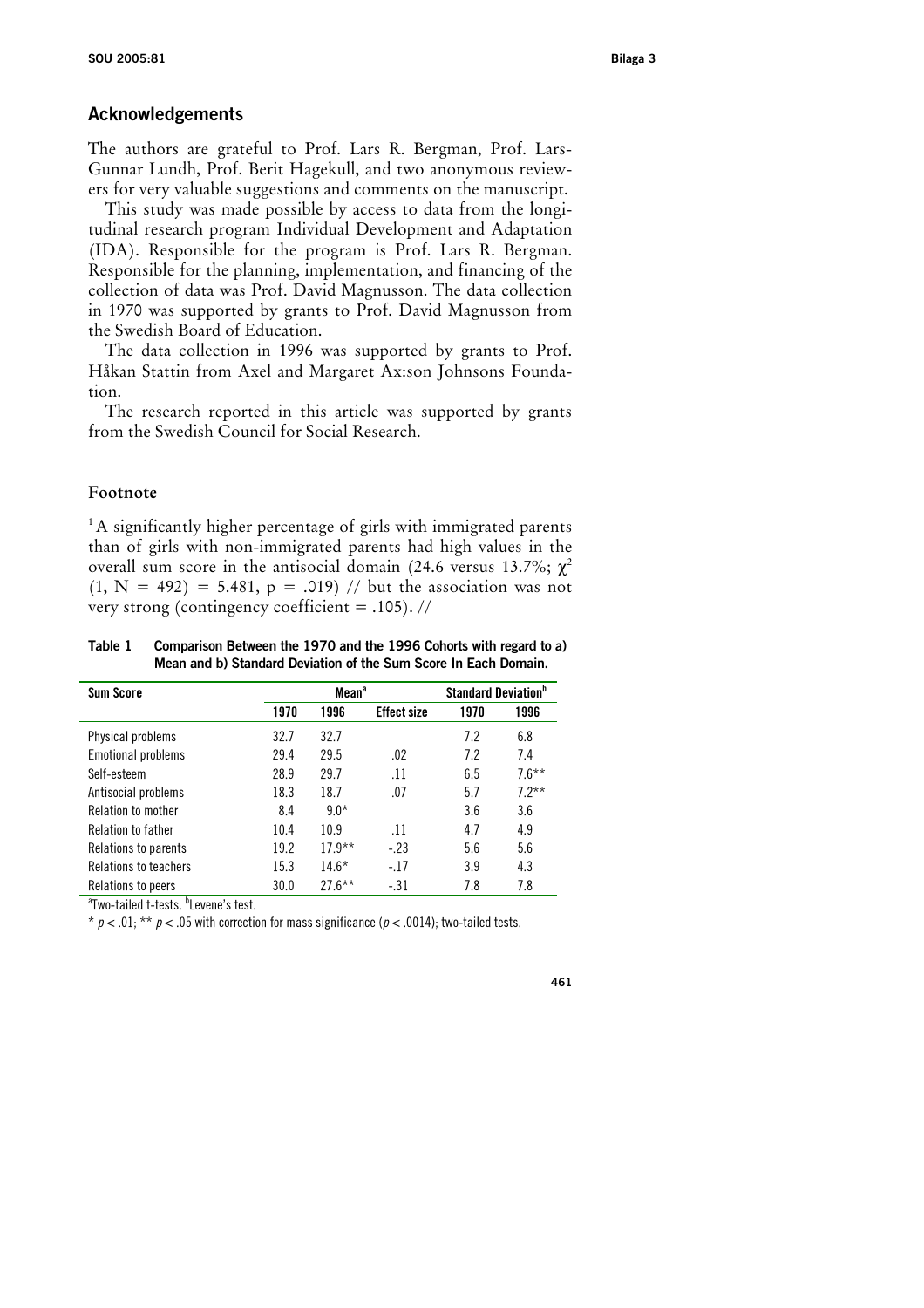Table 2 Comparison Between the 1970 and the 1996 Cohorts with regard to a) Mean Number of Items With Scores Signifying Problems, and b) Mean Number of Items With Scores Signifying Good Adjustment In Each Domain.

| Domain                             | <b>Problems</b> |        |                    | <b>Good adjustment</b> |          |                    |
|------------------------------------|-----------------|--------|--------------------|------------------------|----------|--------------------|
|                                    | 1970            | 1996   | <b>Effect size</b> | 1970                   | 1996     | <b>Effect size</b> |
| Physical problems <sup>a</sup>     | 2.8             | 2.7    | $-.02$             | 6.7                    | 6.8      | .01                |
| Emotional problems <sup>a</sup>    | 1.7             | 1.8    | .05                | 7.8                    | 7.8      | $-.01$             |
| Self-esteem <sup>a</sup>           | 1.7             | $2.0*$ | .16                | 7.8                    | 7.7      | $-.01$             |
| Antisocial problems <sup>b</sup>   | 0.7             | 0.8    | .09                | 10.1                   | 10.0     | $-.05$             |
| Relation to mother <sup>c</sup>    | 0.5             | 0.6    | .10                | 2.6                    | 2.5      | $-.11$             |
| Relation to father <sup>d</sup>    | 0.6             | 0.7    | .08                | 3.4                    | 3.3      | $-.07$             |
| Relations to parents <sup>e</sup>  | 0.9             | 0.9    | $-.03$             | 5.8                    | $6.2*$   | .19                |
| Relations to teachers <sup>f</sup> | 0.5             | 0.5    | $-.05$             | 4.5                    | 4.8      | .13                |
| Relations to peers <sup>g</sup>    | 0.9             | 0.7    | $-.13$             | 10.7                   | $11.7**$ | .32                |

Note. Sample sizes: 1970: 489-508; 1996: 503-522. Sum score min.-max.:  $^{\circ}$ 0-13;  $^{\circ}$ 0-12;  $^{\circ}$ 0-4;  $^{\circ}$ 0-5;  $e^{e}$ 0-9;  $e^{f}$ 0-7;  $e^{g}$ 0-15.

\*  $p < .01$ ; \*\*  $p < .05$  with correction for mass significance ( $p < .0014$ ); two-tailed t-tests.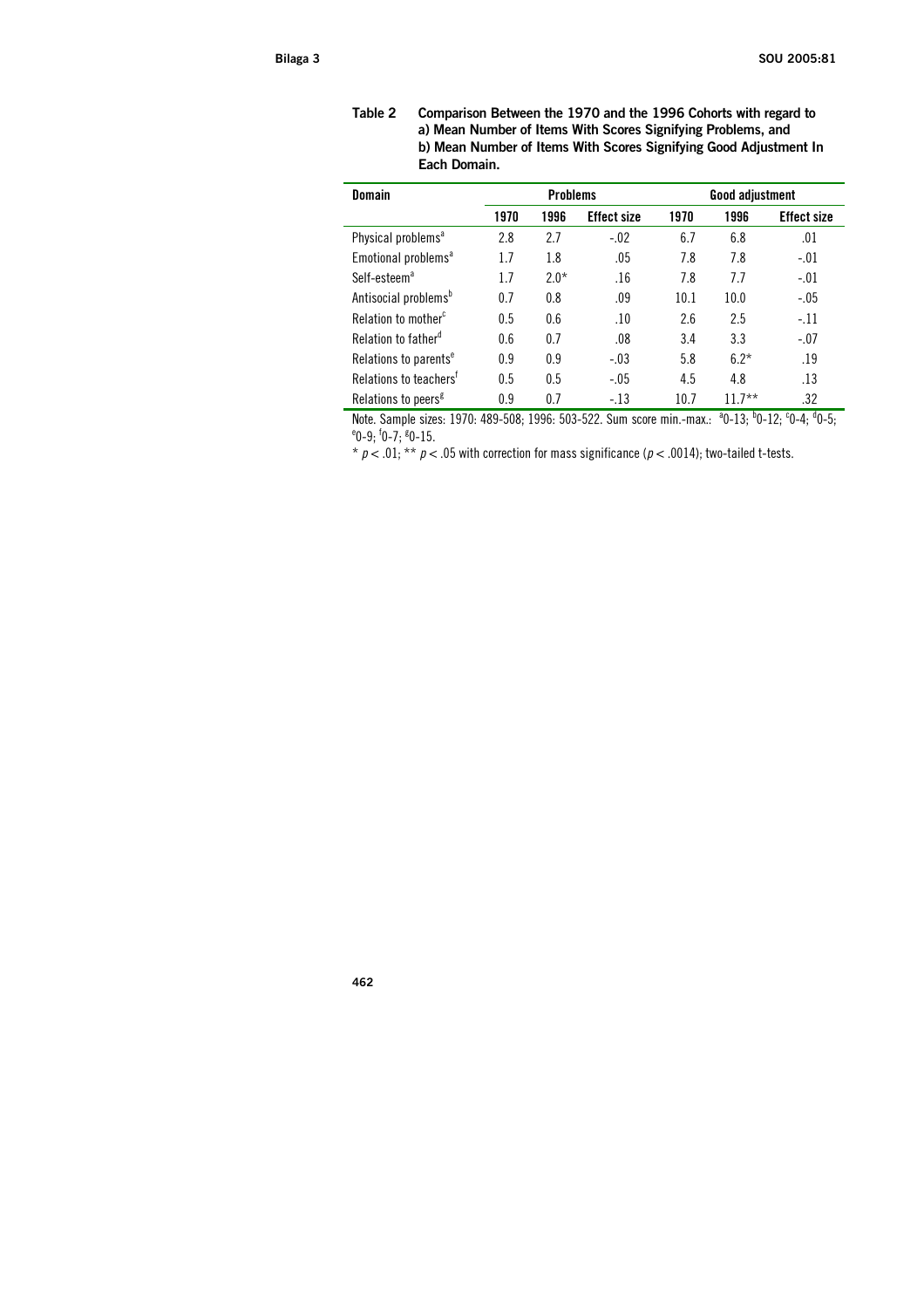# <span id="page-30-0"></span>Appendix

Percentages of Girls With Various Adjustment Problems in 1970 and 1996.

| Items |                                           | Negative adj. |      | Positive adj. |      |
|-------|-------------------------------------------|---------------|------|---------------|------|
|       |                                           | 1970          | 1996 | 1970          | 1996 |
|       | Physical problems                         |               |      |               |      |
| 1.    | Headache <sup>a</sup>                     | 25.0          | 30.5 | 40.9          | 34.1 |
| 8.    | Nail biting <sup>b</sup>                  | 32.2          | 30.5 | 48.3          | 52.6 |
| 13.   | Restlessness <sup>c</sup>                 | 19.8          | 23.3 | 56.0          | 43.6 |
| 17.   | Bad appetite <sup>a</sup>                 | 29.3          | 33.8 | 47.0          | 41.4 |
| 35.   | Nervous stomach <sup>a</sup>              | 17.7          | 14.9 | 50.3          | 56.9 |
| 50.   | Difficulties falling asleep <sup>d</sup>  | 31.8          | 32.0 | 32.7          | 40.2 |
| 56.   | Allergy <sup>e</sup>                      | 8.5           | 12.5 | 83.3          | 75.6 |
| 58.   | Tense in new situation <sup>c</sup>       | 21.4          | 15.5 | 49.6          | 49.6 |
| 60.   | Snacks between meals <sup>c</sup>         | 47.8          | 43.2 | 22.9          | 23.3 |
| 67.   | Tired, lazy and irritable <sup>c</sup>    | 13.1          | 8.7  | 51.4          | 59.5 |
| 73.   | Disturbed sleep <sup>f</sup>              | 11.8          | 11.9 | 55.3          | 62.3 |
| 86.   | Concentration difficulties <sup>c</sup>   | 16.6          | 14.0 | 44.6          | 46.2 |
| 103.  | Stammering <sup>e</sup>                   | 3.1           | 2.3  | 90.6          | 92.2 |
|       | <b>Emotional Problems</b>                 |               |      |               |      |
| 3.    | Sadness <sup>c</sup>                      | 13.7          | 11.7 | 49.6          | 56.0 |
| 11.   | Fear <sup>c</sup>                         | 4.6           | 2.9  | 82.1          | 86.1 |
| 15.   | Fear of losing anger control <sup>c</sup> | 13.6          | 10.5 | 64.7          | 66.0 |
| 20.   | Worries about body <sup>c</sup>           | 14.5          | 14.1 | 58.4          | 59.1 |
| 22.   | Worries about homework <sup>c</sup>       | 15.0          | 30.3 | 56.9          | 35.6 |
| 26.   | <b>Nightmares<sup>g</sup></b>             | 5.2           | 3.6  | 75.5          | 74.2 |
| 45.   | Suicidal thoughts <sup>e</sup>            | 10.6          | 11.9 | 72.2          | 73.3 |
| 63.   | Afraid of hurting people <sup>b</sup>     | 15.8          | 14.4 | 51.8          | 55.5 |
| 77.   | Worries about future <sup>b</sup>         | 24.2          | 27.5 | 42.0          | 40.9 |
| 89.   | Loneliness <sup>c</sup>                   | 10.6          | 6.9  | 65.6          | 73.7 |
| 97.   | Worries about diseases <sup>b</sup>       | 12.5          | 13.0 | 62.4          | 55.7 |
| 118.  | Angry without showing it <sup>c</sup>     | 15.5          | 16.9 | 41.3          | 41.0 |
| 120.  | Wonderful to be alive <sup>h</sup>        | 11.2          | 10.7 | 58.5          | 63.8 |
|       |                                           | Self-esteem   |      |               |      |
| 10.   | Wants to be older <sup>c</sup>            | 15.3          | 17.3 | 54.5          | 46.1 |
| 16.   | Satisfied with school-worki               | 19.5          | 11.5 | 41.6          | 57.8 |
| 31.   | Desires change in self <sup>j</sup>       | 16.9          | 23.6 | 40.4          | 39.9 |
| 37.   | Poor self-esteem <sup>g</sup>             | 11.5          | 13.0 | 59.5          | 65.2 |
| 47.   | Boys are better off <sup>b</sup>          | 10.4          | 14.5 | 64.0          | 55.2 |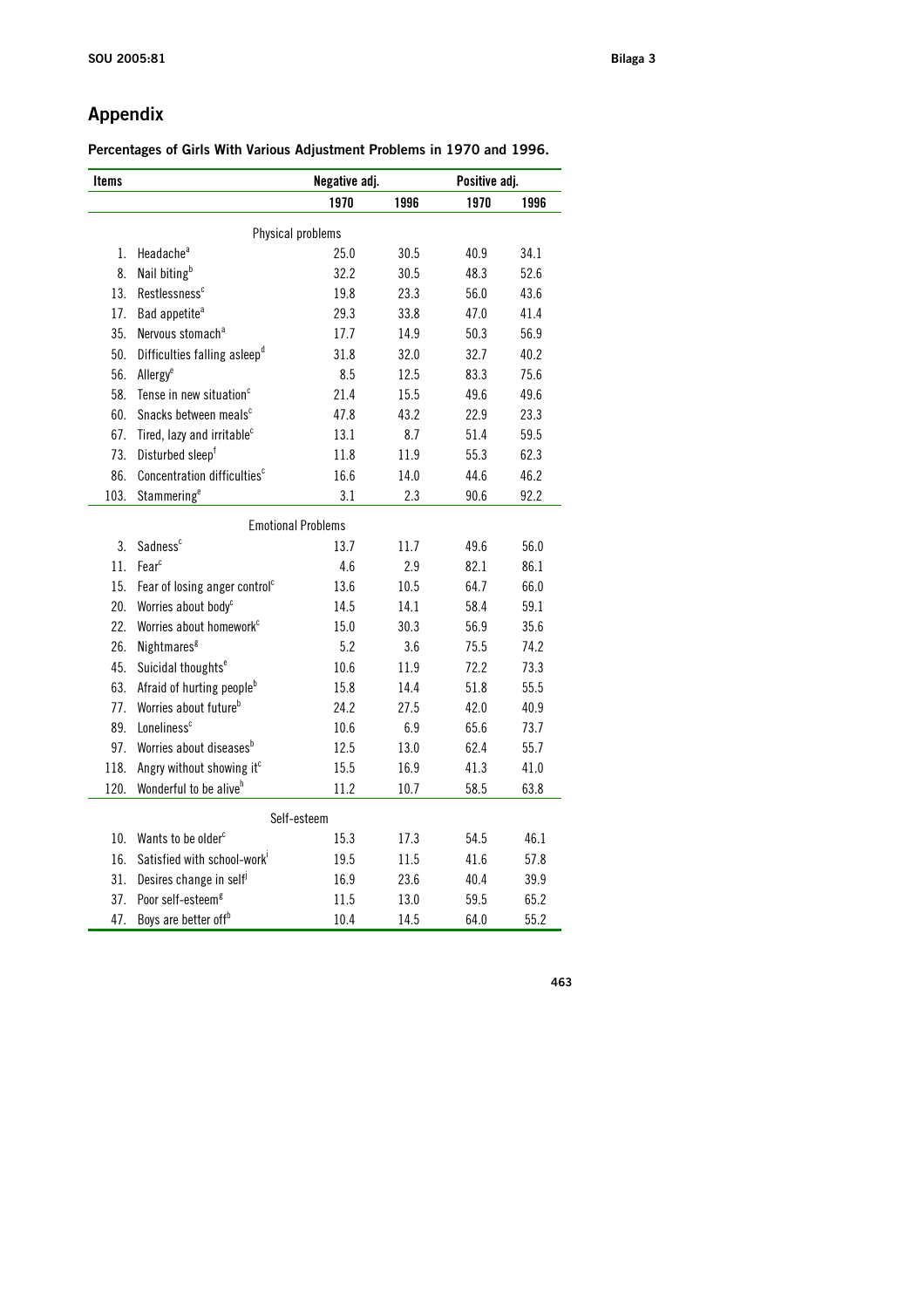| 54.                | Satisfied with looks'                                                              | 22.5 | 37.0 | 38.8         | 40.8 |  |  |
|--------------------|------------------------------------------------------------------------------------|------|------|--------------|------|--|--|
| 71.                | Self-accusations <sup>b</sup>                                                      | 7.5  | 13.3 | 63.8         | 58.0 |  |  |
| 76.                | Satisfied with way she acts <sup>i</sup>                                           | 15.9 | 10.1 | 44.8         | 58.2 |  |  |
| 78.                | Prefers to be a boy <sup>b</sup>                                                   | 4.0  | 3.8  | 86.4         | 84.1 |  |  |
| 88.                | Wants to be someone else <sup>c</sup>                                              | 7.4  | 11.4 | 75.0         | 65.5 |  |  |
| 101.               | Shame <sup>c</sup>                                                                 | 4.8  | 11.0 | 66.5         | 58.3 |  |  |
| 105.               | Looking forward to children <sup>k</sup>                                           | 29.8 | 27.8 | 46.4         | 53.0 |  |  |
| 121.               | Wants to be younger <sup>c</sup>                                                   | 1.4  | 1.9  | 93.3         | 91.8 |  |  |
|                    | Antisocial problems                                                                |      |      |              |      |  |  |
| 6.                 | Shop lifting                                                                       | 7.5  | 17.6 | 82.9         | 71.6 |  |  |
| 21.                | Alcohol abuse                                                                      | 23.8 | 18.7 | 59.3         | 69.3 |  |  |
| 30.                | Signature forgery                                                                  | 2.1  | 4.7  | 94.0         | 86.4 |  |  |
| 33.                | Pilfering                                                                          | 8.9  | 8.2  | 70.2         | 73.6 |  |  |
| 48.                | Truancy                                                                            | 10.4 | 9.6  | 70.4         | 75.0 |  |  |
| 51.                | Hashish <sup>1</sup>                                                               | 0.6  | 0.8  | 98.1         | 97.9 |  |  |
| 61.                | Other drugs <sup>1</sup>                                                           | 1.4  | 1.4  | 97.9         | 97.0 |  |  |
| 68.                | Vandalism <sup>1</sup>                                                             | 2.9  | 3.7  | 90.9         | 88.4 |  |  |
| 92.                | Evasion of payment                                                                 | 1.0  | 3.4  | 95.2         | 88.7 |  |  |
| 106.               | Has hit somebody <sup>b</sup>                                                      | 6.6  | 6.5  | 74.2         | 77.7 |  |  |
| 109.               | Harassment <sup>1</sup>                                                            | 1.8  | 1.7  | 92.1         | 96.0 |  |  |
| 116.               | Loitering in town <sup>m</sup>                                                     | 3.5  | 7.6  | 89.2         | 82.3 |  |  |
| Relation to mother |                                                                                    |      |      |              |      |  |  |
| 38.                | Disappointed in mother <sup>g</sup>                                                | 8.3  | 9.4  | 70.2         | 74.2 |  |  |
| 49.                | Understand. in mother-relation <sup>n</sup>                                        | 7.8  | 6.1  | 75.7         | 74.8 |  |  |
| 79.                | Quarrels with mother <sup>g</sup>                                                  | 16.6 | 20.3 | 60.0         | 49.9 |  |  |
| 87.                | Angry with mother <sup>c</sup>                                                     | 13.1 | 19.8 | 57.3         | 49.0 |  |  |
|                    |                                                                                    |      |      |              |      |  |  |
|                    | Relation to father                                                                 |      |      |              |      |  |  |
| 27.                | Wishes father different <sup>b</sup>                                               | 16.0 | 15.2 | 65.9         | 67.7 |  |  |
| 43.                | Angry with father <sup>c</sup>                                                     | 15.7 | 21.2 | 58.4         | 53.8 |  |  |
| 75.                | Understanding in father-relation <sup>n</sup><br>Quarrels with father <sup>g</sup> | 15.0 | 14.2 | 61.0         | 61.7 |  |  |
| 93.                |                                                                                    | 9.7  | 11.4 | 73.5<br>78.9 | 69.4 |  |  |
| 108.               | Disappointed in father <sup>c</sup>                                                | 8.6  | 12.1 |              | 73.2 |  |  |
|                    | Relations to parents                                                               |      |      |              |      |  |  |
| 4.                 | Parents listen <sup>o</sup>                                                        | 8.7  | 5.9  | 72.4         | 79.0 |  |  |
| 7.                 | A bother at home <sup>b</sup>                                                      | 3.4  | 3.6  | 85.4         | 87.1 |  |  |
| 19.                | Feels like defying parents <sup>c</sup>                                            | 16.0 | 27.4 | 46.3         | 31.4 |  |  |
| 24.                | Parents are angry <sup>c</sup>                                                     | 10.2 | 9.9  | 63.1         | 66.6 |  |  |
| 46.                | Preferred level of p:s' decisions <sup>p</sup>                                     | 5.2  | 2.1  | 63.7         | 81.9 |  |  |
| 57.                | Parents are disappointed <sup>c</sup>                                              | 5.8  | 5.5  | 76.6         | 82.9 |  |  |
|                    |                                                                                    |      |      |              |      |  |  |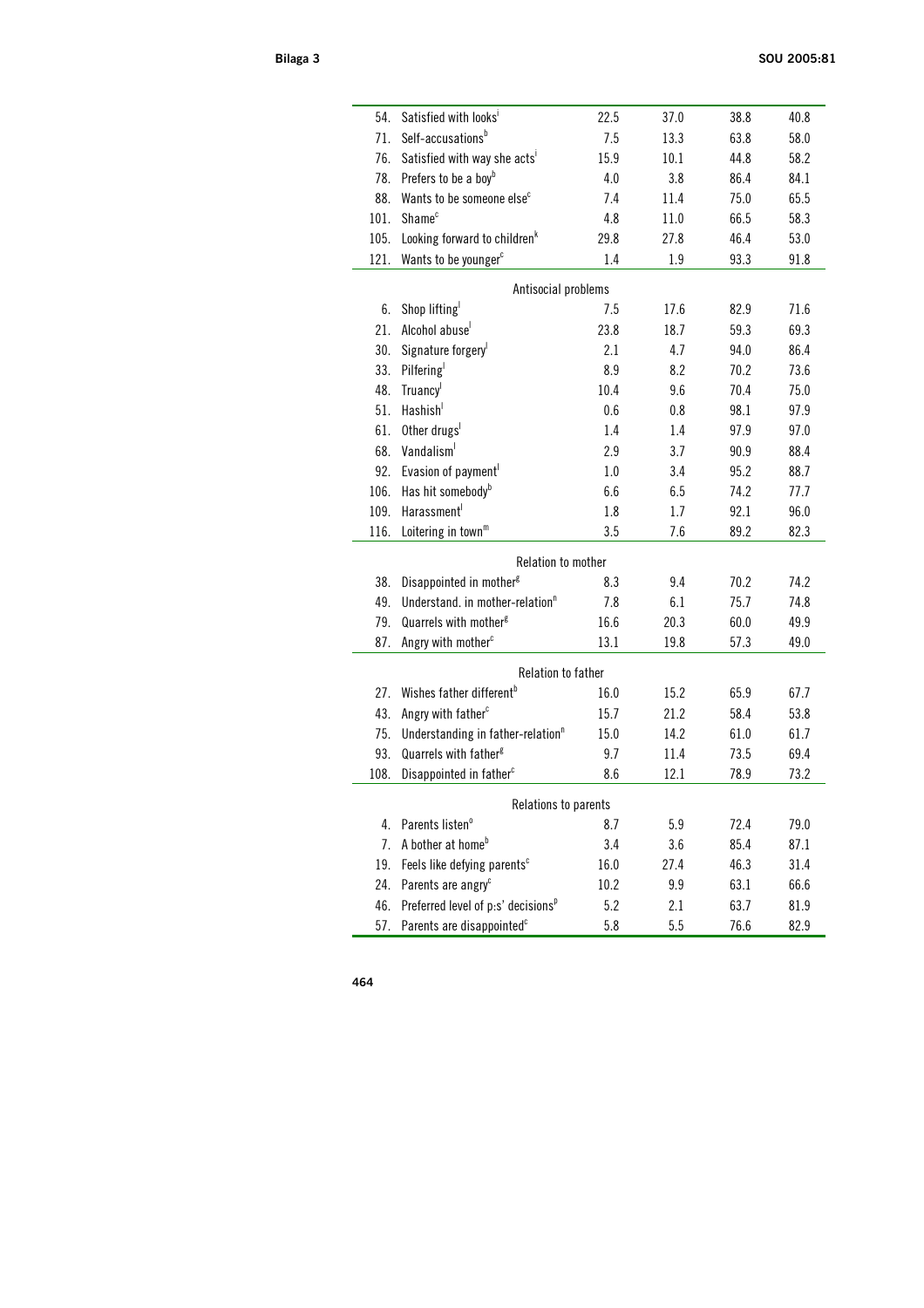| 70.  | Cares most for parentsh                      | 30.7                         | 19.5 | 33.3 | 46.8 |
|------|----------------------------------------------|------------------------------|------|------|------|
| 82.  | Opposition against parents <sup>c</sup>      | 8.6                          | 10.2 | 63.2 | 62.6 |
| 113. | Criticism from parents <sup>g</sup>          | 4.6                          | 5.1  | 80.2 | 84.5 |
|      |                                              | <b>Relations to teachers</b> |      |      |      |
| 9.   | Likes teachers <sup>q</sup>                  | 6.5                          | 5.9  | 50.7 | 53.1 |
| 23.  | Feels defiant against teachers'              | 1.7                          | 1.7  | 96.4 | 95.8 |
| 44.  | Teachers are fair <sup>q</sup>               | 4.7                          | 3.6  | 74.2 | 74.5 |
| 72.  | Liked by teachers <sup>q</sup>               | 8.5                          | 6.0  | 37.6 | 60.6 |
| 81.  | Teachers understand <sup>q</sup>             | 15.2                         | 15.6 | 42.8 | 44.0 |
| 96.  | Talks back to teachers <sup>c</sup>          | 9.0                          | 10.4 | 66.5 | 62.9 |
| 111. | Teachers are against her <sup>s</sup>        | 4.2                          | 1.7  | 80.8 | 84.5 |
|      |                                              | Relations to peers           |      |      |      |
| 2.   | Understanding in peer-relations <sup>n</sup> | 3.8                          | 1.5  | 83.5 | 89.0 |
| 5.   | Angry with peers <sup>c</sup>                | 13.0                         | 11.0 | 51.2 | 49.2 |
| 12.  | Shy around peers <sup>c</sup>                | 5.9                          | 3.3  | 72.0 | 87.5 |
| 28.  | Trust in peers <sup>t</sup>                  | 10.9                         | 5.9  | 58.9 | 79.7 |
| 36.  | Outsider among peers <sup>c</sup>            | 6.9                          | 5.3  | 75.6 | 82.9 |
| 52.  | Best friend <sup>u</sup>                     | 2.3                          | 4.6  | 85.8 | 78.0 |
| 59.  | Gets tired of peers <sup>c</sup>             | 3.7                          | 2.7  | 82.5 | 84.7 |
| 64.  | Peers are unfair <sup>c</sup>                | 3.7                          | 5.3  | 77.4 | 80.9 |
| 74.  | Difficulties making friends <sup>c</sup>     | 8.0                          | 4.5  | 71.0 | 74.8 |
| 83.  | Displeased with peers <sup>c</sup>           | 8.6                          | 6.6  | 60.7 | 69.8 |
| 95.  | Liked by peers <sup>v</sup>                  | 7.9                          | 3.3  | 33.7 | 76.2 |
| 98.  | Quarrels with peers <sup>c</sup>             | 5.8                          | 4.5  | 72.3 | 73.7 |
| 104. | Peers are against her <sup>b</sup>           | 4.1                          | 3.3  | 80.0 | 86.5 |
| 112. | Afraid peers get tired <sup>c</sup>          | 5.4                          | 8.8  | 73.3 | 72.9 |
| 115. | Subjection to peers <sup>c</sup>             | 1.9                          | 2.3  | 87.7 | 86.7 |
|      |                                              | Sexuality                    |      |      |      |
| 53.  | Fear of sex <sup>x</sup>                     | 2.3                          | 7.4  | 87.0 | 85.7 |
| 91.  | Fear of going too far sexuallyb              | 5.3                          | 2.7  | 75.6 | 86.5 |
| 99.  | Sexually less experienced <sup>e</sup>       | 4.8                          | 4.4  | 81.9 | 79.7 |
| 110. | Popular among boys <sup>k</sup>              | 34.6                         | 49.9 | 18.7 | 10.7 |

 $^{\rm a}$  never — several times/week;  $^{\rm b}$  never or almost never — very often;  $^{\rm c}$  seldom — very often;  $^{\rm d}$  never several evenings/week; <sup>e</sup> never — very often; <sup>f</sup> never — several nights/week; <sup>g</sup> almost never — very often; <sup>h</sup> very often — seldom; <sup>i</sup> most often — almost never; <sup>j</sup> not at all — very much; <sup>k</sup> very much — not at all;  $^{\text{!}}$  never — more than 10 times;  $^{\text{m}}$  never — every evening;  $^{\text{n}}$  very well — very badly;  $^{\text{o}}$  most often – seldom;  $^{\text{p}}$  very little – very much;  $^{\text{q}}$  all or almost all – none;  $^{\text{r}}$  hardly anyone – against all;  $^{\text{s}}$  none  $-$  all or almost all;  $^{\rm t}$  totally  $-$  not at all;  $^{\rm u}$  both have had before and have now  $-$  have never had and do not want to have;  $\sqrt{v}$  much – not at all;  $\sqrt{x}$  not at all – very much;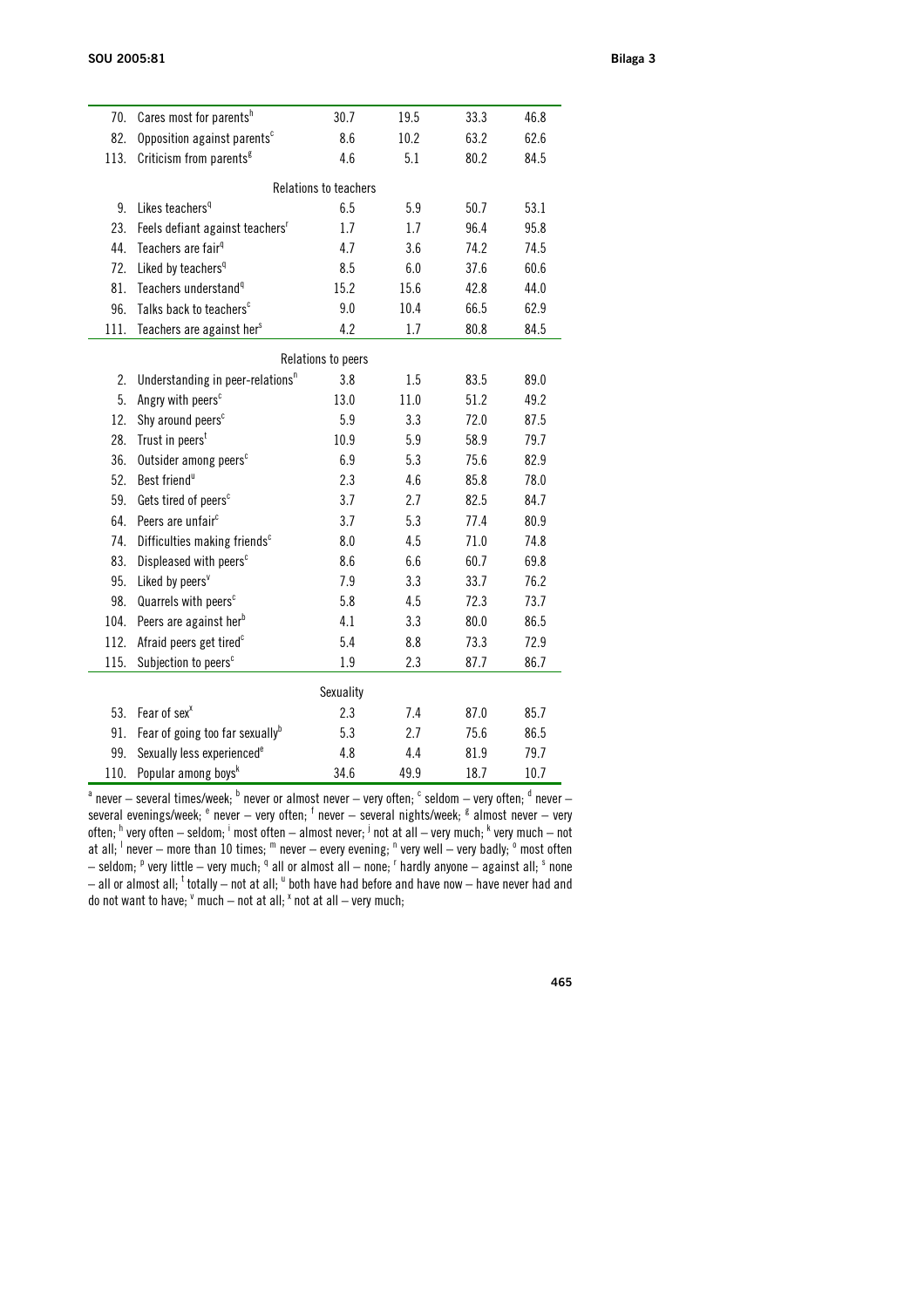# <span id="page-33-0"></span>Vetenskap och värderingar i social barnavård

Av Fil.dr. Claes Levin, Socialhögskolan, Lund

# Inledning

I dag kommer jag att tala en del om några av mina forskningsresultat som rör behandlingsarbete inom socialtjänsten – eller snarare inom den sociala barnavården. Jag kommer att diskutera en del av de problem jag ser inom dagens barnavård och några betydligt äldre problem som har med sekelgamla värderingar att göra. Slutligen ska jag ge några förslag till möjliga och angelägna förändringar. Mitt eget forskningsområde är det som kallas "människobehandlande organisationer" och främst har jag studerat det som i dag kallas "särskilda ungdomshem" eller § 12-hem och samhällets åtgärder mot ungdomskriminalitet. Men social barnavård och dess organisering, och behandlingstanken har varit i fokus för de flesta av mina forskningsprojekt – på ett eller annat sätt (Levin 1996, Levin 1998 a och b).

Många av socialtjänstens insatser har svårt att visa på goda behandlingsresultat. Ett skäl är att mycket lite av arbetet utvärderas och vi saknar helt enkelt kunskap om olika åtgärders effekter. Detta gäller såväl kontaktfamiljer som fosterhem och HVB, men i högsta grad en av de kraftigast ingripande åtgärderna, de särskilda ungdomshemmen. Riksdagens revisorer har nyligen konstaterat att det saknas vetenskapligt stöd för att institutionsvård ger positivt resultat och att det finns stora brister i uppföljningen av vårdens resultat och därmed i våra kunskaper om vårdens resultat. De föreslår att SiS och de särskilda ungdomshemmen ska konkretisera målen för verksamheten och förbättra uppföljningen av verksamheten och i ökad utsträckning använda sig av behandlingsmetoder som bygger på vetenskaplig kunskap.[1] Från Socialstyrelsen och det nu nerlagda Centrum för utvärdering av socialt arbete (CUS) har kommit starka signaler om att det sociala arbetet måste bli ett kunskapsbaserat arbete vars effekter ska utvärderas.

Så visst ska vi bekymra oss om dåliga och okända behandlingsresultat, och visst ska vi driva utvecklingen mot ett kunskapsbaserat arbete. Men lösningen på det problemet är inte enbart mer kunskaper om barns behov, kriminalitetsutveckling och vetenskapligt baserade behandlingsmetoder.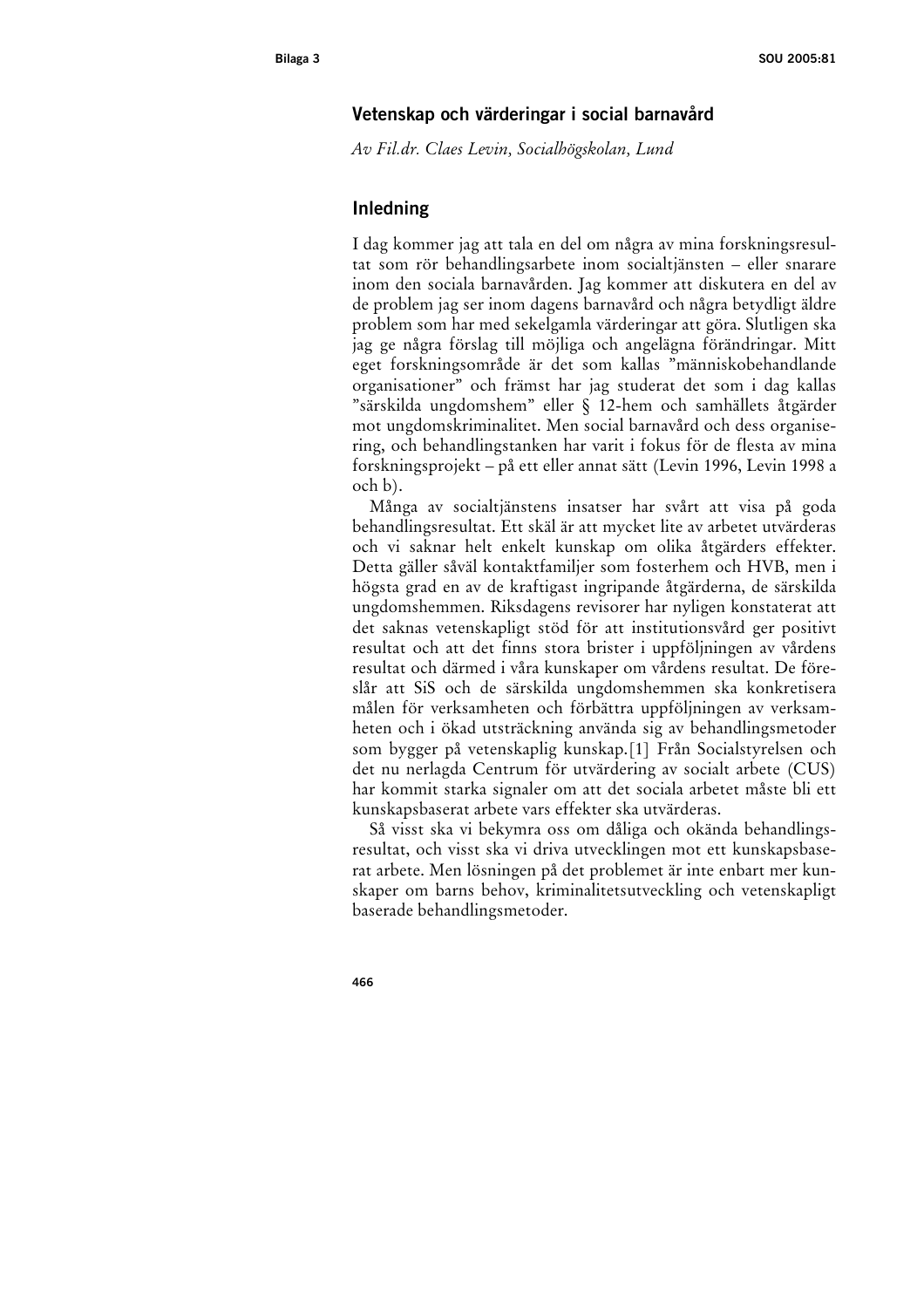Kunskaper produceras sedan drygt 20 år inom ämnet socialt arbete och angränsande discipliner. Trots det visar studier att socialarbetare i liten uträckning tar del av forskningsresultat och dessutom är tveksamma till kunskapens relevans för deras eget yrke (Bergmark & Lundström 2000, Norrman 2003). Kunskapsbildningen framstår som ett individuellt projekt och utgör inte en del i en systematisk kunskapsuppbyggnad utifrån klienternas behov. Arbetsledarnas roll är otydlig. Vi vet också att det finns ytterst lite inom individ- och familjeomsorgen som ger incitament för en sådan kunskapsinhämtning (Utvärdering av FoU. En studie av FoU-enheter inriktade på individ- och familjeomsorg 2002).

Det påstås ibland att orsakerna skulle vara ett glapp mellan forskning och praktik. Att forskarna inte intresserar sig för praktiken och arbetets resultat. Det tror jag inte på. De flesta forskare i socialt arbete är själv praktiker som beslutat sig för att söka kunskap om det sociala fältet och om frågeställningar från sin egen praktik. Forskning och praktiskt socialt arbete är olika slags verksamheter inom olika verksamhetsfält. Ofta innebär det att problem och lösningar visar sig betydligt mer komplexa och problematiska än man kanske trodde som praktiker. De svar som forskningsarbetet ger formuleras också på ett sådant sätt och med ett sådant språk att forskare och praktiker har svårt att förstå varandra.

Nej, problemet är ett annat. Vi måste undersöka varför det inte tycks finnas större behov av att använda kunskap inom barnavården. Varför utvärderas så lite av barnavårdens arbete? Varför finns så lite hjälpande behandling för ungdomar på §12-hem trots över 150 års erfarenhet? Vad baseras beslut om vård på för underlag om det inte är kunskap om åtgärdernas effekter? Varför blir de unga inte rehabiliterade i någon större utsträckning på våra institutioner? Detta är västenliga frågor med komplicerade svar.

Vi har alla ett viktigt uppdrag är att utveckla en kunskapsbaserad barn- och ungdomsvård – i samarbete mellan universitet, kommuner/kommunal socialtjänst och de olika åtgärdssystem som står till barnavårdens förfogande.

Men vi måste också vara klara över att det finns mekanismer som hindrar en sådan utveckling – och de är inte enbart rationella. Det finns mekanismer som upprätthåller nuvarande organisering av den sociala barnavården och kanske förhindrar tillämpning av effektiva behandlingsmetoder och evidensbaserad kunskap. För om syftet med t.ex. våra ungdomsinstitutioner vore rehabilitering av narkotikamissbrukare och ungdomskriminella, att ge social kompetens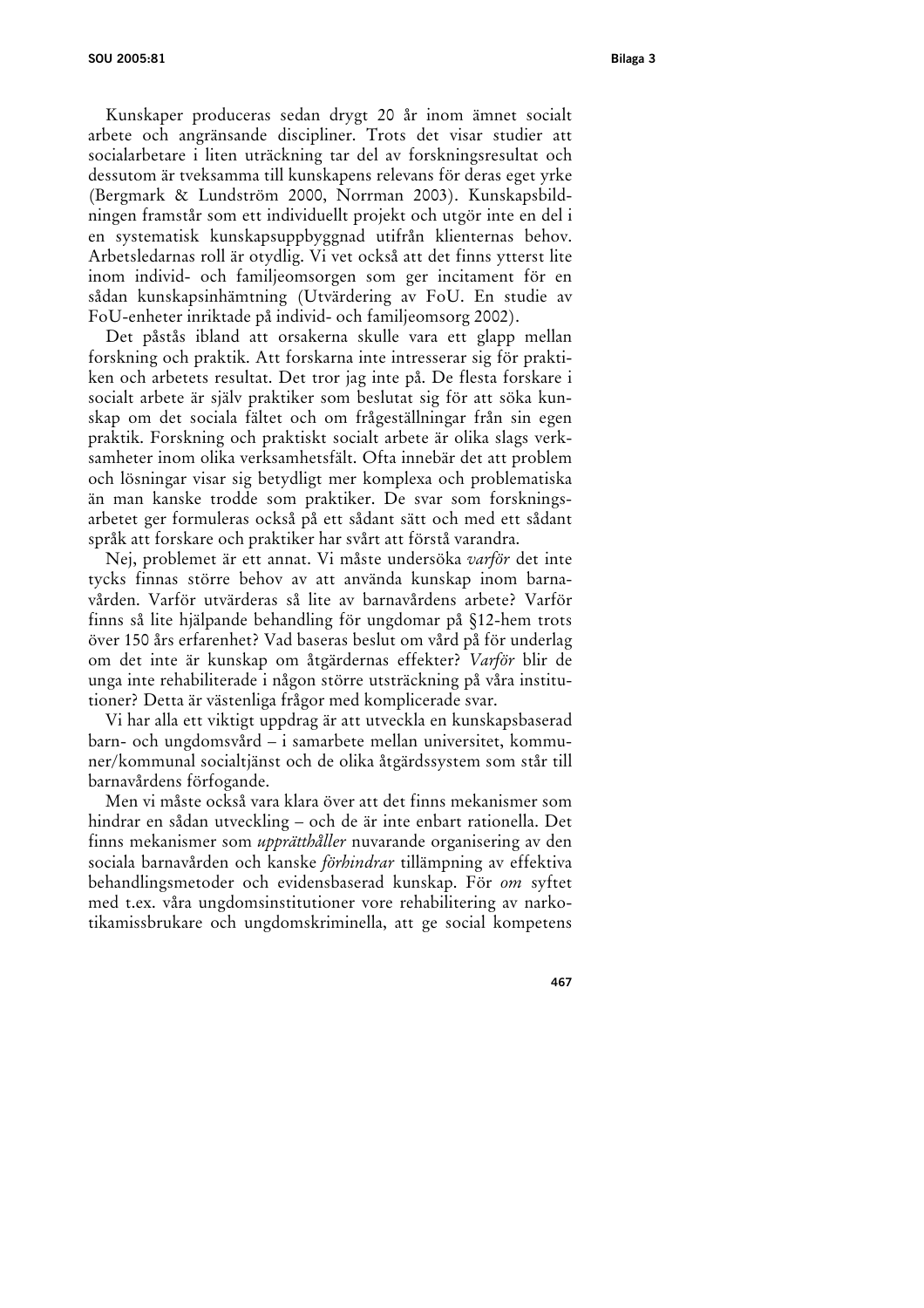och ge stöd till förbättrade familjerelationer etc., skulle arbetsformerna antagligen se helt annorlunda ut; personalens utbildning skulle vara annorlunda, institutionerna skulle ligga på andra platser än de gör och kanske vara organiserade på andra sätt än de är i dag.

Den sociala barnavården är ett fält som fortfarande rymmer ett antal gamla moraliska värderingar och föreställningar från fattigvårdens tid, som hindrar förändring och utveckling av invanda arbetssätt och handlingsmönster, som hindrar att socialtjänstlagens värderingar slår rot, och som hindrar att den sociala barnavården blir en allmänt uppskattad och integrerad del av den sociala välfärden. I samklang med en stark betoning på administrativa och juridiska tolkningar av lagen hindrar detta förändring och utveckling. I dag befinner sig barnavården i gränslandet mellan politisk-ekonomisk styrning och en gryende professionalisering och vetenskaplighet. Om vi vill ha vetenskaplig kunskap som grund för tänkande och handling inom barnavården krävs ett antal (svåra) steg och strategier som på kort sikt kan kosta en del men på sikt bli både billigare och bättre för fattiga och utsatta människor och för samhället i stort.

#### Socialtjänstens organisatoriska blindhet

1978 analyserade jag, tillsammans med en kollega, en grupp utagerande ungdomar som ställde till svårigheter för socialvårdens institutioner i Malmö (Levin & Nilsson 1979). Vi var psykodynamiskt intresserade och sökte svaret på varför ungdomarna blivit så utagerande i deras livshistoria, och vi sökte svaren via socialvårdens akter – något som tål att hålla ett särskilt anförande om. Det vi fann var visserligen synnerligen omilda livsöden, men främst en helt annan sak - en ytterst särpräglad behandlingsorganisation som slussade runt ungdomarna i stor omfattning och på ett sådant sätt att det kontinuerligt tycktes förvärra deras problem. De tolv ungdomar vi undersökte, och som presenterades för oss som de svåraste ungdomarna inom socialvården, hade innan 16 års ålder omplacerats inte mindre än 121 gånger. Myndighetsmisshandel kallade vi det då. Sättet att organisera och utföra det sociala arbetet tycktes i sig både förhindra socialarbetarnas förståelse av ungdomarnas problem och förvärra deras livssituation. Det var kanske den tidpunkt då jag lämnade min psykologiska inriktning och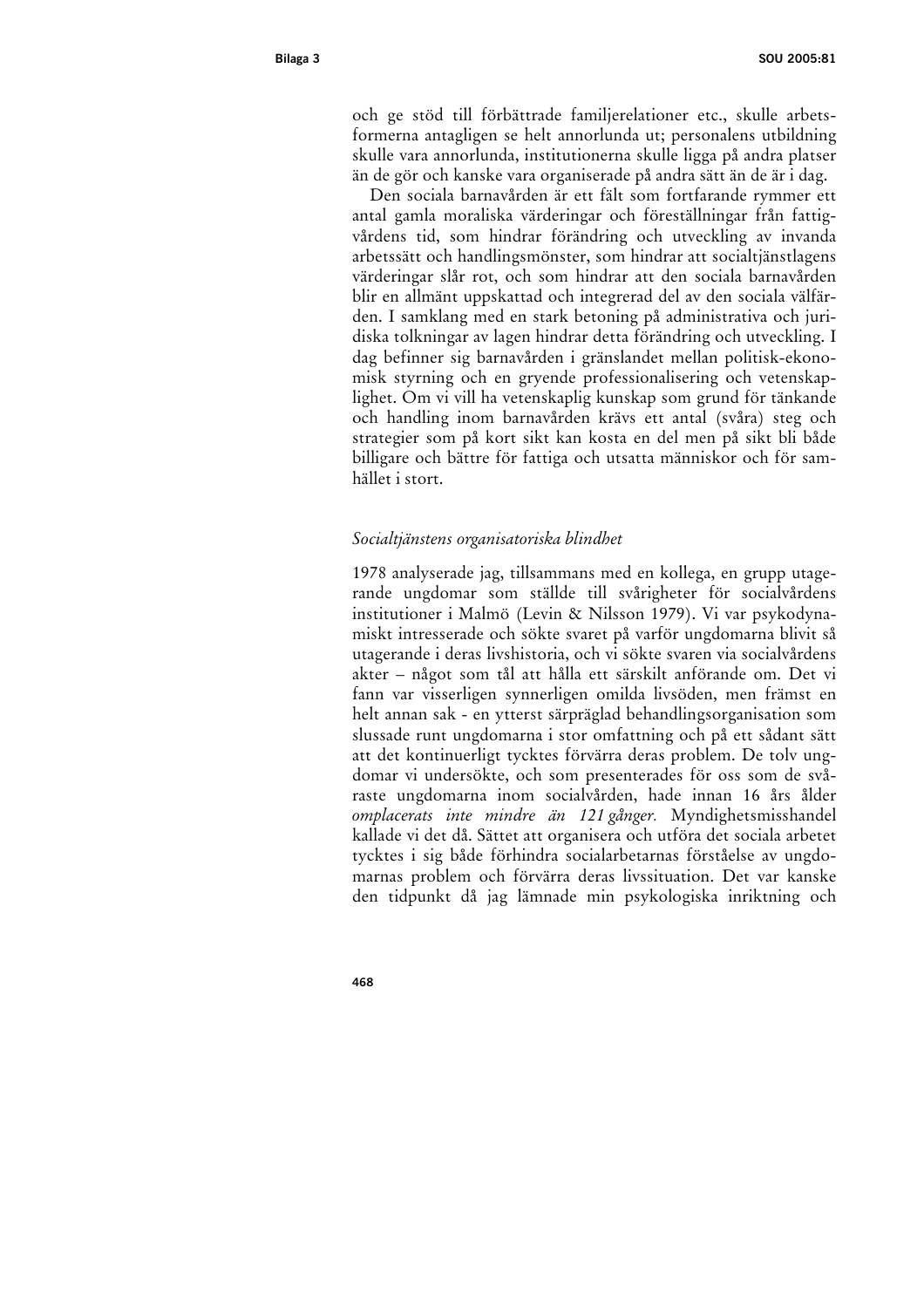började tänka i riktning mot organisationssociologi och forskning i socialt arbete.

Den trevande teori vi då framförde var att det handlade om uteslutnings- eller utstötningsprocesser som startade i familjen, av ett eller annat skäl, och som fortplantades i vårdapparaten på ett närmast automatiskt sätt. Orsakerna antog vi vara dels teoretisk oförståelse inför vad de unga uttryckte genom sitt utagerande beteende, dels faktorer som hade med vårdapparaten i sig att göra: stor tillgång till institutionsplatser, täta byten på socialsekreterartjänsterna, ovilja att söka kunskap om tidigare vårderfarenheter på institutionerna ("Här börjar vi alltid från scratch") och upprepade utstötningsprocesser i fosterhem och på institutioner som motiverades med att den unge förstörde för de andra ungdomarna. Har ni hört det förut? Bristande kunskaper kring ungdomars behov, och orsaker till varför de handlar som de gör, i kombination med okunskap om de lämpliga insatserna och vårdapparatens brister (t.ex. omfattande sammanbrott) är ett tema som är med oss än i dag.

## Moraliska föreställningar från fattigvårdens tid

Institutioner och fosterhem är inte enbart rationella resurser och verktyg i en barnavårdens vårdplanering utan de är också associerade med sekelgamla värderingar och sätt att tänka och handla. I exemplet ovan hittar vi t.ex. en av barnavårdens grundläggande mekanismer: vi kan kalla den differentierings- eller avskiljningspraktiken. Sådana differentieringsmotiv kan vi spåra så långt det finns skrivna källor inom institutionsvården.

Den här principen var verksam t.ex. när folkskolan introducerades i Sverige kring 1840. Kring 1880-talet krävde skolan att de skulle kunna avskilja vanartiga och sedligt försummade barn, som istället skulle uppfostras i särskilda anstalter. Varför denna avskiljning och differentiering? Jo, för att fattiga barn störde undervisningen och hindrade utvecklingen av skolan till en "folk"-skola, en skola för alla, där även de högre klassernas barn kunde gå. I dag har vi s.k. skolhem i regi av Statens institutionsstyrelse för de barn som inte den normala skolan anser sig kunna hantera.

Nära associerat med detta tema finns andra, grundläggande moraliska föreställningar. Räddningstanken, är en sådan grundläggande skyddsprincip som var styrande när samhällets barnavård inrättades, och som innebär att barnen skulle räddas och skyddas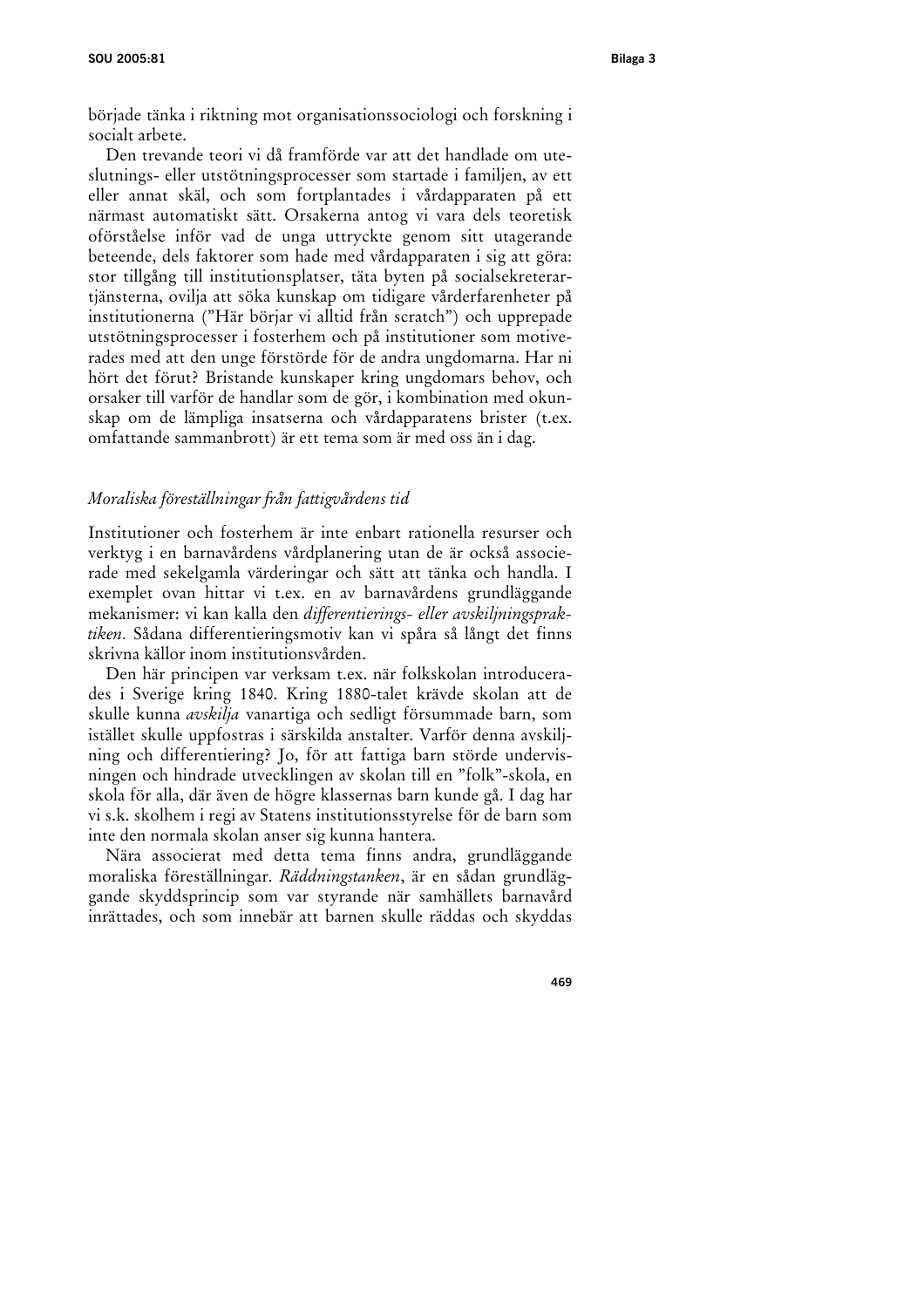från föräldrarna och andra skadliga inflytande i samhället, och räddas till något "bättre". Denna goda vilja var vad som legitimerade placeringen av den unge i en anstalt både politiskt och rättsligt vid den tiden. Men trots ett flertal lagändringar sedan dess tycks det i stort sett vara samma föreställning som bygger under en stor del av dagens praktik.

Anstalten, som social institution, ställdes som modell för det goda alternativet. Den utgör sinnebilden av det goda hemmet och den goda uppfostran. Anstalten ställs i föräldrarnas ställe (in loco parentis) och antas på egen hand kunna åstadkomma en god uppfostran av den unge – särskilt om det kombineras med en tvångsplacering (Se t.ex. Kumlien 1997, Thuen 2002). Föreställningar som dessa – materialiserades i arbetet med barnavårdslagstiftningen i Norge år 1900 (Dahl 1992), och erfarenheterna från barnavårdsanstalter som Råby räddningsinstitut och skolinternaten blev underlag för det kommittéarbete som 1902 ledde till Sveriges första barnavårdslag.

Till detta är kopplat de föreställningar om hemlikhet som formar en stor del av teknologin på ett tidstypiskt sätt. Några utvecklade behandlingsmetoder i mer specifik eller systematisk mening har knappast funnits förrän de allra senaste åren. Orsaken är helt enkelt uppfattningen att det inte har behövts; den moraliska fostran av de unga som anstalten ska utföra antas vara den samma som sker i en vanlig familj (Levin 1998, Sallnäs 2000).

Mitt antagande är att sekelgamla föreställningar som dessa med rötter i fattigvården i stor utsträckning lever kvar inom det sociala arbetet, i det fördolda, trots alla försök att utveckla moderna lagar, organisationer och behandlingsmetoder.

## Egen forskning

1989 formulerade jag en forskningsansökan som inriktade sig på en kvalitativ studie av "§12-vårdens villkor och möjligheter". Den följdes senare av en undersökning av hur det gått senare i livet för de ungdomar som varit intagna på Råby ungdomshem (och ett historiskt inriktat projekt om "Behandlingsbegreppet i teori och praktik"). Frågan vi ställde i vårt projekt var om kritiken mot de s.k. §12.-hemmen kunde vara relevant för dagens s.k. särskilda ungdomshem? Vi började därför undersöka det arbete som bedrevs på Råby, landets äldsta ungdomsanstalt, hur detta arbete uppfattades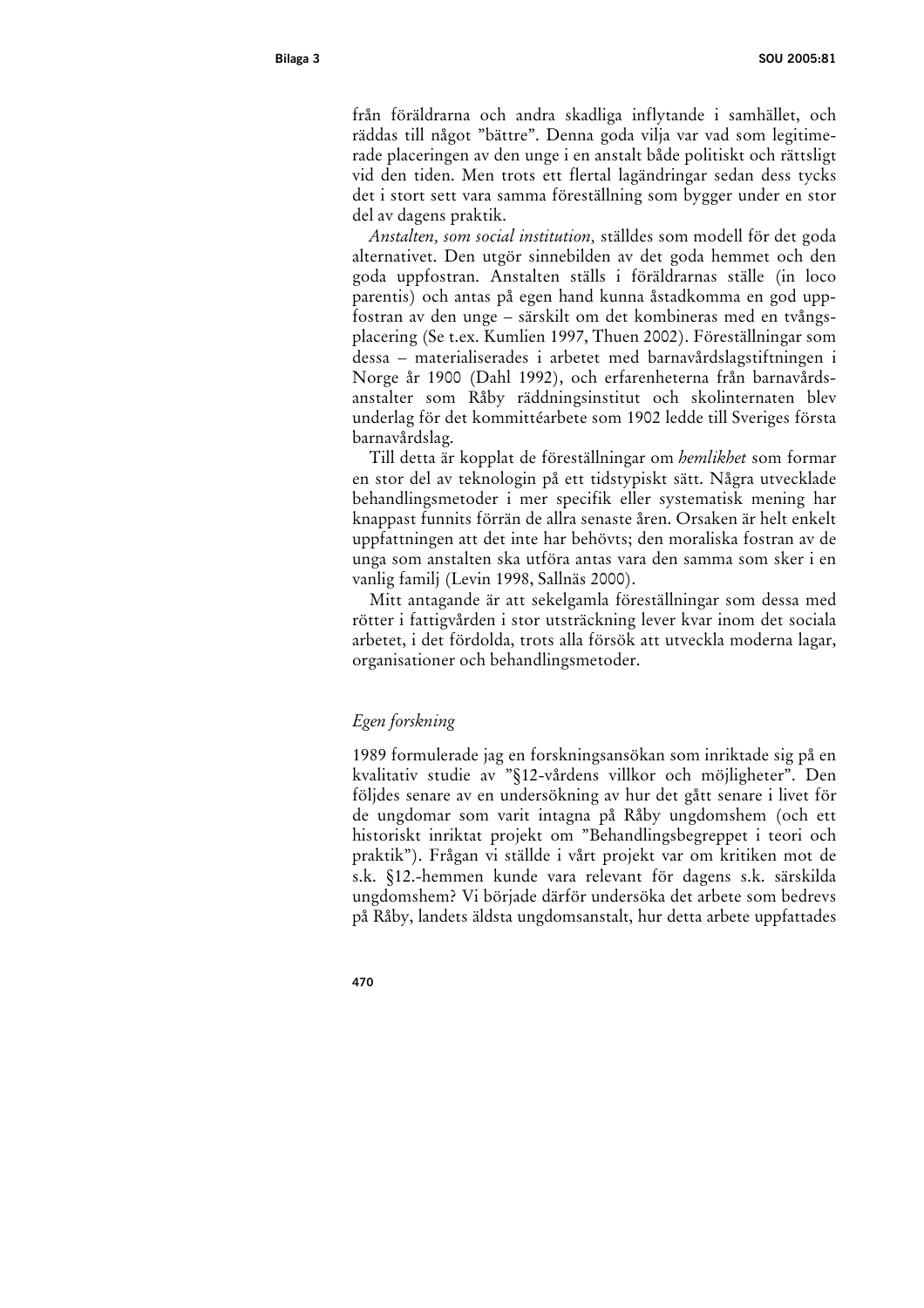av personalen och de unga själva, och hur det gått för de utskrivna ungdomarna. I undersökningen förmedlas bl.a. ungdomarnas egen bild av samhällsingripandet, tiden på behandlingsinstitutionen och deras nuvarande livssituation. Även om bilden ibland är motsägelsefull och ambivalent är det i huvudsak en mycket kritisk bild de ger av samhällsingripandet och den behandling de fick.

Resultatet visade att i hela gruppen var det ca trettio procent som klarat sig bra eller ganska bra och sjuttio procent som klarat sig dåligt eller mycket dåligt – allt enligt kriterier om avbruten brottslig och missbrukande verksamhet och hyfsad förmåga att klara sig själv i samhället. För enbart pojkgruppen var siffrorna än mer alarmerande. För drygt tjugo procent hade det gått bra och för hela åttio procent har det gått illa. Men frågor om vårdens resultat var inget huvudnummer i undersökningen utan mitt intresse gällde främst en teoretisk förståelse av varför behandlingen såg ut som den gjorde, varför den fortsatte decennium efter decennium utan synbara framgångar, och varför effekten av vården blev så dålig som den tycktes bli.

Det administrativa tvånget och den obestämda behandlingstiden i institution motiverades för över hundra år sedan med att de unga fick förmånen av en god uppfostran och behandling av staten och en sådan förmån ska naturligtvis inte begränsas av fasta tidrymder, som ett straff, utan pågå tills den unge är färdigbehandlad eller färdiguppfostrad.

I vår undersökning framkom det klart att tvånget, inlåsningen och den obestämda placeringstiden inte uppfattades som en förmån, utan tvärtom upplevdes starkt plågsamt av de unga. Detta var faktorer som emellertid inte fullt ut tycktes vara klara för personalen och inte heller vilken betydelse det hade för de negativa behandlingseffekterna. Ungdomarna förstod och accepterade i och för sig omhändertagandet och placeringen som en konsekvens av det egna handlandet, men de förstod inte alls syftet med behandlingen på institutionen. Några av ungdomarna grubblade i åratal över vad syftet egentligen var med det frihetsberövande de hade utsatts för. Effekten av detta upplevda obehag blev bl.a. ett strategiskt behandlingsmotstånd från ungdomarna i form av individuella överlevnadsstrategier som skyddade dem mot personalens påverkansförsök: strategisk skötsamhet, aggressivt förnekande, isolering och kolonisering. Sådana resultat och strategier är välkända från annan forskning om anstalter t.ex. i sociologen Erving Goffmans studie "Totala institutioner." från 1973, och senare studier av t.ex. O'Neill (2001).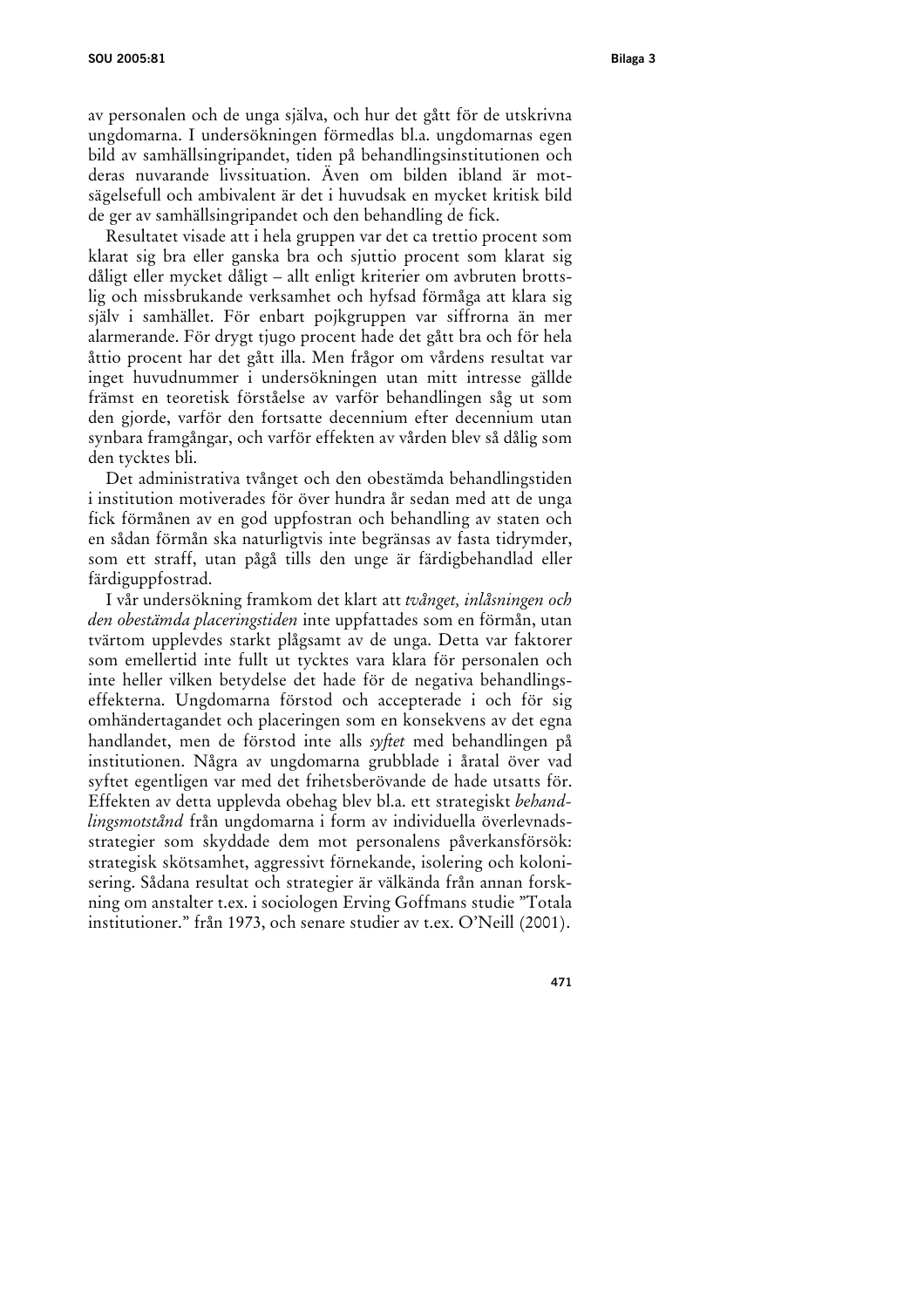Institutionen och dess symboliska innebörd av isolering från övriga samhället var den andra huvudorsaken till de negativa effekterna. Anstalten (institutionen, eller "hemmet", i nutida språkbruk) är platsen dit omhändertagna pojkar och flickor transporteras och låses in och där boten, uppfostran och socialiseringen tänks ske. Att anstalterna ofta ligger utanför samhället är just för att det inte bara handlar om en konkret uteslutning och isolering, utan av något som i symbolisk mening ska förvisas till andra sidan gränsen för det som uppfattas som normalt i samhället.

Anstalten fungerar sedan som ett slags konstgjord, imiterad, verklighet, ett hem och en familj där barnen kan uppfostras, och lära sig bli som andra normala ungdomar. Men samtidigt är den ett hem som på alla punkter avviker från vad vi i normalt språkbruk kallar en familj eller ett hem (Levin 1998).[2] Anpassningen blir till anstaltens verklighet och inte samhällets verklighet. I en sådan tankemodell för behandling förväntas placeringen i sig vara "behandlingen". Placeringen i en sådan anstalt är sig själv nog; när den unge är placerad är han placerad, och syftet är därmed uppnått. Några särskilda vetenskapliga pedagogiska metoder eller uppföljningsundersökningar av resultat behövs inte. Problemen för de som placerar blir då mest hur man ska få den unge på plats, och sedan förväntas anstalten sköta den s.k. "behandlingen". Och vad det är finns det delade meningar om. Mångtydigheten i begreppet är själva poängen – det är dess mångskiftande innebörd som bidrar till behandlingens legitimitet. Förväntningar på den s.k. behandlingen kan variera starkt beroende på vem som talar. Det kan gälla förväntningar om att ungdomarna ska straffas och lära sig veta hut, eller att de ska skyddas från en omild omvärld, eller att de ska få professionell hjälp så att de botas från sin kriminalitet eller narkomani, eller att de får uppfostran som leder till "normalt" beteende. Om det är så behandling ska uppfattas så räcker det att undersöka om det finns tillräckligt med institutioner och sängar, om det går fort och smidigt att placera de unga och om de administrativa rutinerna fungerar som de ska. Då behövs inga utvärderingar av behandlingseffekter.

En tredje mekanism som bidrar till de negativa behandlingseffekterna är den internkultur som uppstår bland de intagna när de placeras under tvång i låsta anstalter. Denna organisering visade sig vara mer eller mindre dold för personalen och bidrog till en hierarkisk gruppering där de äldsta och mest erfarna ungdomarna utövade negativt inflytande över de yngre och nyanlända. Här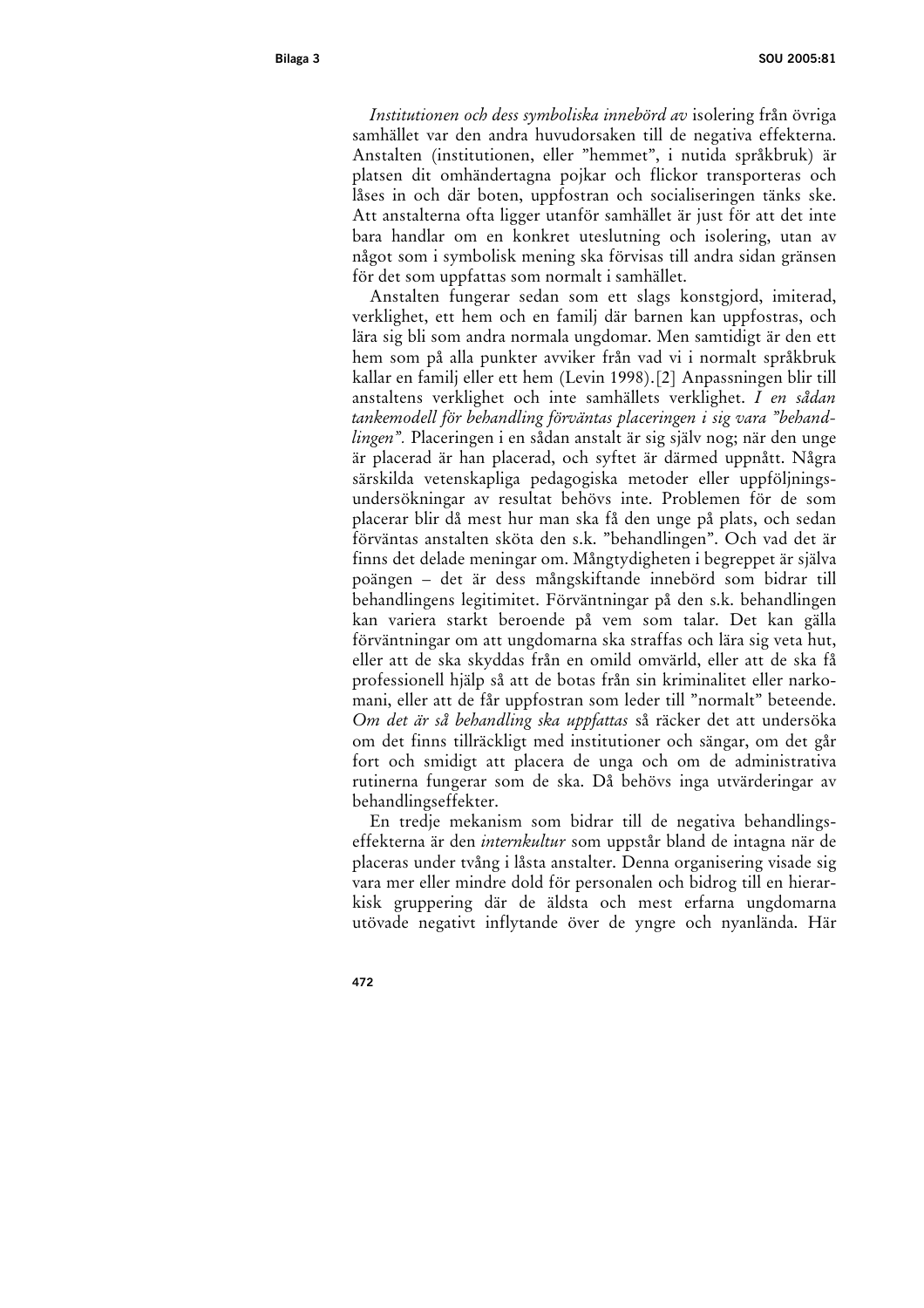skedde en utbildning i det narkomana och kriminella hantverket som de intagna tvingades förhålla sig till och i många fall att anpassa sig till, ett välkänt fenomen inom all behandlingsforskning (Se t.ex. Gresham Sykes (1958) The society of captives: A study of maximum security prisons). Så långt min egen forskning.

# Problem inom den sociala barnavården

## 1. Den kommunala barnavårdens mångfaldiga problem

Barnfamiljernas situation i utsatta bostadsområden visar sig på mångfacetterade, komplexa och nya sätt, särskilt i en mångkulturell miljö. De ska mötas på "primärvårdsnivå" med insatser som är lokalt anpassade till omfattning, arbetssätt och nivå. Det är i kommunens sociala primärvårdsprogram som huvudparten av det sociala barnavårdsarbete ska ske: som rent öppenvårdsarbete, som stöd vid genomförande och under placeringar i fosterhem eller institution och vid förberedelse för återvändande eller vid start för ett liv på egen hand. Oavsett vilka mer ingripande insatser som görs så är det socialt arbete som sker före, under och efter ett sådant ingripande av fundamental betydelse för utfallet av insatserna. Samtidigt finns en bister ekonomisk realitet som försvårar arbetet inom den kommunala barnavården. Resursbrist, dyra dygnsvårdskostnader och dålig kommunal ekonomi ger mycket ansträngda villkor för kommunernas barnavårdsarbete. Eftersom socialnämnden är ytterst ansvarig för samtliga barns välfärd i kommunen måste man ta hand om alla anmälningar och ansökningar som andra myndigheter/verksamheter inte kan eller vill hand om – av olika skäl. En konsekvens av detta är att ribban för vad som bedöms som angelägna frågor att utreda hela tiden tycks höjas. Gränsen för vad som betraktas som skadligt för barn förskjuts uppåt. Organisationen får svårigheter att rekrytera kompetenta sökanden till tjänsterna, om ens några, och tungt arbete pga. hög personalomsättning, sjukskrivningar m.m., ger dåliga eller rent av oacceptabla arbetsvillkor. Få erfarna socialarbetare i kombination med allt fler och svårare ärenden bidrar till svårigheterna. Nuvarande ärendefördelningssystem hindrar i många fall också kunskapsackumulation och uppföljningsarbete.

En annan hindrande faktor på samhällsnivå kan vara frånvaron av en lagmässigt reglerad social barnavård. Troligen är Sverige och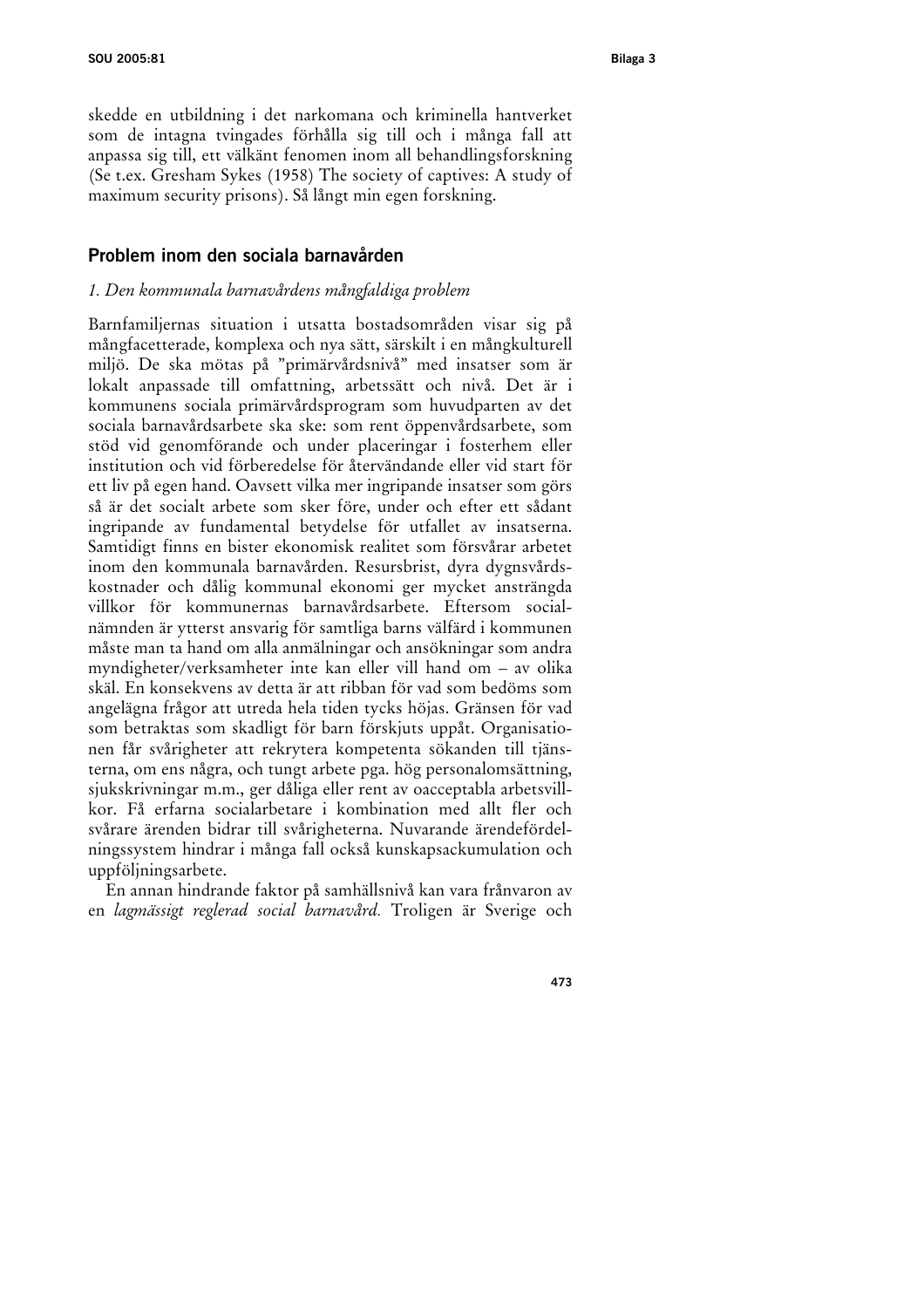Danmark unika på detta område just genom att det saknas en sammanhållen barnavårdslag. Den barnavårdsforskning som bedrivs inom socialt arbete i Lund och Stockholm, har tillsammans med organisationer som CUS (Centrum för utvärdering av socialt arbete) genom sitt arbete delvis inneburit ett återupprättande av barnavården som kunskapsområde, men med avsaknaden av ett lagmässigt definierat område, saknas en viktig beståndsdel för en kumulativ kunskapsuppbyggnad och vettig kommunal organisering.

#### 2. Brist på kompetensutveckling inom social barnavård

Personalen på privata och offentliga institutioner har ofta låg utbildning. De särskilda ungdomshemmen som möter de allra svåraste ungdomsproblemen har en mycket stor andel lågutbildad personal. Trots omfattande interna utbildningsinsatser från huvudmannen och trots kvarstående oklarheter om vilka som egentligen är de bäst lämpade att arbeta med ungdomsproblem kvarstår inkonsekvensen. Utrednings- och behandlingspersonalens kompetens och utbildning är en mycket viktig fråga att lösa om behandlingsarbetet ska bedrivas på vetenskaplig grund. Personal på barnoch ungdomsinstitutioner ska vara lämpliga för arbetet och ha extern och intern utbildning för uppgiften (behöver inte vara en viss yrkeskategori, utan kan bestå av fritidsassistenter, socionomer, psykologer och andra med lämpliga egenskaper).

Inom den kommunala socialtjänsten är fortfarande en administrativ karriär den enda möjliga utvecklingsvägen för socionomerna. Svåra barnavårdsutredningar kräver specialistkompetens inom barnavård och sådan utbildning saknas i stort sett i dag.

#### 3. Det sociala barnavårdsarbetets moment 22

I Sydsvenska Dagbladet kunde vi läsa följande rubrik i mars 2004: "Unga kriminella spräcker stadsdelsbudget. Närpolisens effektivitet i Rosengård får utgifterna för sociala vårdinsatser att skjuta i höjden" (SDS mars 2004). En av de absolut viktigaste orsakerna till den kommunala sociala barnavårdens svårigheter i dag är dagens kommunalekonomiska system. Det råder en moment-22 liknande situation som gör att ju större omfattningen av barnavårdsproblem som kommunen har desto sämre ekonomiska resurser har man till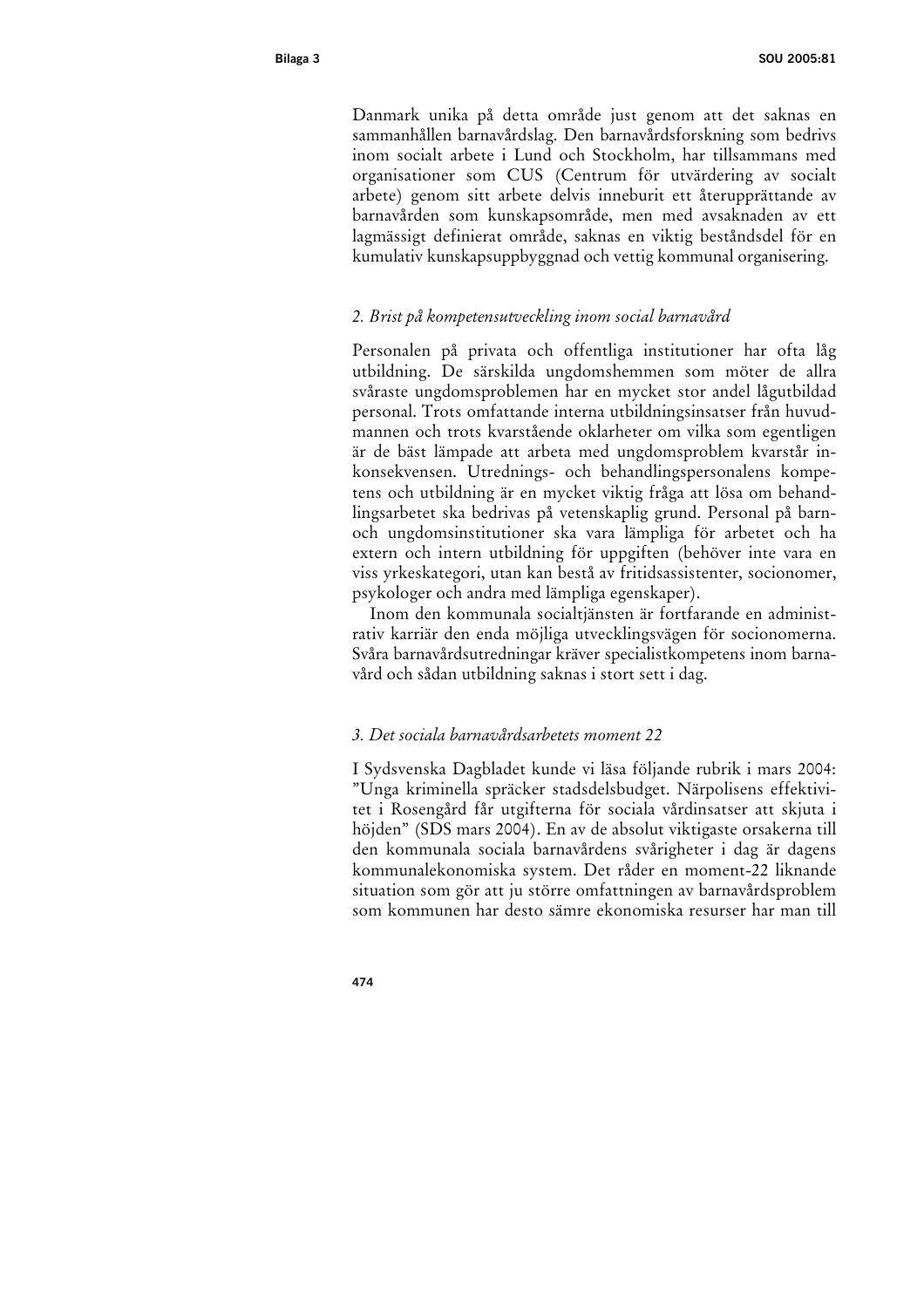sitt förfogande. Ju mer effektivt polisiärt eller socialt arbete som bedrivs desto större kostnader för vården får kommunen och desto mer måste man skära ner sina resurser i syfte att hålla kommunens budget. Om inte den situationen går att förändra är andra förslag och åtgärder nästan meningslösa att vidta. Ett företag som får fler kunder ökar sina inkomster, en universitetsinstitution som ökar andelen elever får ökade statliga anslag – en stadsdel som får ökad klienttillströmning måste dra ner på sina resurser. Situationen verkar orimlig. Kanske nyckeltalsmodeller även inom kommuner och stadsdelar går att utveckla som baseras på inkomster, andelen barnfamiljer etc.?

# 4. HVB-vården – en stor, dyr, dåligt kontrollerad vårdform med okända resultat

Allt fler barn och unga placeras i HVB och främst är det de enskilda hemmen som expanderar. Placeringar i enskilda HVB är dyra placeringsalternativ för kommunerna. Dels är dygnsvårdskostnaden betungande, dels är andelen sammanbrott i sådana placeringar förskräckande stor – i synnerhet för tonåringar (Sallnäs 2000, Vinnerljung, Sallnäs & Westermark 2001). Avsaknaden av kunskap om deras kompetens, arbetssätt och resultat är oacceptabel. Det vi vet genom existerande forskning är inte uppmuntrande. Upprepade sammanbrott i vården och brutna relationer och upprepade separationer för barn och unga är destruktivt. Förslag till åtgärder finns i riktligt mått i CUS-rapporten "Sammanbrott vid tonårsplaceringar – om ungdomar i fosterhem och på institution (2001)". §12-hemmen är bra på hållbarhet. Det ska vi ta fasta på och samtidigt utveckla deras verksamhet innehållsmässigt och organisatoriskt så att de svarar mot de ungas och samhällets behov.

Tillstånd, tillsyn och kontroll av barnavårdsinstitutionerna behöver också utvecklas och förstärkas. Hur långt det är lämpligt att gå ligger utanför min kompetens att bedöma, men Riksrevisionsverkets förslag i rapporten "Tillsyn av behandlingshem för barn och ungdomar" (RRV 2002:6) verkar högst rimliga att sätta i verket. I Norge har staten som bekant tagit steget fullt ut och tagit över huvudmannaskapet för de kommunala institutionerna från årsskiftet 2004.

Jag har tidigare förespråkat att Socialstyrelsen skulle ta initiativ till utveckling och implementering av ett "kvalitetssäkringssystem"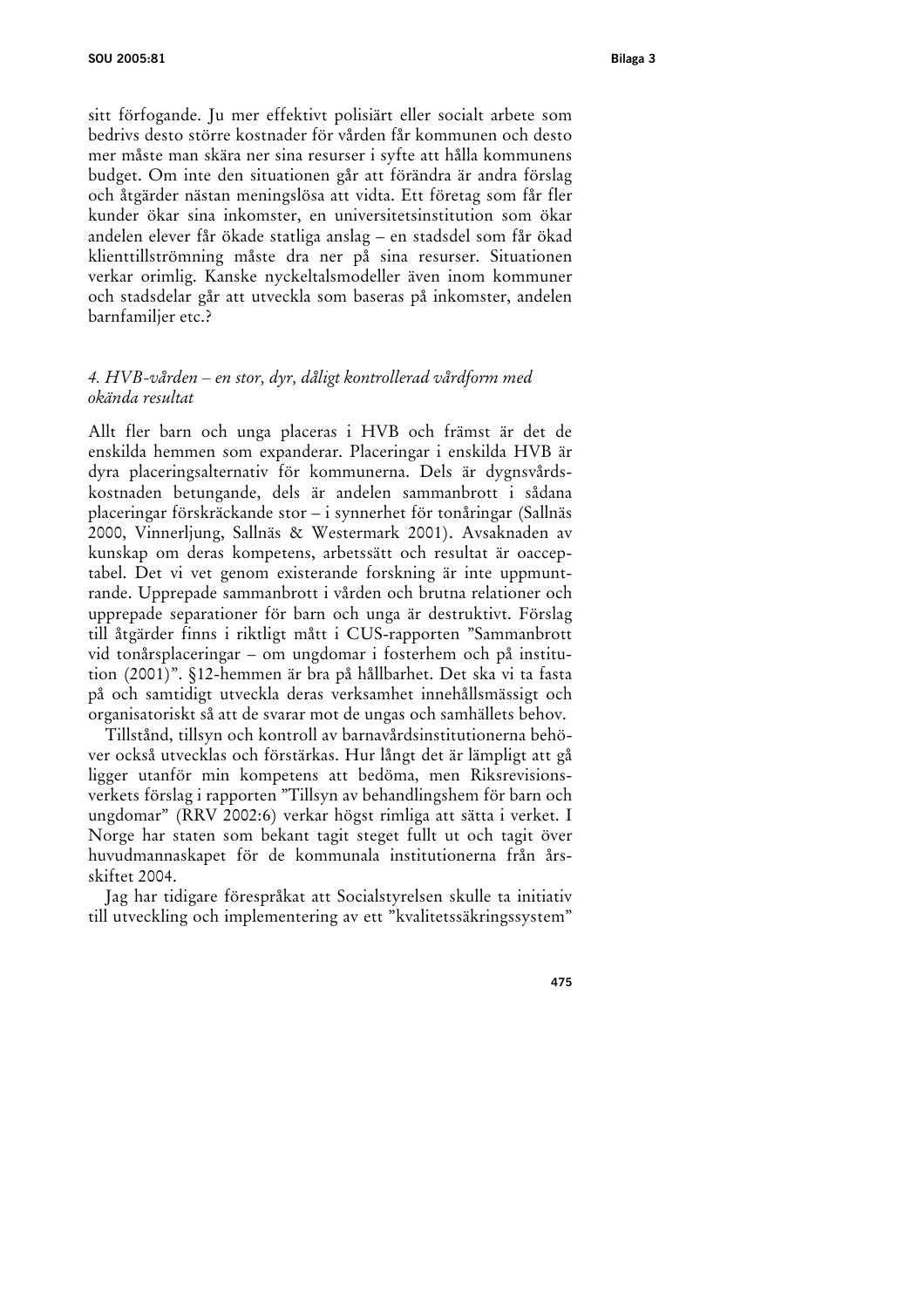för svensk institutionsvård. Behandlingsverksamhet i vid mening som på något sätt finansieras eller sanktioneras med offentliga medel bör i sin verksamhet inkludera utvärdering och uppföljning i former som garanterar att verksamheten har avsedd effekt eller inte skadar eller försämrar situationen för de aktuella klientgrupperna, är etiskt försvarbar och någorlunda kostnadseffektiv. Hur detta skall ske och hur det skall finansieras får utredas, men samhällets ekonomiska kostnader för ineffektiv, meningslös och kanske destruktiv vård är så stora och de mänskliga kostnaderna etiskt oförsvarbara att även enkla krav på egen uppföljning enligt någon generell modell i samarbete med högskola eller universitet vore ett framsteg.[3]

## 5. Socialt arbete har blivit ett administrativt arbete

Bengt Börjeson och Karin Tengvald m.fl. argumenterar i antologin "Perspektiv på kunskapsutveckling inom socialtjänsten" (2003) för införandet av resultatinriktat eller s.k. målrationellt socialt arbete (2003). Poängen i deras resonemang är att socialt arbete inte får reduceras till en korrekt rättsligt och administrativt utförd handläggning utan på biståndets resultat och värde för klienterna! Inom medicinen bedöms läkarens arbete endast utifrån resultatet för patientens del. Inom rättsapparaten bedöms domarens gärning enbart utifrån om domslutet baseras på en korrekt rättslig procedur. Socialarbetaren befinner sig i en mellanposition – något som ofta beskrivs som ett dilemma. Resultatet blir då antingen ett rituellt handlande eller en koncentration på att handlägga ärenden administrativt korrekt. Men för socialarbetaren är inte dessa poler likvärda utan den målrationella handlingen är överordnad: socialarbetaren ska finna den bästa lösningen för klienten. Problemet är istället avsaknaden av kunskaper om vilka som är de mest ägnade insatserna - och hur behov och resurser ska matchas på bästa sätt (Börjesson 2003: 85ff). Inom social barnavård finns dock ett ytterligare problem, nämligen att klienten inte låter sig entydigt definieras. Förhållandet mellan föräldrar, barn och omgivning är synnerligen komplicerat för socialarbetaren att hantera. Ibland är föräldrarna "klienten", ibland barnen och ibland hela familjen. Området för vetenskaplig kunskap inom barnavården i stort är (i dag) begränsat, men där det finns kunskap att tillgå ska den självklart användas.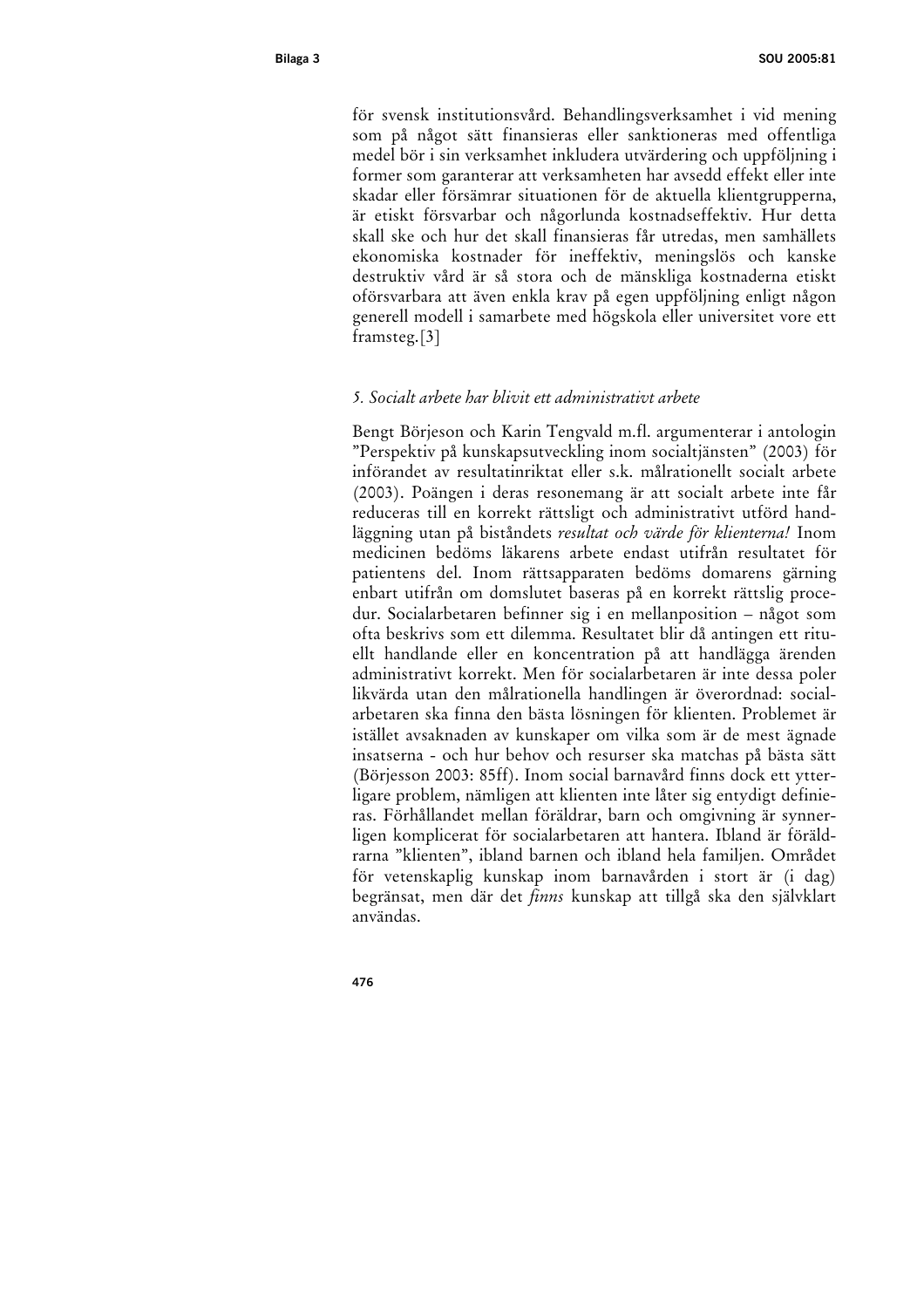#### 6. Socionomyrket är inte en profession

Socionomen förfogar inte över särskilda redskap eller områden där man kan hävda kunskapsmonopol. Yrket saknar systematisk teori, professionell auktoritet, samhällssanktion etc. Arbetet styrs istället i hög grad av lagar, politiska beslut och ekonomiska överväganden. Här finns den stora skillnaden gentemot läkare och psykologer t.ex. Problemet är att socionomer inom barnavården inte kan säga nej till arbetsuppgifter av etiska eller kunskapsmässiga skäl. De tvingas ibland att arbeta med arbetsuppgifter de kanske t.o.m. saknar kompetens för och med fler ärenden än vad som är professionellt försvarbart. I dag söker och använder socialarbetare i alltför liten utsträckning vetenskaplig kunskap i sitt arbete. Nationell handlingsplan för ett kunskapsbaserat arbete är ett initiativ för att komma till rätta med detta problem. Stora delar av problemet skulle lösas på ett självklart sätt om socionomer får en utbildning som i längd och innehåll ger underlag för legitimation, baserat på vetenskaplig kompetens. Om kommunerna skulle acceptera att socionomerna får ett professionellt ansvar för sitt arbete, med tydliga gränser gentemot det politiska ansvaret, skulle det vetenskapliga kunskapssökandet bli en naturlig del av arbetet – på samma sätt som psykologer och läkare ständigt upprätthåller sin vetenskapliga kompetens. Den socialarbetare som får ett självständigt och utkrävbart ansvar för sitt handlande tvingas att motivera det man skriver och gör på vetenskaplig grund.

# Förslag till lösningar

#### 1. Den sociala barnavården ska ha allmänhetens förtroende

Social barnavård innebär inte bara resurser som utgör symboler för god välfärdspolitik. Vi måste lyfta ambitionen ett steg till och våga utvärdera dess reella effekter. Vägen dit går över vetenskaplig kunskap. Social barnavård som bygger på socialtjänstlagen är inte bara att administrera vård – lagen har ett syfte och det innebär att vi också måste följa upp om lagens hjälpande intentioner uppfylls.

Vägen framåt ligger i att göra den sociala barnavården till en efterfrågad och allmänt accepterad samhällsservice på samma sätt som barnomsorgen och äldrevården är i dag. Det gamla fattigdomstänkandet som i delar lever kvar inom barnavården måste brytas och ersättas av en attraktiv och socialt accepterad barnavård.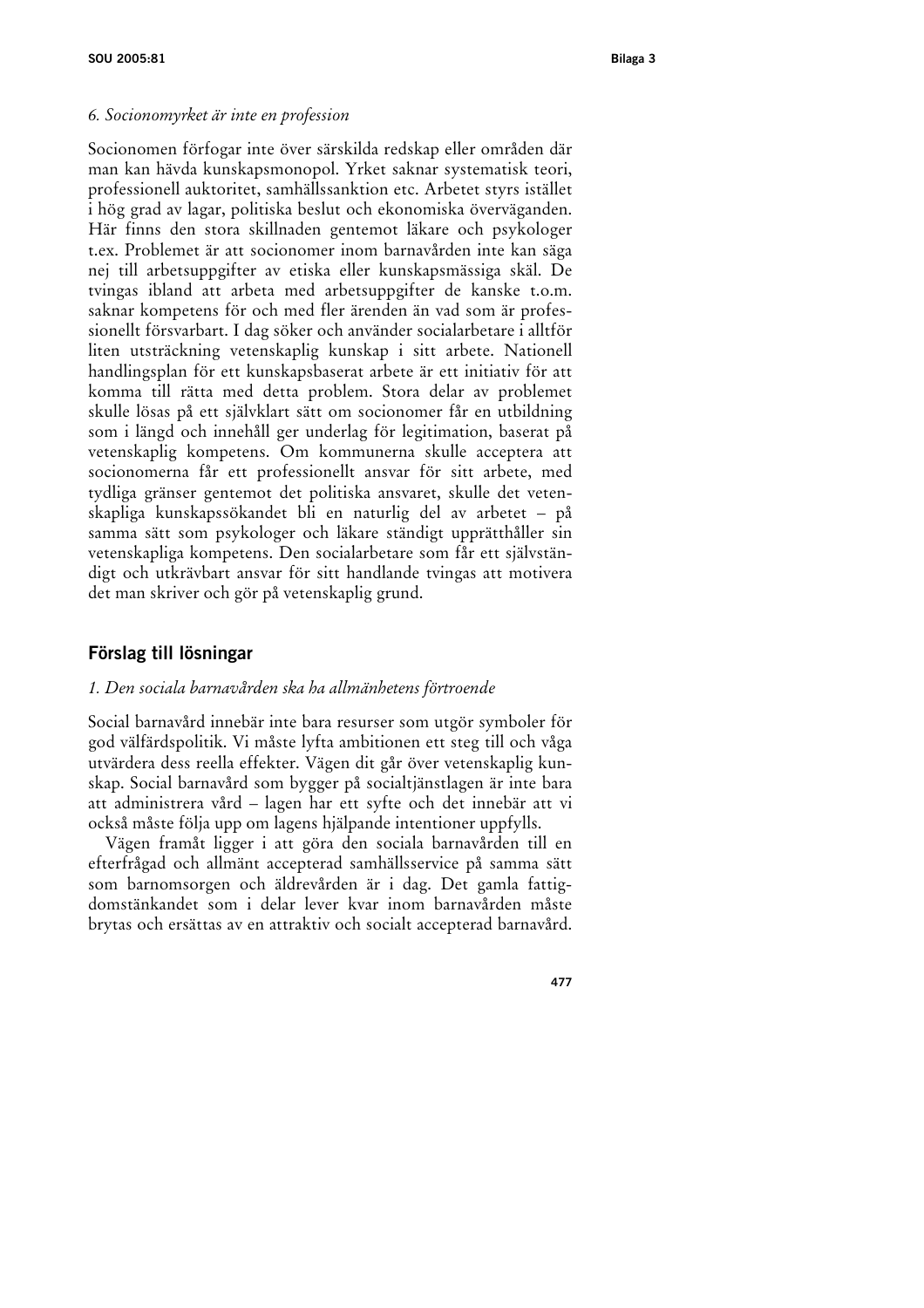Det kan gå att genomföra om betoningen på kunskapsutveckling i samarbete mellan universitet och socialtjänst får fortsätta. Utvärdering måste till, kontroll över resursutbudets kvalitet måste till, kostnadsutvecklingen måste hejdas eller åtminstone relateras till kvaliteten på den vård och behandling som kan erbjudas – inte relateras till bristande utbud. Beställarkompetens måste utvecklas. KUBAS-projektet är ett exempel som kan ge viktiga lärdomar i kunskapsutbytet mellan socialtjänsten och universitetet.

## 2. Inför en svensk barnavårdslag – och krav på särskild behörighet

En god förutsättning för utveckling av den sociala barnavårdens som kunskapsområde och organisation är enligt min uppfattning att den sociala barnavården regleras av egen lagstiftning som tydligt stadgar uppdrag, ansvar, organisering, kvalitetskrav, utbildningskrav etc. Därmed förhindras att barnavården slukas i kommunens eller stadsdelarnas allmänna serviceutbud eller av allmänna ekonomiska underskott. Barnavården som ett eget kunskapsområde bör ha en egen vetenskaplig tidskrift, efter norsk modell. Inom ramen för social barnavården bör finnas en kompetenstrappa för personal med avancerade teoretiska och metodiska arbetsuppgifter. Den personal som har avancerade arbetsuppgifter av utredande, handledande eller metodutvecklande karaktär bör ha specialistutbildning på mastersnivå motsvarande 20 eller 30 poäng (30–45 ECTS poäng) inom socionomutbildningen.

# 3. SiS vårdutbud måste utvecklas - i samverkan med kommunerna

En kärnfråga när det gäller barn och unga i vård är bristen på kunskapskontinuitet och personkontinuitet inom socialtjänsten under behandlingsprocessen, bristen på samverkan mellan socialtjänsten och institutionsvården under den tid den unge är föremål för placering och bristen på stöd och planering inför den unges återvändande till hemmet (Bullock, Little, Millham 1993, Vinnerljung 1996, Andersson 1996, Levin 1998) Detta sätter fokus på SiS verksamhet.

Program måste troligen utvecklas för den s.k. eftervården där antingen kommunen eller institutionen tar på sig ansvar för planering av återvändande och stöd under uppföljningstiden. För de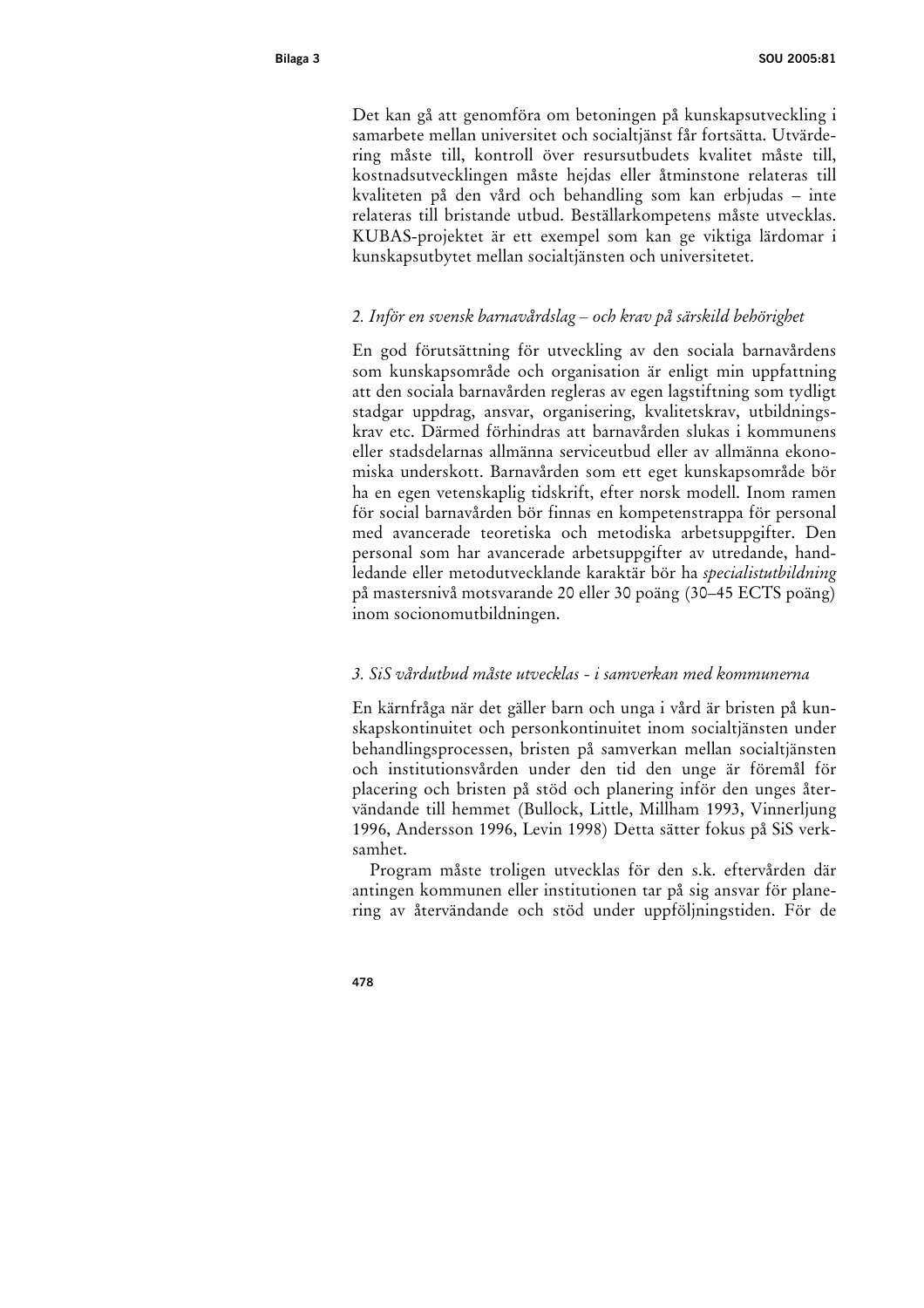kommuner som har öppenvårdsprogram kan man själv sköta återvändandet, annars kanske institutionen eller ambulanta team kan arbeta med detta. Men arbetet med återvändande och stöd efter institutionstiden måste förmodligen ingå i de vårdpaket som erbjuds. Institutionsvård som inte bygger på parallellt och uppföljande socialt arbete på hemmaplan med skola, föräldrar, kamrater etc. är i de flesta fall bortkastad tid och pengar.

Placering på låsbara institutioner under tvång bygger på tanken om att vården är en förmån och skall ges så länge behovet finns. Den principen bör bli föremål för kritisk granskning när det gäller vård under tvång med direkta eller indirekta samhällsbevarande syften.

I dag kan vårdtiderna vara av obestämd längd och ibland flera år långa. Behandlingsforskning har visat att institutionsvård som har behandlande eller (re-)habiliterande syfte i normalfallet inte behöver överstiga 6 månader Den i dag obestämda tiden för behandling under tvång i institution bör (som den danska) ersättas av en stadga om en längsta tid för behandling under tvång till 12 månader (6+6 månader + 2 månader för utredning/observation/akutplacering). Tidsobestämd vård är destruktiv och direkt kontraproduktiv om inte vården/behandling uppfattas av de unga själva som vård och behandling! Resten av behandlingen sker med fördel i öppna former nära den unges hemmiljö. Att få institutionsvården att bli en integrerad del av ett i grunden hemmabaserat socialt arbete är en utmaning för både socialtjänst och institutionsvård.

Inom SiS sker nu en utveckling på olika områden. Familjearbete utvecklas på flera håll, öppenhet mot det omgivande samhället ökar, t.ex. genom skolhem som erbjuder utbildning även för kommunens ungdomar och med besökare från det omgivande samhället, utredningshemsverksamheten utvecklas på olika sätt, försök görs med att anställa nya personalkategorier, t.ex. psykologer inom utredningsverksamheten mm. Just nu pågår en spännande utveckling av en vetenskapligt baserad institutionsvård i både Sverige och Norge, baserad på en kunskapsöversikt finansierad av CUS, SiS och Norska barn- och familjedepartementet. Allt detta är bra, men inte tillräckligt.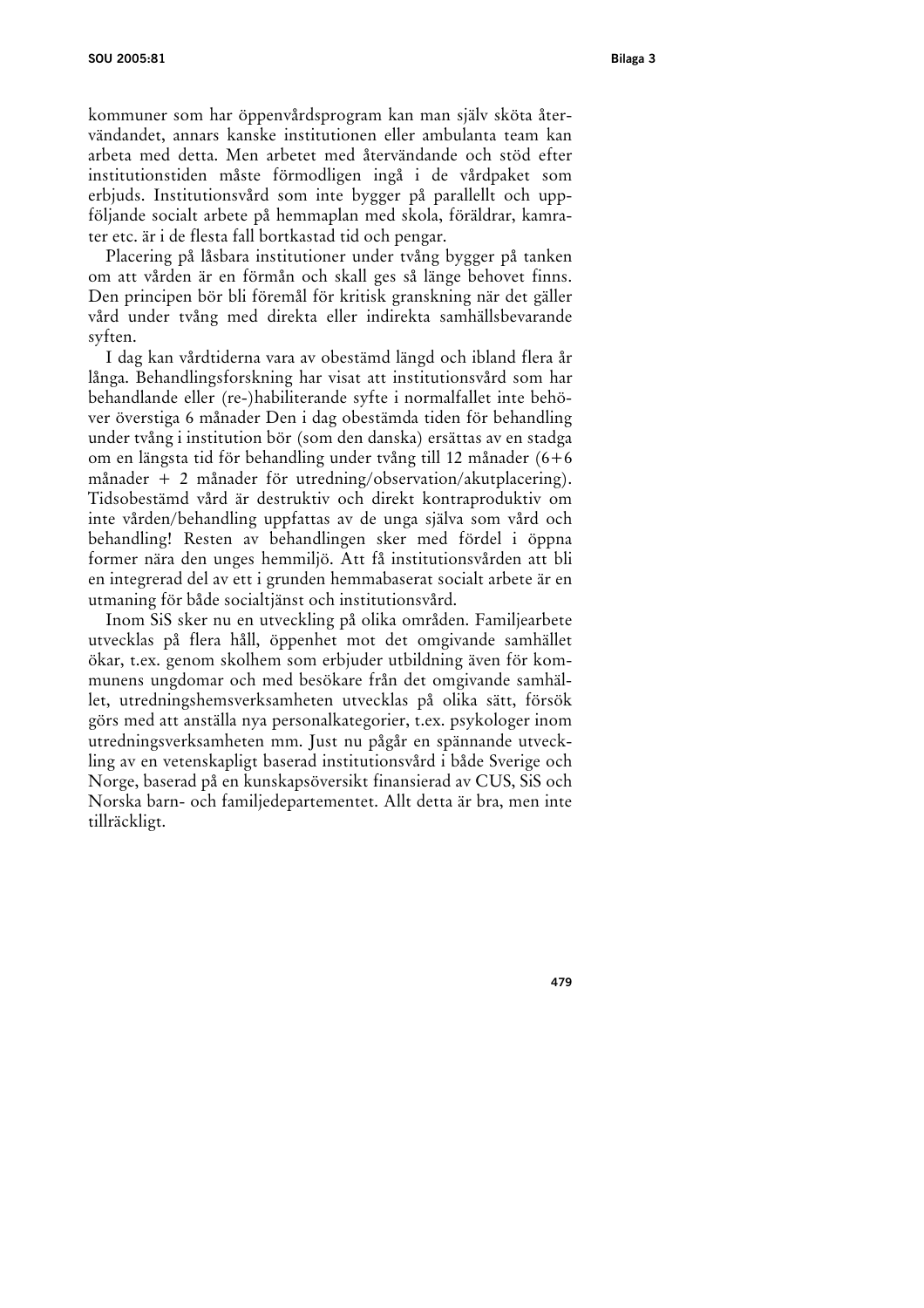## 4. HVB-utbudet och kvalitetsfrågan

Både när det gäller kommunala och privata HVB, och de särskilda ungdomshemmen, borde tillsynsverksamheten omfatta en kvalitetskontroll som är mer omfattande än i dag, eller snarare borde den omfatta också andra aspekter än i dag. Kraven måste gälla dokumentation och uppföljning av verksamhetens resultat, kontroll av personalens kompetens att bedriva det arbete som man säger sig göra, evidensbaserade arbetsmetoder där sådana är lämpliga och finns att tillgå, etc. Om och när dessa krav är uppfyllda skulle ett slags diplomering kunna utfärdas, kanske i form av HVBtillstånd, och riktade statsbidrag i någon form skulle kunna utgå till dessa godkända hem. Dagens situation med ett stort institutionsutbud som kostar stora summor för kommunerna och där kunskapen om effekterna för barn, unga och familj är i stort okända är orimlig.

## 5. Social barnavård och socialhögskolorna

Dokumentation, utvärdering och uppföljning måste integreras i all vård och behandling. Sådan kunskap ska i grundläggande form läras ut på socialhögskolorna. Samtidigt måste sådan kunskap förankras via särskilda anställningar inom både kommunal socialtjänst och institutionsvården. Kunskaper om verksamma arbetsmetoder, ny vetenskaplig kunskap och om effekter av den egna organisationens verksamhet för de unga och samhället måste säkerställas. I dag finns troligen många verksamheter som erbjuder god problemlösning, omsorg, behandling och kontroll utan att vi vet säkert eftersom verksamheterna inte är utvärderade.

Kanske måste kurser i behandlingsforskning inrättas och erbjudas som uppdragsutbildning, specialistutbildning och/eller som reguljär del av socionom och psykologutbildningen. Överhuvudtaget måste utbildningen av de yrkeskategorier som ska arbeta inom den sociala barnavården bygga i ökad utsträckning på vetenskaplig kunskap om barns och familjers behov och de sociala insatser som krävs för att stödja utsatta grupper, samt de vård och behandlingsformer som behövs för att avhjälpa problem (befintliga och de som behöver utvecklas). Troligen behöver utbildningen också differentieras så att en tydlig specialistkompetens kan utvecklas inom bedömningsområdet och behandlingsområdet.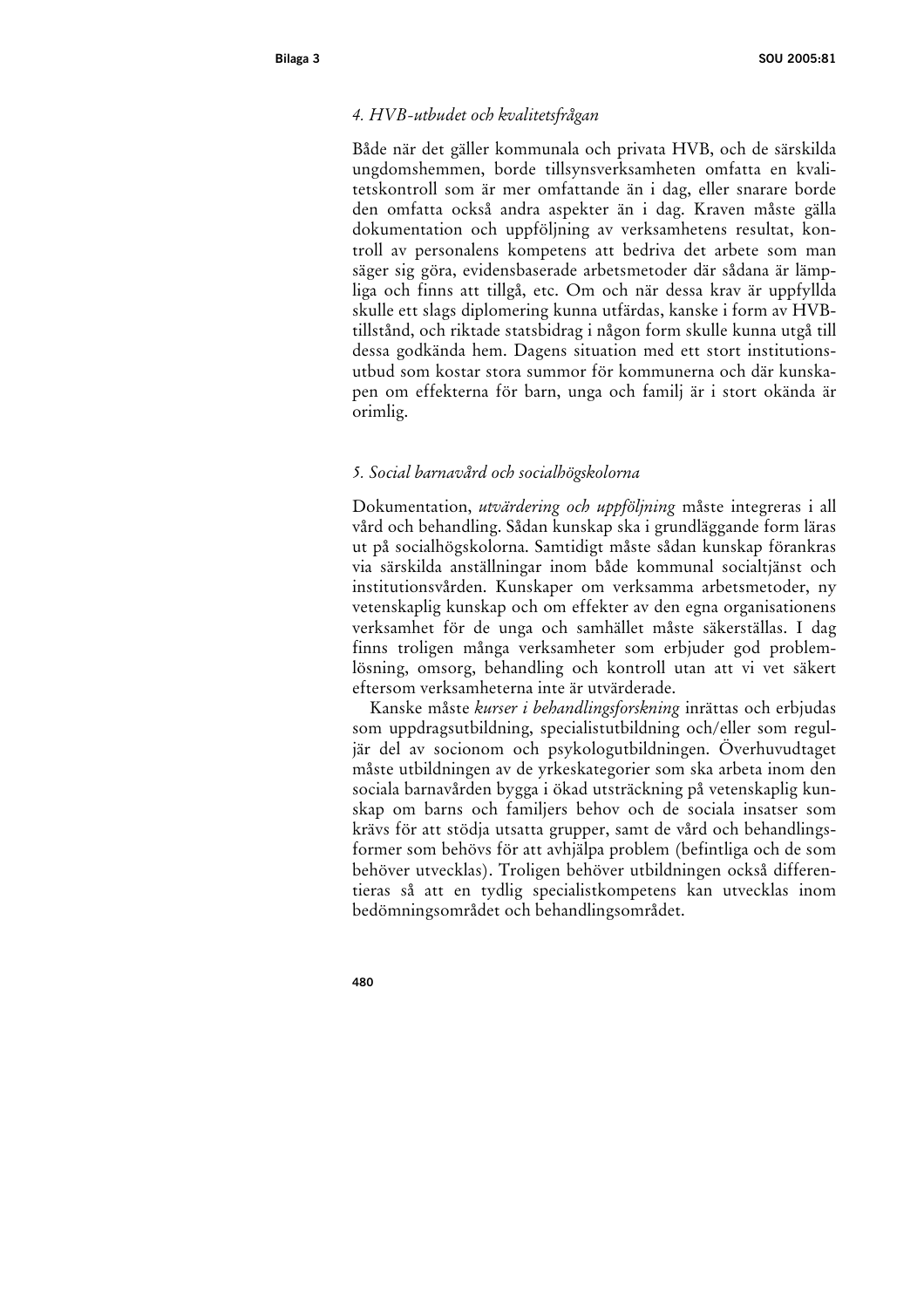En förbättrad kunskap och kompetens hos social och beteendevetenskaplig personal är dock enbart ena sidan av myntet. Lika viktigt är avnämarnas intresse för att ta emot sådan kunskap och kompetens. Om kommuner och institutioner inte värdesätter kunskapen (genom anställningar, befattningar, organisering för implementering av kunskapsbaserat arbete, lönedifferentiering efter kompetens inom andra områden än rent arbetsledande arbete, etc.). blir det svårt att åstadkomma den önskade utvecklingen.

Det tredje steget är att utveckla ömsesidig kunskapsspridning mellan kommuner och behandlingsorganisationer (frivilliga organisationer, behandlingsinstitutioner, fosterhemsorganisationer etc.) å den ena sidan och universiteten å den andra. Många sådana former prövas f.n. inom socialstyrelsen s.k. KUBAS projekt: "Nationellt stöd för kunskapsutveckling inom socialtjänsten". T.ex. har försöket med praktikcentrum vid Socialhögskolan i Lund på Campus Helsingborg varit mycket framgångsrikt.

"Looking after children"/BBiC är ett kunskapsbaserat verktyg som utvecklats i England och som nu sprids inom landet - uppbackat av socialstyrelsen. Utbildning på magisternivå ges fr. o m hösten 2004 på socialhögskolan i Lund. Sådana kunskaper bör ingå i en specialistutbildning för dem som arbetar inom kommunens barnavård (eller statliga fackteam) med handledande/metodutvecklande arbetsuppgifter.

#### 6. Kompetensutveckling inom kommunal social barnavård

Ett förslag för att lösa dessa problem är att socialtjänsten (barnavården) i varje kommun eller stadsdel eller mindre kommuner i samverkan inrättar hela eller halva befattningar som mentorer eller metodansvariga, med direkt uppdrag att planera och genomföra introduktion av nyanställda och praktikanter, organisera praktiken i samarbete med institutionerna för socialt arbete, handleda personal som har svåra barnavårdsärenden, hålla sig kontinuerlig informerade om den vetenskapliga utvecklingen på området, initiera dokumentation och utvärdering av olika insatser, etc. Dessa personer blir nyckelpersoner i samverkan med universiteten och t.ex. skulle socialhögskolorna kunna bidra med att erbjuda fritt deltagande i relevanta kurser, handledarutbildningar, deltagande i gemensamma seminarier etc.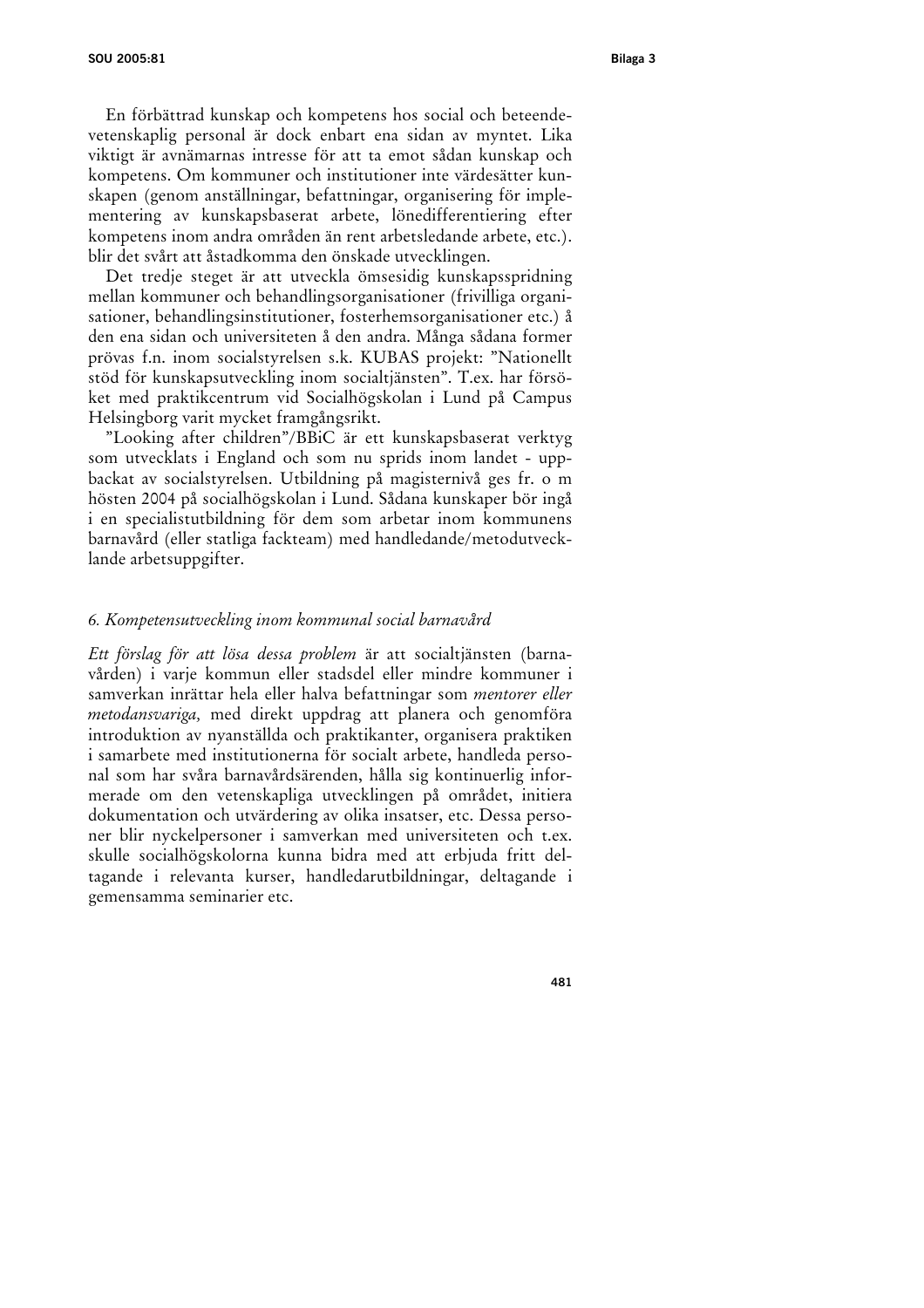Inom ramen för en sådan organisation skulle också kunna finnas utrymme för utveckling av särskild bedömarkompetens genom specialistkunskap om familjers och barns behov och matchning av dessa med systematisk kunskap om befintliga vård- och behandlingsresurser och dessas kompetens och utvärderingsresultat. På sikt skulle inga placeringar få ske utan att de passerat en sådan professionell bedömarorganisation. Även omprövningar av t.ex. institutionsplaceringar borde bedömas både administrativt/lagligt och professionellt:; gärna i tvärfackliga team där olika slag kompetens borde finnas. Fackteam kan vara ett slags lösning till kopplingen mellan behov och resurser. Oavsett vilket krävs "bedömarkompetens". Någon måste, kunskapsbaserat, kunna göra kopplingar mellan den unges och familjens behov och lämpliga och tillgängliga resurser. Att göra behovsbedömningar som inte svarar mot tillgängliga resurser är oetiskt. Ett allvarligt dilemma.

Även begreppet case-manager, som fått en konkret och viktig betydelse i de nya vetenskapligt beprövade behandlingsformerna som MST och MTFC, borde prövas och eventuellt ges ett innehåll i den generella barnavården. Vi talar här om en eller flera personer som professionellt följer, planerar, bedömer och utvärderar pågående placeringar så att de används effektivt, meningsfullt, ekonomiskt och med lämplig tidsplan.

## 7. Utveckla en behovsstyrd barnavård!

Inom behandlingsforskningen råder stor enighet om att både vårdorganisation i stort och den enskilda institutionens behandlingsprogram ska vara behovsstyrd. I dag blir genuina behov hos barn och unga omdefinierade med utgångspunkt från befintliga resurser istället för tvärtom. Ett behovsstyrt vårdutbud kräver naturligtvis både beställarkompetens, styrning av vårdutbudet och kompetens att matcha barns och barnfamiljers vårdbehov med kunskaper om tillgängliga behandlingsresurser.

Barns behov är ett komplicerat begrepp och jag ska bara beröra en aspekt av detta här. Barns behov betyder inom delar av den psykologiskt vetenskapliga diskussionen det samma som dynamiska "kriminogena" behov. För att beteendebaserad behandling ska vara verksam måste den bygga på säkerställd analys och diagnos av sådana "behov" och att allvarligheten i risken att utveckla kriminellt beteende kontrolleras. I denna mening är "behov" ungefär lika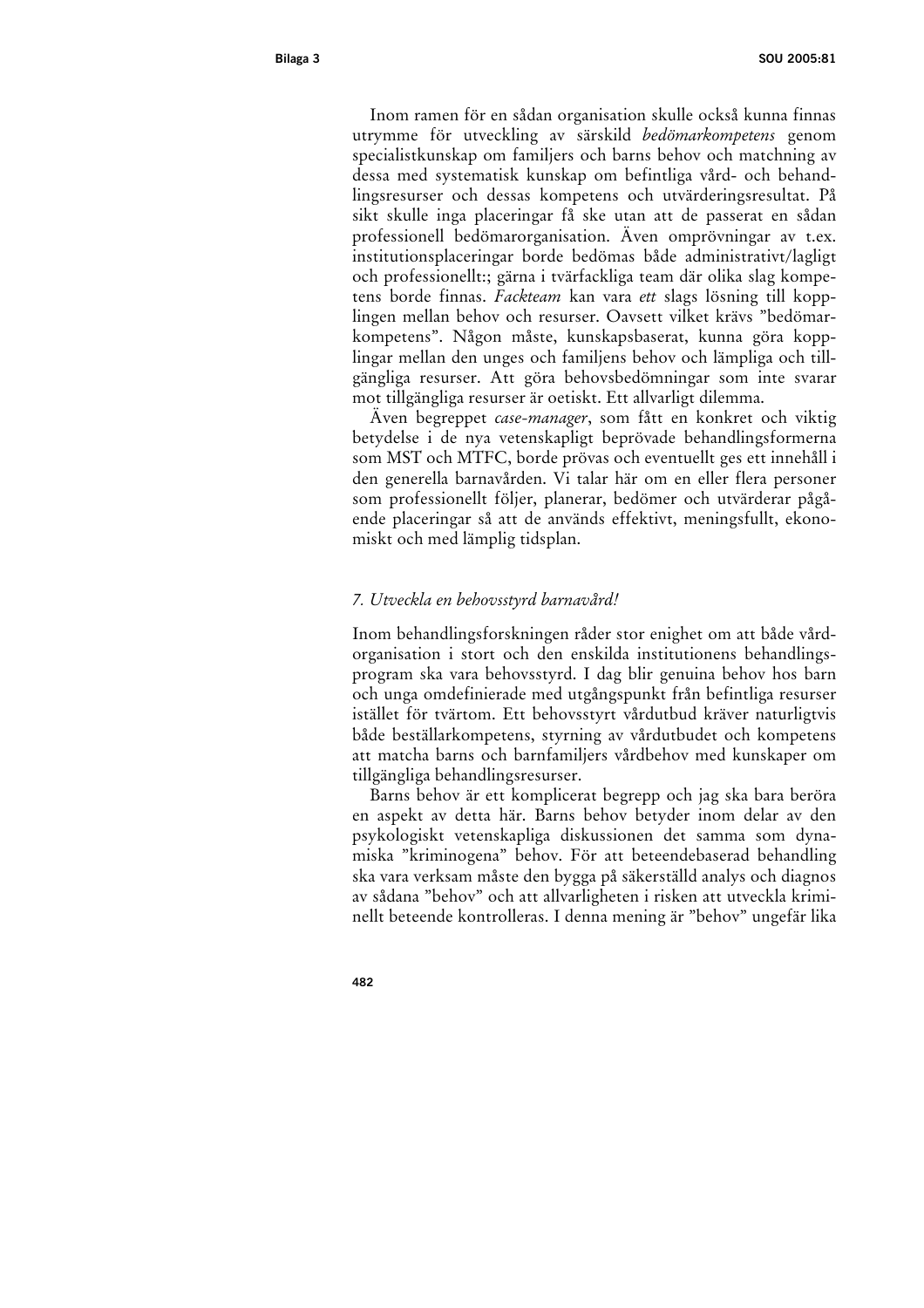med de sociala relationer, beteenden och personlighetsdrag som bidrar till att skapa och vidmakthålla en kriminell livsstil.

Men barn och barnfamiljers behov kan ju vara så mycket mer. I min egen forskning framkom att de placerade barnen var mest besvikna över att de inte fick någon hjälp med det som de själva uppfattade som väsentliga och bekymmersamma problem. För många av dem var deras "kriminella" handlande, svårhanterliga emotionella reaktioner etc. i stor utsträckning reaktioner på ett svår familje- och livssituation. Rymningar från institutionen som i ett perspektiv kan ses som asocialt handlande, var ibland en naturlig reaktion på den oro de kände för moderns säkerhet i hemmet – ett hem där missbruk och våld var ett dagligt inslag. De rymde för att se att mamman mådde bra. Om sådant beteende möts med fostrande beteendeträning utan hänsyn till orsakerna bakom handlandet är risken stor att behandlingen i bästa fall blir meningslös och i sämsta fall möter rena destruktiva motreaktioner, t.ex. utvecklingen av missbruk och mer kriminalitet.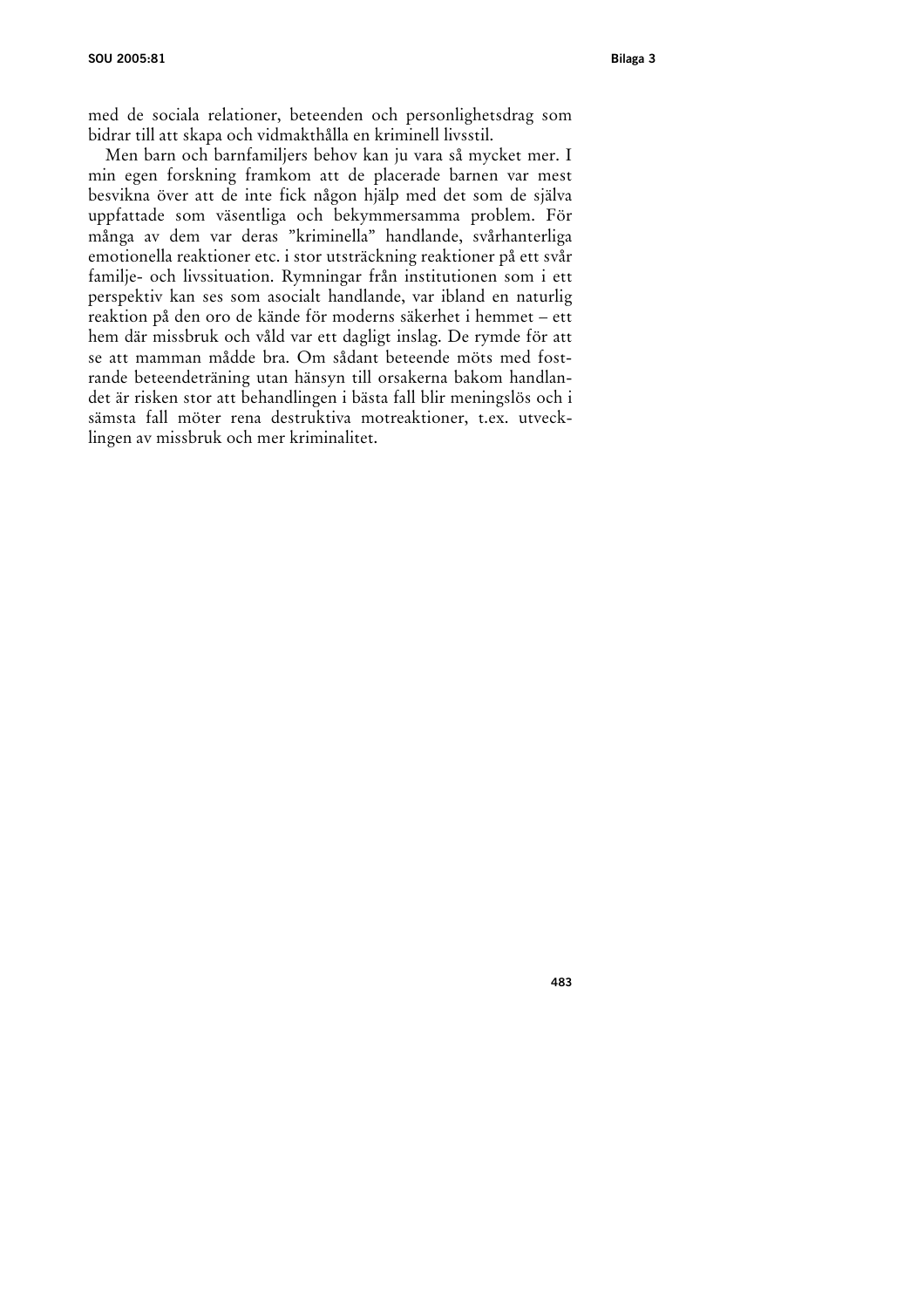# Referenser

- Bullock, Roger; Little, Michael & Millham, Spencer (1998) Secure treatment outcomes. The care careers of very difficult adolescents. Dartingston social research series. Aldershot. Aldgate.
- Dahl, Tove Stang (1992) Barnevern og Samfunnsvern. Om stat, vitenskap og profesjoner under barnevernets oppkomst i Norge. Oslo: Pax.
- Ericson, Kjersti (1996) Forsømte eller forbryterske. Barnevern og kriminalitetskontroll i etterkrigstida. Oslo: adNotam/Gyldendal.
- Goffman, Erving (1973) Totala institutioner. Fyra essäer om anstaltens sociala villkor. Stockholm. Rabén & Sjögren.
- Hagelin, Kennet & Levin, Claes (1988) Basenheten i Rosengård en primärvårdsmodell för socialtjänsten. Lund: Studentlitteratur.
- Kumlien, Mats (1997) Uppfostran och straff. Studier kring 1902 års lagstiftning om reaktioner mot ungdomsbrott. Rättshistoriskt bibliotek, 56:e bandet. Stockholm: Nerenius & Santerus.
- Levin, Claes (1996) Socialtjänsten och Minnesotamodellen Ett samarbetsprojekt mellan människobehandlande organisationer. Meddelanden från socialhögskolan 1996:1, Lunds Universitet.
- Levin, Claes (1997) Ungdomar i tvångsvård. Råbyundersökning 94. Forskningsrapport nr 2, 1997. Stockholm: Statens institutionsstyrelse
- Levin, Claes (1998 a) Uppfostringsanstalten. Om tvång i föräldrars ställe. Akad.avh. Lund. Arkiv.
- Levin, Claes & Nilsson, Gerry (1979) Utagerande barn och ungdomar. Socialmedicinsk tidskrift, 56, nr 7–8, s 387–399.
- Levin, Sunesson & Swärd (1998 b) Behandling. I Verner Denvall & Tord Jacobsson (red.) Vardagsbegrepp i socialt arbete. Ideologi, teori och praktik. s 177-192. Stockholm: Norstedt juridik.
- Mahood, Linda (1995) Policing gender class and family. Britain, 1850-1940.London. UCL press.
- O´Neill, Teresa (2001) Children in secure accomodation. A gendered exploration of locked institutional care for children in trouble. London. Jessica Kingsley Publishers.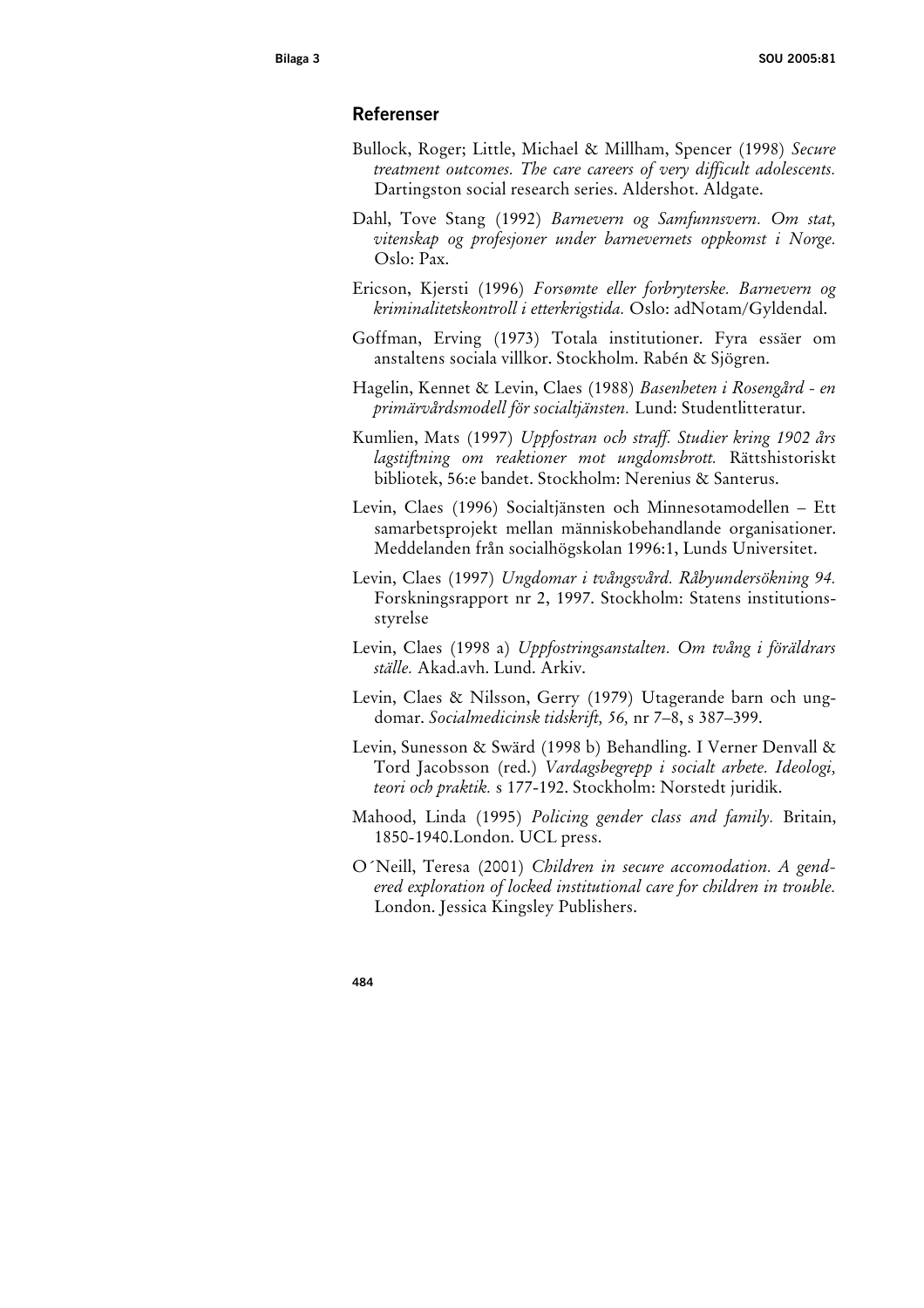- Pösö, Tarja (1991) Welfare for girls, justice for boys?: Treatment of troublesome youth in the finnish residential child welfare system. In Annika Snare (ed.) Youth, Crime and Justice. Scandinavian studies in criminology, vol 12, pp 99–120. Oslo: Norwegian University press/The scandinavian research council for criminology.
- Pösö, Tarja (1996) Family as framework: gendered residential treatment of troublesome youth. International Journal 96/1, pp 70–81.
- Rutter, Michael; Giller, Henri & Hagell, Ann (1998) Antisocial behavior by young people. Camebridge: Camebridge University Press.
- Street, Vinter & Perrow (1966) Organizations for treatment. New York: The Free press.
- Strömpl, Judit (2002) The K. School. Residential management of troublesome girls in transition time Estonia. Academic dissertation. Electronic diss. Acta Electronica Universitatis Tamperensis 215. <http://www.uta.fi/laitokset/kirjasto/vaitokset/2002070.html>
- Tengvald, Karin (2003) Evidensbaserad praktik om strävan att öka kunskaperna om verkningsfulla insatser. I Nils Varg (red.) Perspektiv på kunskapsutveckling inom socialtjänsten. En antologi. Socialstyrelsen
- Thuen, Harald (2002) I foreldrenes sted. Oslo: Pax.
- Utvärdering av FoU. En studie av FoU-enheter inriktade på individ och familjeomsorg. (2002) Socialstyrelsen.
- Wiberg, E. m.fl. (red.) (1976) Pojkar i tvångsvård. Råbyundersökningen. Stockholm: Prisma.
- [1] Förslag till riksdagen 2002/03:RR9. Med tvång och god vilja vad gör Statens institutionsstyrelse.
- [2] Se vidare t.ex. Street, Vinter & Perrow 1966, Goffman 1973, Foucault 1987, Bergmark & Oscarsson 1992,)
- [3] SiS UNGDOK-projekt (ADAD) kan väl i viss utsträckning ses som ett sådant instrument, men det berör vad jag vet inte institutionens arbete som sådant, enbart behandlingseffekter.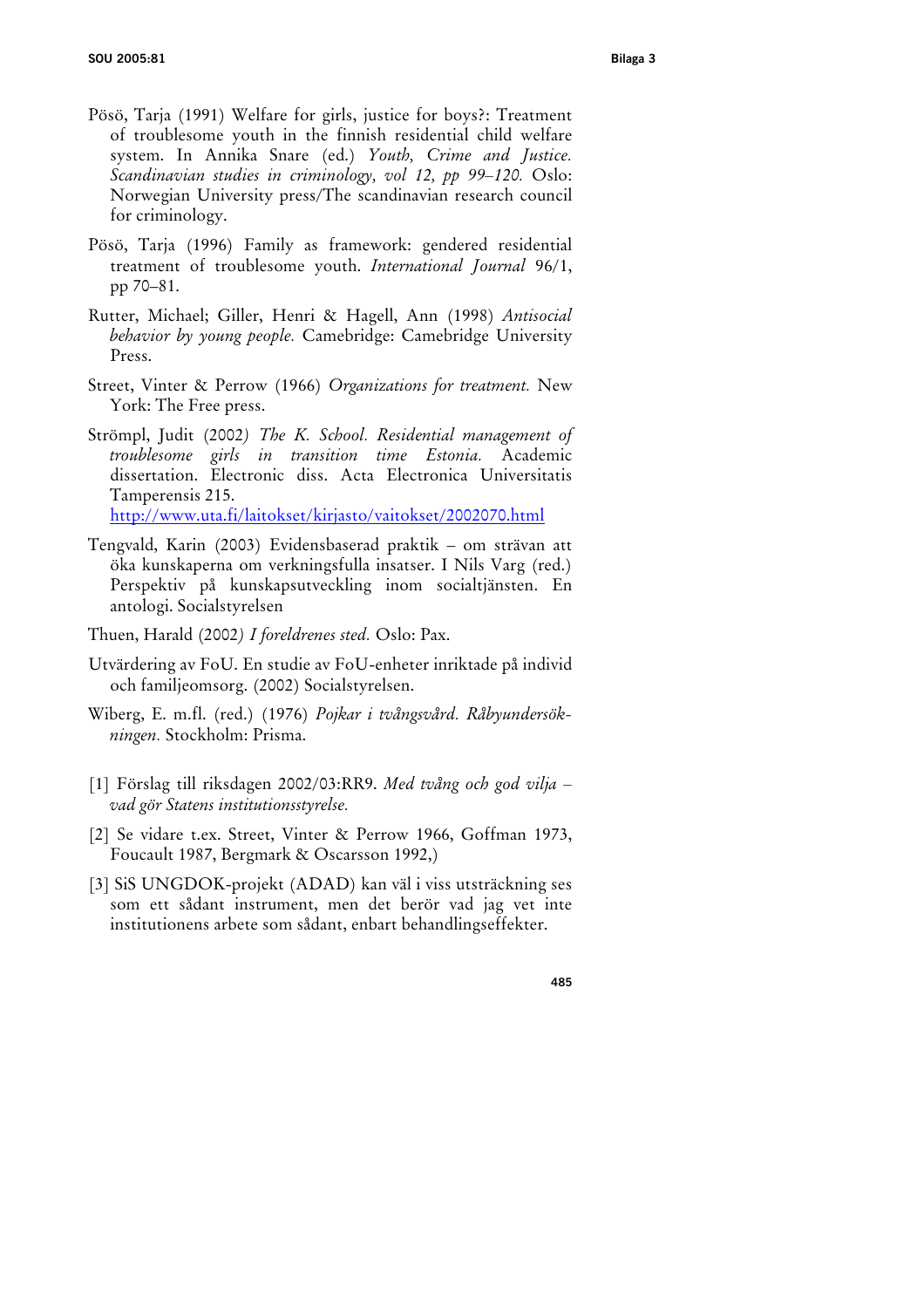Av professor Tommy Lundström, Institutionen för socialt arbete, Stockholms universitet.

Det här föredraget skall framförallt handla om den sociala barnaoch ungdomsvårdens personalmässiga resurser och organisatoriska läge. Men jag tänkte börja med att säga något sammanfattande om kunskapsläget på detta fält. När Bo Vinnerljung och jag för omkring fem år sedan presenterade två rapporter om kommunernas sociala barnavård (Lundström 2001; Lundström och Vinnerljung 2001) inom ramarna för det så kallade Välfärdsbokslutet sammanfattades bristerna i det rådande kunskapsläget på den sociala barnaoch ungdomsvårdens fält på följande vis:

- 1. Det saknas kunskaper om vad som faktiskt görs i det praktiska barnavårdsarbetet? Vilka insatser och metoder använder sig socialarbetarna av? Hur ser innehållet ut i de olika metoderna och insatserna? Kunskapsbristerna handlar om frånvaron av forskning, men också om en avsaknad av systematiskt dokumentation på olika nivåer (från de enskilda arbetsplatserna till Socialstyrelsen).
- 2. Det saknas kunskap om resultaten av de insatser som görs i barna- och ungdomsvården. Utvärderingar och så kallad evidensbaserad kunskap är en bristvara i socialt arbete i allmänhet, och det gäller också barna- och ungdomsvården. Undantaget utgörs av forskning om fosterbarns- och institutionsvård där det finns en internationell forskningsfront och också en hel del svensk forskning.
- 3. Det saknas grundläggande löpande statistikproduktion, om (a) inflödet i barnavårdssystemet: antalet anmälningar, ansökningar, vilka som gör anmälningarna och vad som händer med dem samt (b) om barna- och ungdomsvårdens insatsrepertoar; vilket typer av åtgärder vidtas. Ett undantag i detta avseende är statistiken över omhändertaganden. Där långa personbaserade statistikserier gör att vi nu systematiskt kan ta fram nya kunskaper om omhändertagna barn och om effekterna av samhällets insatser.
- 4. Det mesta talar för att antalet barn och ungdomar som blir föremål för insatser inom barnavården har ökat kraftigt sedan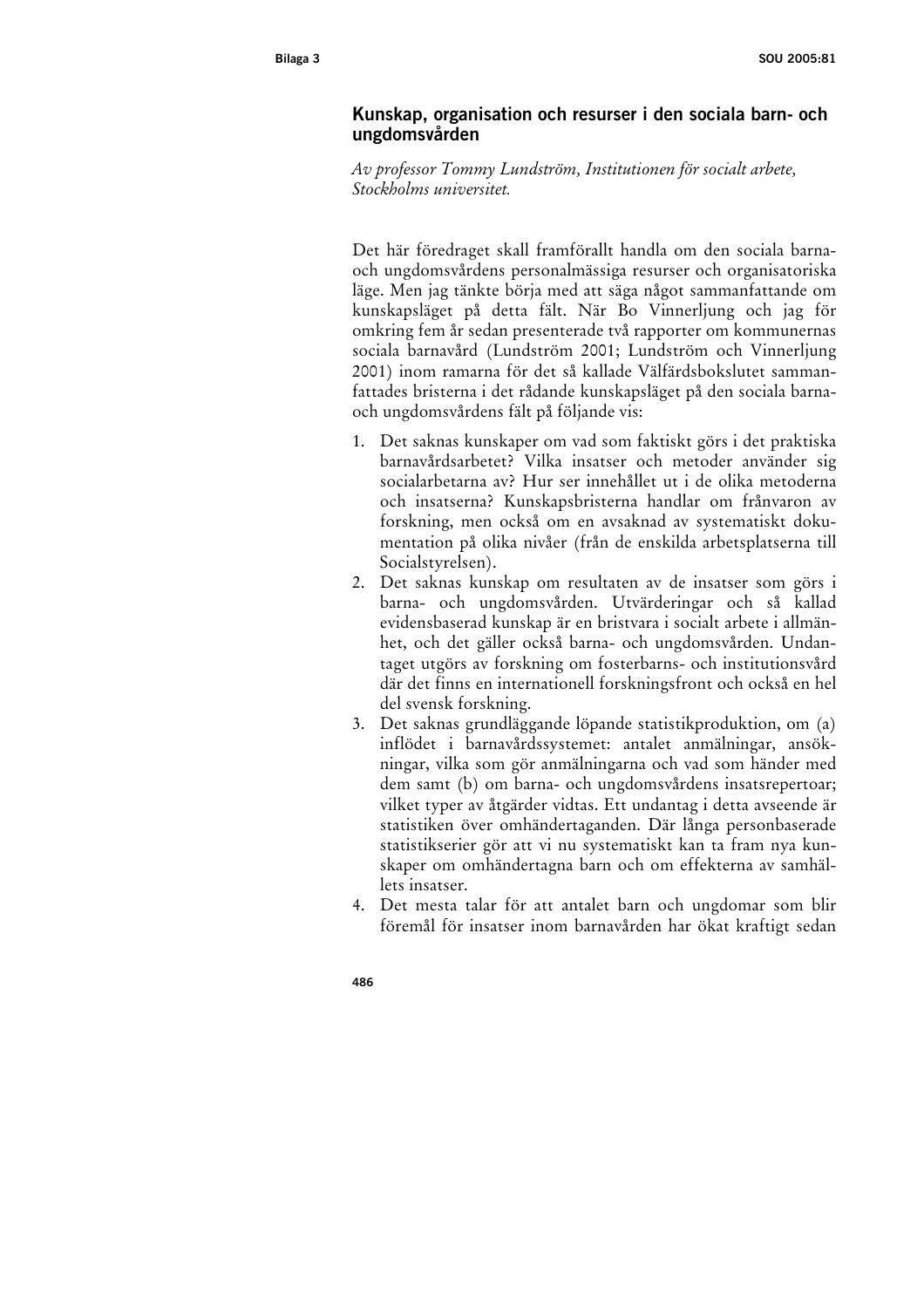mitten av 1990-talet. Särskilt allvarligt är det att antalet omhändertaganden stadigt gått upp sedan mitten av 1990-talet. Det gäller nästan uteslutande tonåringar. Visserligen kan vi göra antaganden att en del av ökning orsakats av ett ökande tryck från det rättsliga systemet på socialtjänsten, men kunskaperna om skälen till ökningen är långt ifrån tillräckliga.

5. Det saknas kunskaper om den sociala barnavårdens organisation och struktur och hur sättet att organisera barnavården påverkar innehållet. Dessa kunskapsbrister gäller såväl omfattning av de resurser som läggs ned på barna- och ungdomsvården som det sätt på vilket arbetet organiseras.

Denna punktvisa beskrivning av kunskapsbristerna är fortfarande giltig. Det som framförallt hänt sedan den gjordes är att frågan om insatsers och metoders effekter på klienters levnadsförhållanden fått ökad betydelse i diskussionerna om socialt arbete. Evidensbaserat socialt arbete är något som ställts på dagordningen. Det betyder blanda annat att Socialstyrelsen och andra aktörer lägger ner mer resurser på att initiera utvärderingar av metoder i bland annat barn- och ungdomsvården och på att sprida kunskaper från andra länder i form av kunskapsöversikter. I mycket är detta ett arbete som ligger i sin linda, och det är en öppen fråga hur det kommer att påverka socialtjänstens barna- och ungdomsvårdsarbete de kommande åren.

Jag skall i det här föredraget koncentrera mig på den sista punkten i min sammanställning, nämligen barna- och ungdomsvårdens organisation och resurser. Det jag kommer att säga baseras nästan helt och hållet på två artiklar skrivna av Åke Bergmark och mig (2004a, b). Artiklarna baseras i sin tur på data från ett ganska omfattande forskningsprojekt, det så kallade IFO-projektet, där vi låtit samla in uppgifter om individ- och familjeomsorgen i hundra mellanstora svenska kommuner (för mer precisa metoddiskussioner, referenser osv. se Bergmark & Lundström 2004a, b).

Jag tänkte börja med att säga något om personalresurserna. Inom andra kommunala verksamhetsområden vet man ganska mycket om hur resurserna fördelas. Man vet hur många elever det går på en lärare eller hur många barn det går på en förskolelärare. Mot den bakgrunden kan det tycks märkligt att det inte finns någon pålitlig statistik om hur många som arbetar inom individ och familjeomsorgens sociala barnavård. Inom ramarna för IFO-projektet har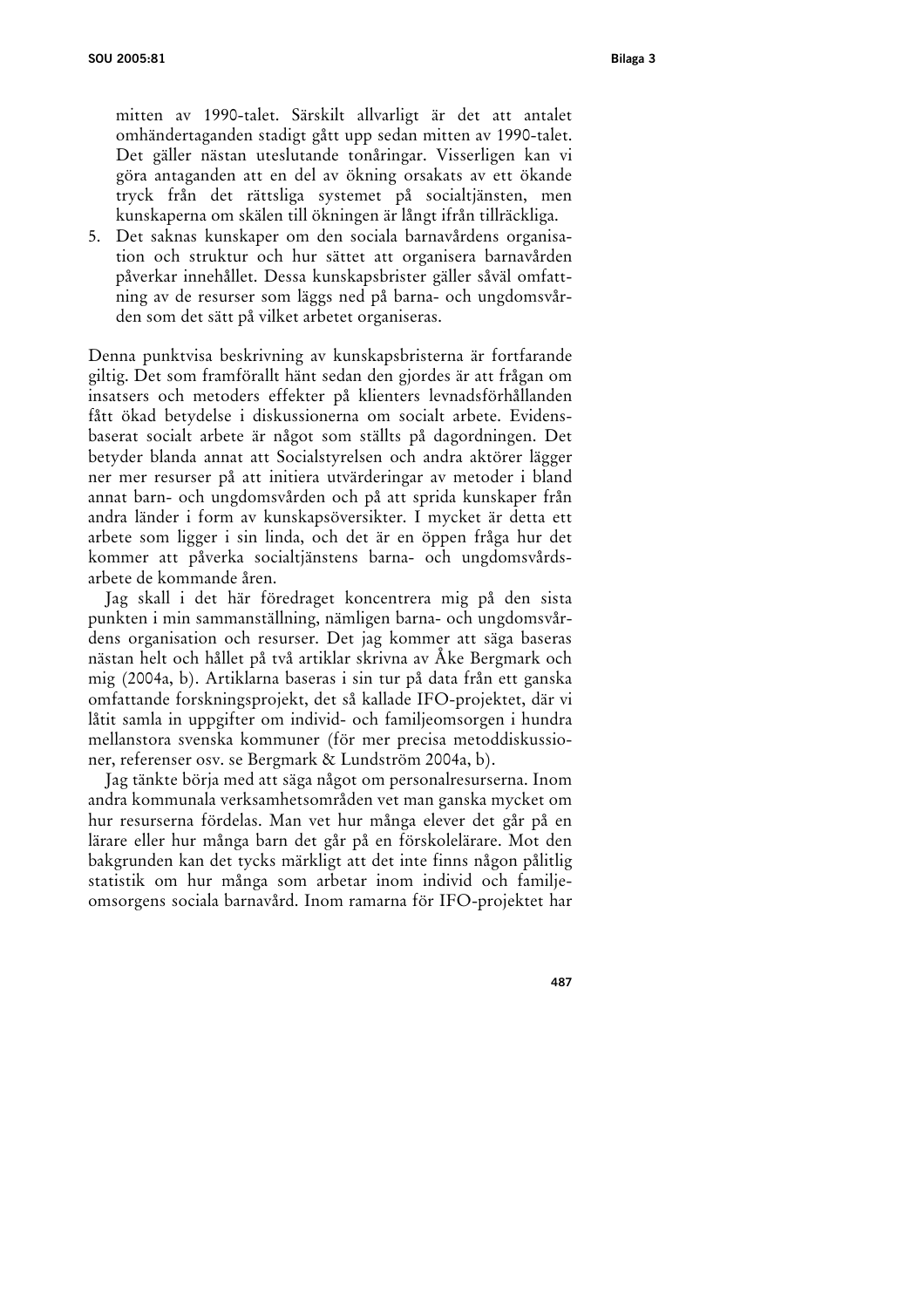vi försökt råda bot på denna brist. I den följande tabellen redovisas hur många socialarbetare det går på 1 000 invånare.

Tabell 1 Antal socialarbetare per tusen invånare i genomsnitt (n=100)

|                   | Antal |
|-------------------|-------|
| Barn- och ungdom  | 0,58  |
| Missbruk          | 0,30  |
| Socialbidrag      | 0,33  |
| <b>IFO</b> totalt | 1.21  |

Den genomsnittliga kommunen bland de hundra som ingår i vårt urval har alltså 1,21 socialarbetare per tusen invånare. Den kommun som har lägst antal ligger på en halv socialarbetare per tusen invånare medan motsvarande siffra för den mest socialarbetartäta är drygt två per tusen. När det gäller barn och unga går det knappt 0,6 socialarbetare på 1 000 invånare i totalbefolkningen. Om man ställer antalet socialarbetare inom barn och ungdom i relation till antalet barn och ungdomar i kommunerna (befolkningen upp till 20 år), finner man att det går drygt två socialarbetare på 1 000 barn och ungdomar. Men variationerna är mycket stora mellan olika kommuner. De minst socialarbetartäta har knappt en socialarbetare på 1 000 invånare i befolkningen upp till tjugo år medan motsvarande siffra för de mest socialarbetartäta är fem.

Det som är slående är att barn och ungdom är personalmässigt nästan lika stort (0,58 per tusen invånare) som missbruk och socialbidrag tillsammans (0,63 per tusen invånare). Mot bakgrund av att det i vårt material framkommer att de som arbetar med barn och ungdom numera ytterst sällan handlägger socialbidrag för "sina" familjer är det uppenbart att kommunerna lägger jämförelsevis stora resurser på barn- och ungdomsområdet. Vi saknar säkra data när det gäller hur kommunerna tidigare fördelat de personella resurserna men mycket talar för att barn och ungdom ökat sin andel. Den följande tabellen antyder ett sådant förhållande.

Tabell 2 Nyanställda samt förändringar i personalstyrkans storlek, procent av det totala antalet anställda under det senaste året (n=100)

|                 | Nyanställningar % | Förändringar i personalstyrkan storlek % |
|-----------------|-------------------|------------------------------------------|
| Barn och ungdom | 18                | $+5$                                     |
| Missbruk        | 16                | + l                                      |
| Socialbidrag    | 16                | -2                                       |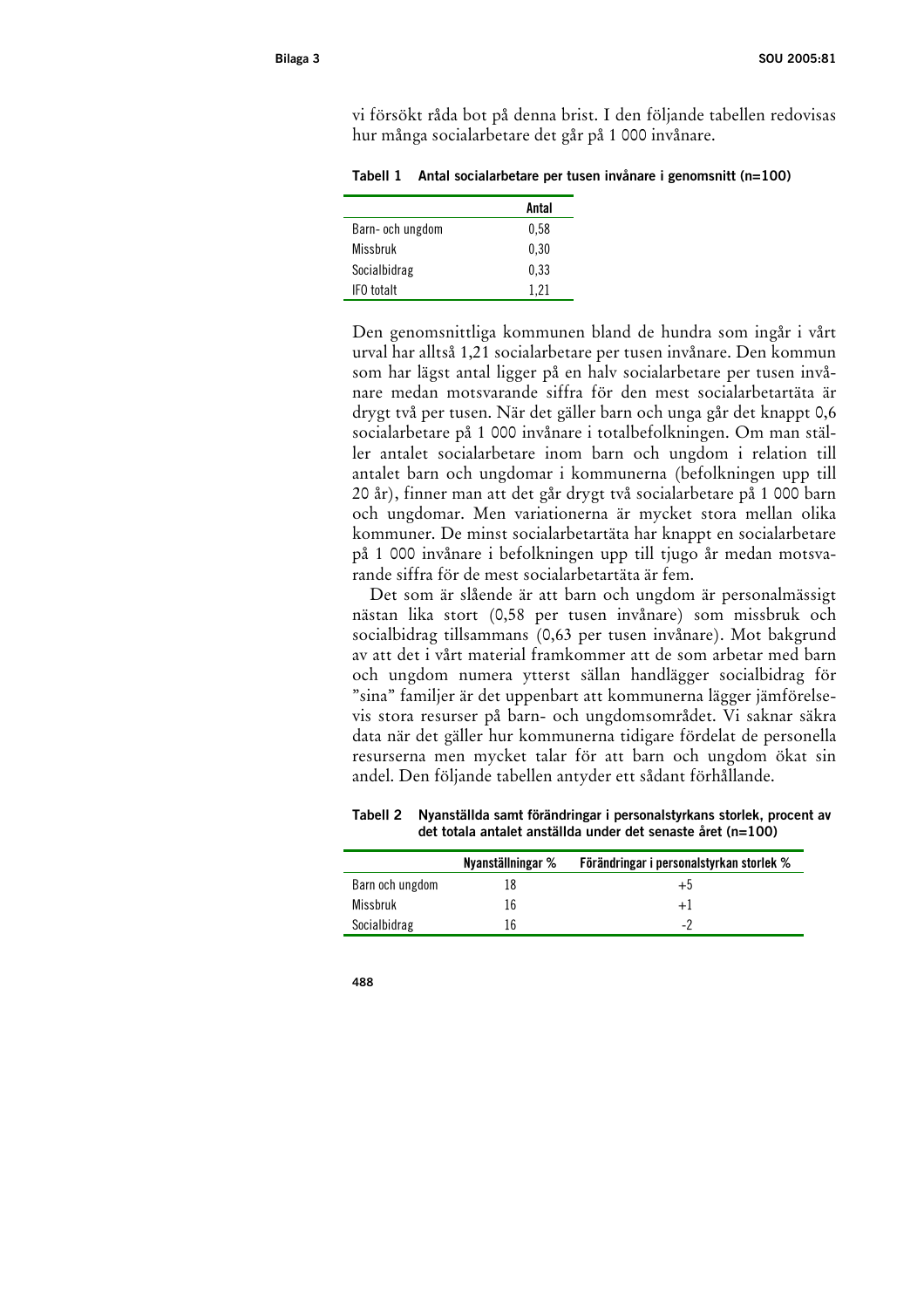Som framgår av tabellen är andelen nyanställningar relativt stor. Inom barn och ungdom har i genomsnitt nära tjugo procent av personalstyrkan nyanställts under det senaste året före intervjuerna gjordes. Talet om höga tal för personalomsättning tycks alltså ha fog för sig. Men nyanställningar verkar också hänga samman med en expansion, eftersom personalgruppens storlek inom barn och ungdom till skillnad från de andra områdena har ökat sina personalresurser med fem procent.

Uppgången i personal inom barn och ungdom svarar mot ganska entydiga uppgifter om att trycket på barnavården ökat genom fler anmälningar från skola, hälsovård och allmänhet samt genom att domstolarna överlämnar fler ärenden med kriminella ungdomar till socialtjänsten. Med tanke på personalökningen, att personalen numera specialiserar sig på kärnuppgifter och inte arbetar med socialbidrag samt att det skett stora ökningar i kostnader för placeringar av ungdomar i dygnsvård, kan man helt klart konstatera att detta är ett område där man i dag lägger ned mer resurser än, låt säga för tio år sedan. När jag säger detta till socialsekretare som arbetar med barn och ungdom brukar de protestera och i stället häva att resurserna minskat. Möjligen är det så att dessa påståenden båda kan vara sanna, nämligen om det är så att ökningen av resurser svarar mot en större ökning av anmälningar osv. Man kan tänka sig att det går fler klienter per socialarbetare i dag än för tio år sedan. Om det vet vi emellertid ingenting. En annan förklaring till att bägge dessa påståenden kan vara sanna är att de nya resurserna inte gått till barnavårdens "kärna", de som sysslar med det vanliga utredandet och det vardagliga behandlingsarbetet, utan till nya former av öppenvårdsverksamheter och projekt. I våra data återfinner vi nämligen uppgifter som tyder på att större delen av de förändringar som skett i organisering de senaste åren handlar om satsningar på olika typer av öppenvårdsenheter och samarbetsprojekt. Det för oss också över till frågan om hur barnavården är organiserad.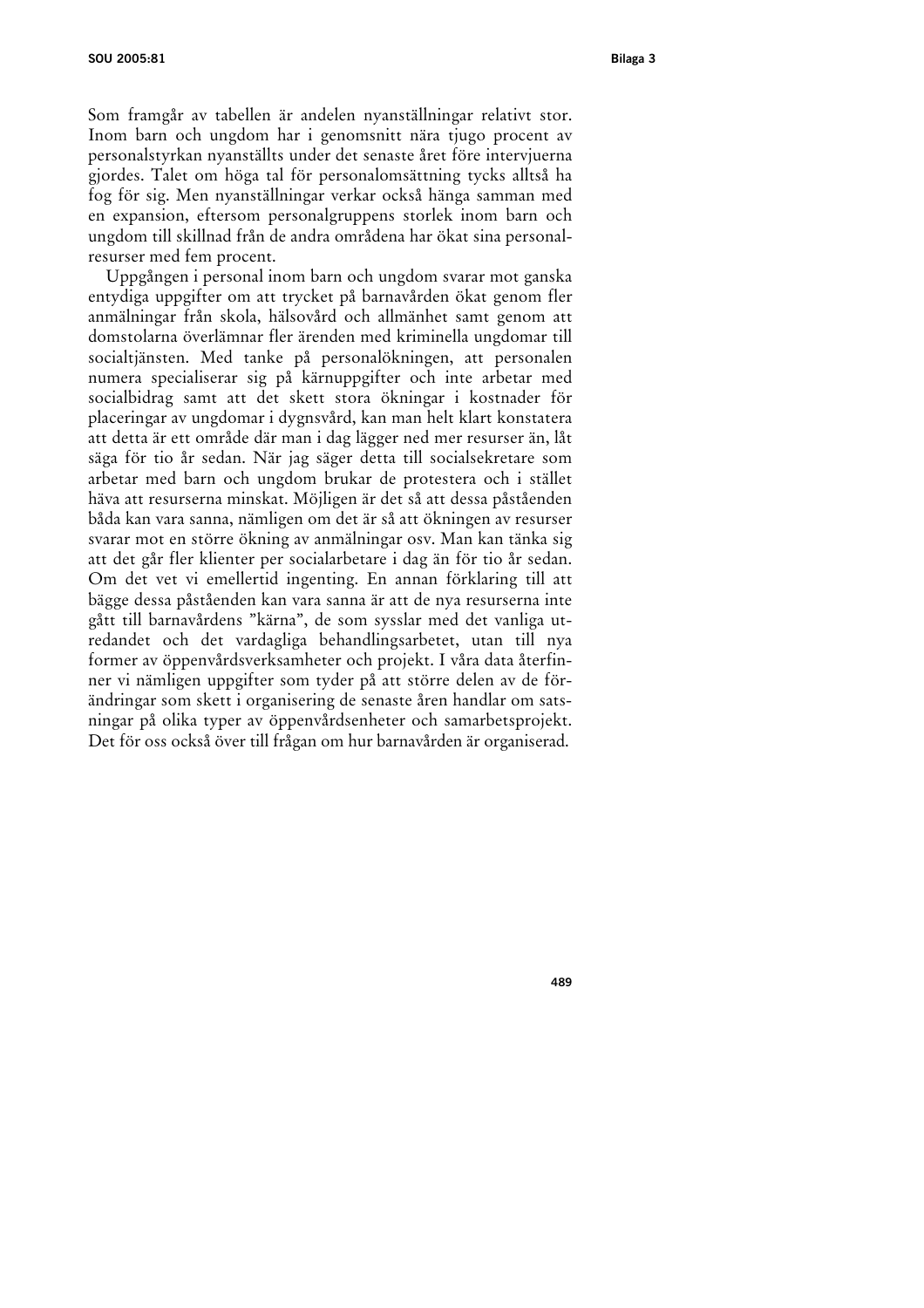|                                        | <b>Barnavård</b> | Försöriningsstöd | Missbruk |
|----------------------------------------|------------------|------------------|----------|
| Integrerad arbetsgrupp                 |                  |                  | 10       |
| Integrerad arbetsgrupp med personburen |                  |                  |          |
| specialisering                         |                  |                  |          |
| Särskild, specialiserad, enhet         | 85               | ۵2               | 78       |

Tabell 3 Andel kommuner med integrerad arbetsgrupp, integrerad arbetsgrupp med personbunden specialisering respektive särskild specialiserad enhet, procent (n=100).

När socialtjänstlagen trädde i kraft i början av 1980-talet var det i lagstiftningen fastslagna ideala arbetssättet, en integrerad organisation. Den enskilde socialarbetaren skulle arbeta med såväl socialbidrag som missbrukarvård och socialbidrag för sina klienter. Eller i vart fall skulle organiseringen göras utifrån en sådan tanke om integrerat arbetssätt. De här principerna har inte ändrats på lagstiftningsområdet men verkligheten är i dag en helt annan än för 10 eller 15 år sedan. Sedan mitten av 1980- och under hela 1990-talet kan vi bevittna en omfattande specialisering inom individ- och familjeomsorgen inklusive den sociala barnavården.

Det vanligaste sättet att organisera den sociala barnavårdsverksamheten i kommunerna är i dag barn- och familjegrupper. Beteckningarna kan skilja sig åt, men sådana enheter finns i 67 procent av de undersökta kommunerna. I en femtedel av kommunerna har man dessutom specialiserat sig ytterligare genom att inrätta särskilda ungdomsgrupper. Det är i dessa grupper som lejonparten av utrednings- och behandlingsarbetet utförs.

I de fall där man organiserat verksamheten i form av en barnoch familjegrupp och/eller ungdomsgrupp förekommer det ytterst sällan, som jag varit inne på, att man hanterar socialbidrag parallellt med behandlings- och utredningsverksamheten. Bara fem av kommunerna svarar ja på frågan om de handlägger det ekonomiska biståndet för de familjer de har kontakt med. Om man bortser från de, oftast små kommuner, som har en helt integrerad organisation där missbruksarbetet, barnavårdsarbetet och hanteringen av socialbidrag sköts inom samma enhet, förefaller det vara så att utrednings- och behandlingsarbetet inom den sociala barnavården nu i praktiken skiljts från socialbidragshanteringen. En tidigare mycket omdiskuterad fråga har därmed "lösts" i all tysthet – mer eller

490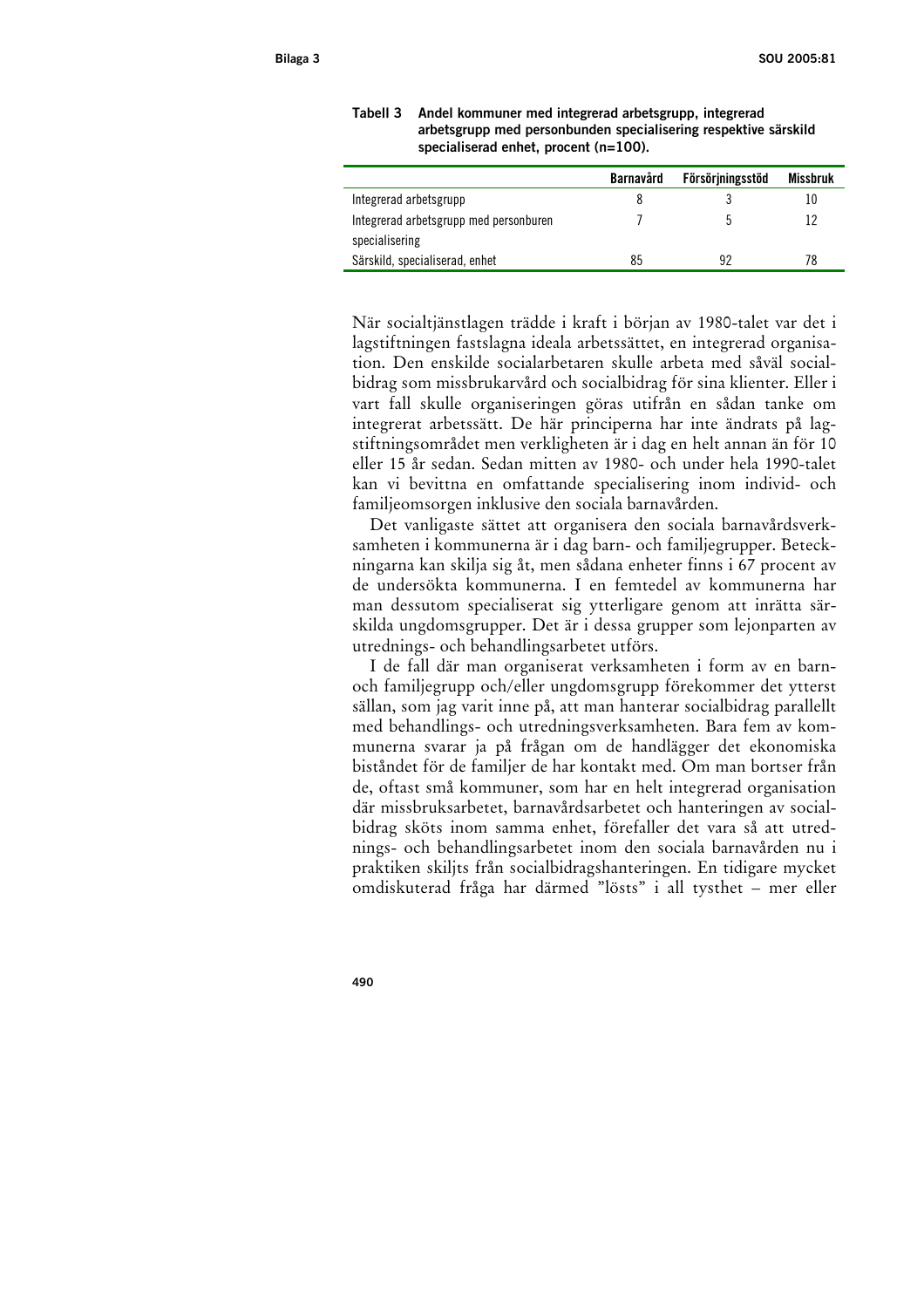mindre i strid med lagstiftarens intentioner om helhetssyn och integration av olika arbetsuppgifter.

Inom ramarna för barn- och ungdomsenheterna drivs ofta specialiseringen ännu längre, genom personburen uppdelning av arbetsuppgifter. Det är mycket vanligt att man i en sammanhållen grupp har personal som specialiserar sig på utredningsarbete, familjehemsfrågor osv.

I drygt tjugo procent av kommunerna har man skiljt ut utredningsarbetet inom barn och ungdom till särskilda organisatoriska enheter (i två fall inom ramen för en så kallad beställar- utförarenhet). Renodlade beställar/utförarmodeller är alltså ovanliga, medan det är relativt vanligt att man har en särskild grupp för att hantera utredningsverksamheten.

Vid sidan av kärnfunktionerna i barn- och familjegrupper, ungdomsgrupper och utredningsenheter, finns i de allra flesta kommunerna (88 procent) andra typer av verksamheter på barnavårdsområdet. Oftast är dessa "övriga verksamheter" olika typer av öppenvårdsmottagningar för barnfamiljer och ungdomar, men här återfinns ofta också särskilda enheter för så kallad hemma-hosverksamhet eller hemma-hos-terapi, det vill säga där man i olika former och med olika intensitet bedriver behandlingsverksamhet i familjens vardag. Idéerna bakom öppenvårdsmottagningarna kan vara att man skall specialisera sig på någon särskild klientgrupp eller att mottagningarna skall öka tillgängligheten, genom att verksamheten avskiljs från den mer formella kärnan av barnavårdsarbetet. Öppenvården bedrivs ibland i nära samarbete med exempelvis barnhälsovård och skola. På grund av detta samarbetet kan det ibland till och med vara svårt att identifiera gränserna för vad som är individ- och familjeomsorg.

Ser vi på tidpunkterna för när den senaste organisationsförändringen gjorts på barnavårdsområdet visar det sig att den i genomsnitt (md) låg tre år tillbaka i tiden och att omkring sjuttio procent av kommunerna hade omorganiserat under en femårsperiod. Talet om de ständiga omorganisationerna inom socialtjänsten bekräftas med andra ord i våra data. Mer än två tredjedelar har genomfört omorganisationer de senaste fem åren.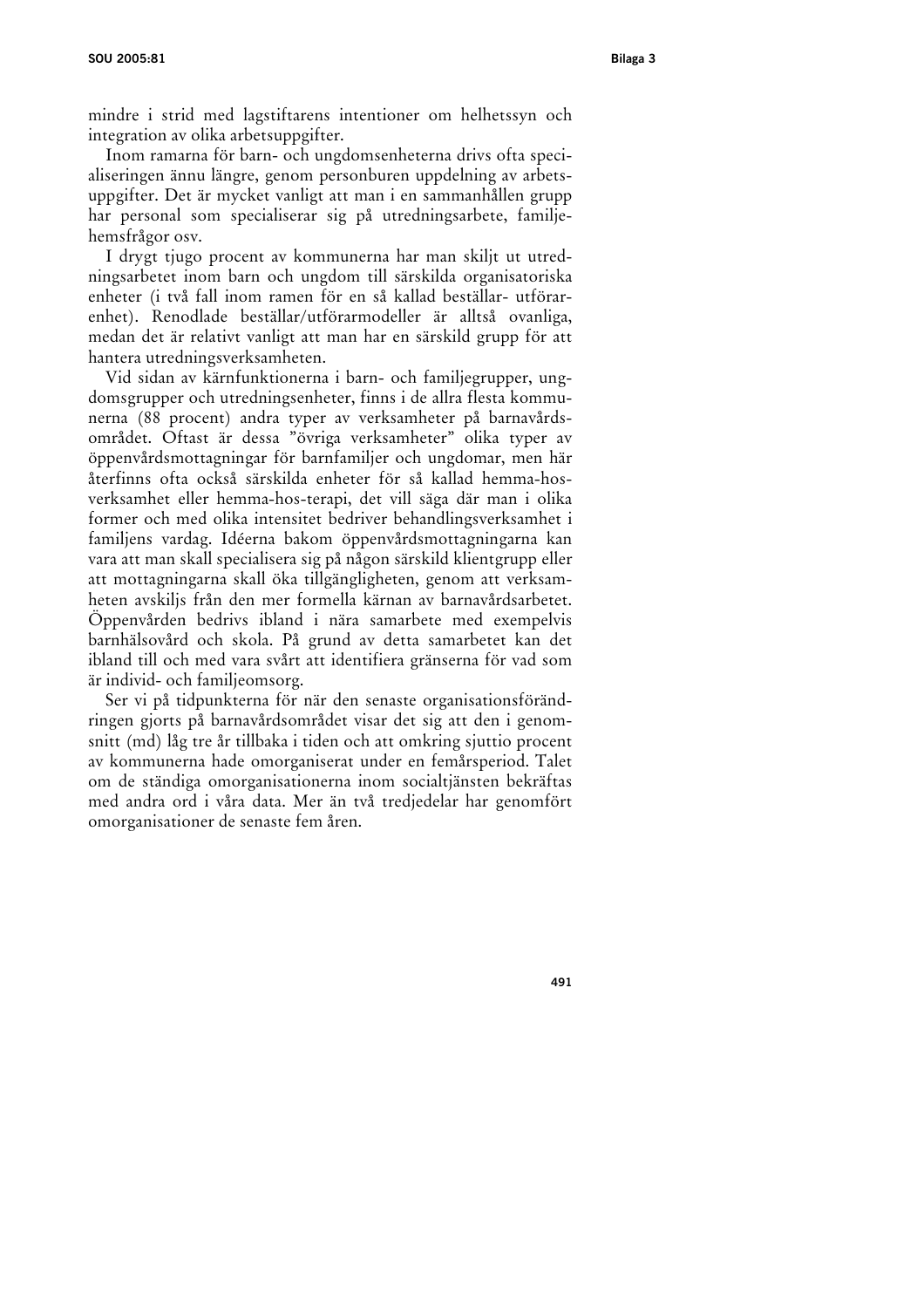| Specialisering genom inrättande av särskild enhet  | 18 |
|----------------------------------------------------|----|
| Intern specialisering av uppgifter                 | 14 |
| Ny behandlingsenhet tillskapas                     | 19 |
| Tillskapande av utredningsenhet                    | 17 |
| Integrering genom sammanslagning av enheter        |    |
| Integrering av uppgifter                           |    |
| Nedläggning behandlingsenhet                       |    |
| Överflyttning av uppgifter till andra delar av IFO |    |
| Övrigt/ej svar                                     | 16 |

Tabell 4 Innebörd i senaste omorganisation inom social barnavård. Procent  $(n=100)$ .

Som framgår av Tabell 4 är trenden i organisationsförändringarna i riktning mot ökad specialisering mycket tydlig. De fyra första kategorierna representerar olika former av specialisering. Sammantaget kan alltså nära 70 procent av de senast genomförda omorganisationerna karaktäriseras som specialiseringar – i form av organisatorisk avskiljning från andra delar av individ och familjeomsorgen, specialisering inom barnavården (exempelvis i form av inrättande av en ungdomsgrupp eller utredningsenhet) eller (vanligast) att man startar en ny behandlingsenhet utanför barnavårdens kärnområden. Det är kanske just detta med tillkomsten av nya typer av öppenvårds- och behandlingsenheter som är den tydligaste men också mest anmärkningsvärda (åtminstone när gäller styrka) specialiseringstrenden inom den sociala barnavården.

Sett från detta organisatoriska perspektiv har barnavården förändrats kraftigt under de senaste åren. Samtidigt bör det framhållas att detta kan vara förändringar på ytan. Vi vet mycket litet om vad det betyder för det vardagliga sociala arbetet. Specialisering kan emellertid knappast betraktas som en kortlivad trend eller ett slags organisatoriskt mode. För att lösa problem av olika slag eller för att svara upp mot omgivningens förväntningar tycks specialisering snarast vara en mer eller mindre självklar strategi inom socialvården i allmänhet och också inom barna- och ungdomsvården. Krävs det ökad kompetens i utredningsarbetet eller satsningar på problemungdomar verkar det organisatoriska svaret ofta vara att skapa en ny enhet (som inte behöver se likadan ut i de olika kommunerna). Specialisering tycks sällan ifrågasättas utan verkar i stället ofta utgöra det naturliga svaret på omgivningens krav på nytänkande.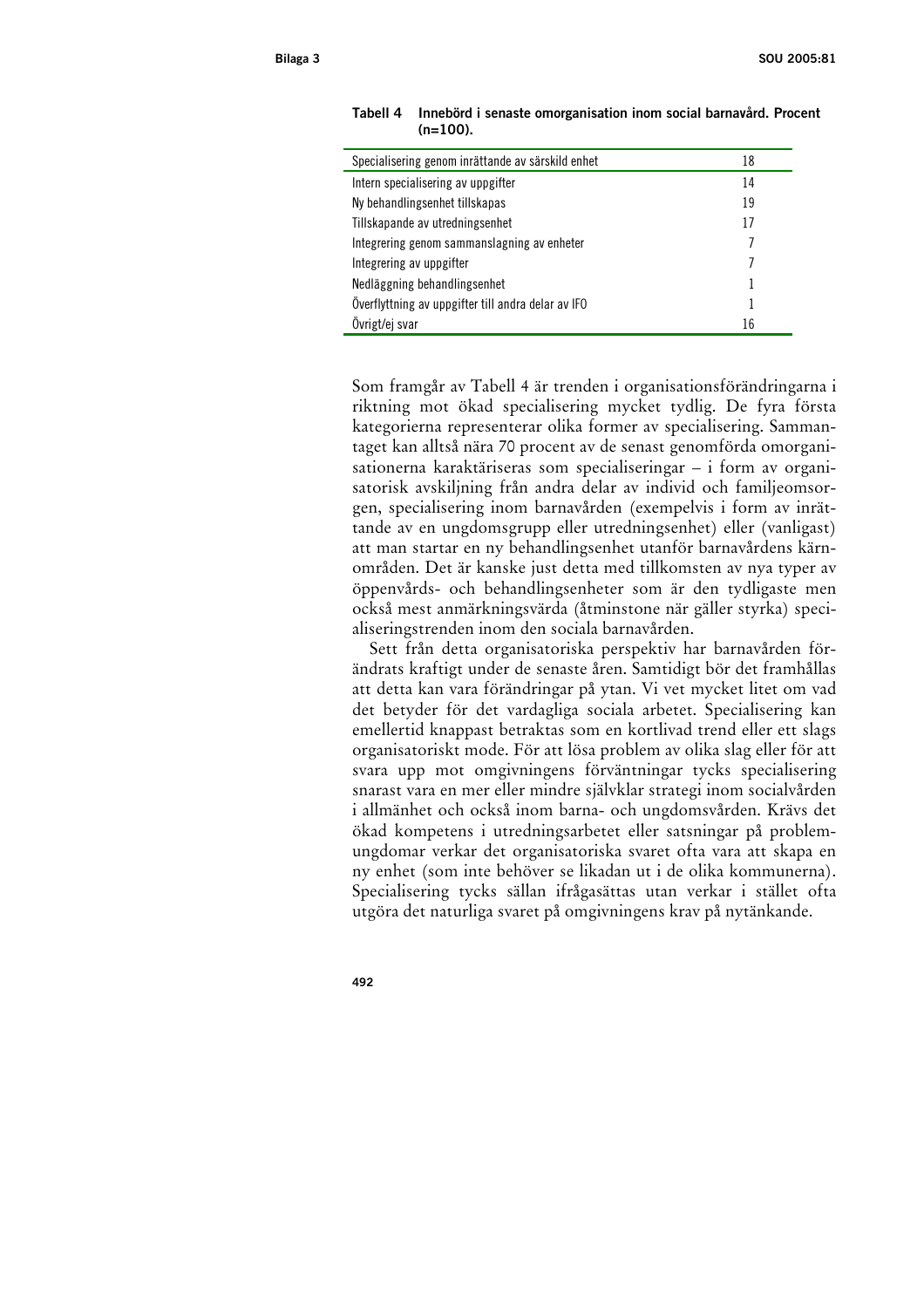Innan jag avslutar föredraget med ett antal frågor inför framtiden, skall jag säga några ord om specialiseringens effekter för klienterna. Vad man med viss säkerhet kan utgå från är att de organisationsförändringar som skett de senaste åren har gjort systemet mer komplicerat för klienterna. Det bör rimligen vara så att det är svårare att veta vilken enhet man skall ta kontakt med eftersom det finns fler än tidigare. För att komma in systemet krävs dessutom oftast att relationen inleds med någon form av sorteringsprocedur. Dessa eventuella svårigheter för klienterna skall vägas mot fördelar i form av större expertis bland socialarbetarna och att det för klienten faktiskt kan upplevas som en vinst att inte vara beroende av en enda socialarbetare som "vet allt" om ens liv. Ur detta perspektiv vore det välmotiverat med forskning som från ett klientperspektiv söker belysa specialiseringens effekter mer allmänt.

Sammanfattningsvis kan man konstatera att social barna- och ungdomsvård är ett stort och växande fält. Det är det kanske största yrkesområdet för socionomer och definitivt det största inom individ- och familjeomsorgen. Många barn, ungdomar och familjer kommer i kontakt med denna verksamhet; ibland i form av kortvariga kontakter som en utredning efter en polisanmälan om ett snatteri, ibland i form av långvariga och mycket ingripande kontakter, som när ett barn blir omhändertaget på grund av föräldrars missbruk. Mot bakgrund av att barnavården är relativt resurskrävande och med tanke på att de ingripanden som görs inte sällan är långtgående för klienterna, kan man förvåna sig över att det finns så lite systematisk kunskap om vad som görs på detta fält och – framförallt – vad det leder till för resultat för klienterna.

I det här föredraget har jag framförallt uppehållit mig vid den sociala barna- och ungdomsvårdens personalresurser och organisering. Särskilt har jag velat peka på den starka rörelsen mot specialisering inom barna- och ungdomsvården. Denna rörelse som kunnat observeras under de senaste tio till femton åren innebär för det första att barna- och ungdomsvården avskilts från socialbidragshanteringen och arbetet med vuxna missbrukare, för det andra att man i de enskilda kommunerna fått fler enheter som hanterar olika slag av barna- och ungdomsvårdsuppgifter, samt för det tredje att kommunernas organisering av barnavården kommit att skilja sig åt mellan olika kommuner i större utsträckning än tidigare. Organisatoriskt är läget med andra ord mer oöverskådligt än förr. Till det kommer att servicenivån mätt som antalet socialarbetare i befolkningen varierar mycket kraftigt mellan olika kommuner.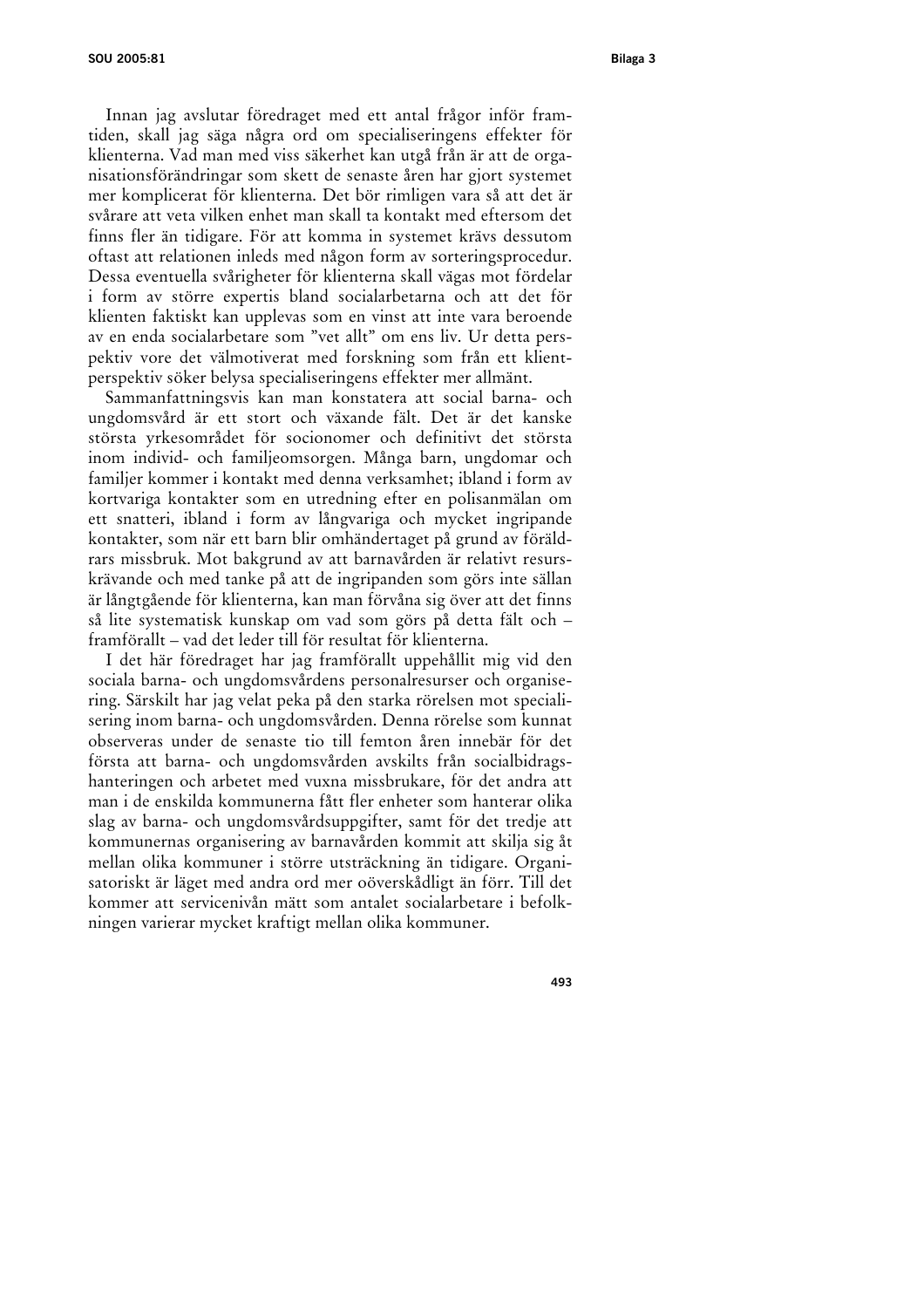Med anledning av detta finns det anledning att avslutningsvis peka på ett par punkter som kan vara viktiga att lyfta fram i den framtida diskussionen om barna- och ungdomsvårdens läge och villkor i organisatorisk avseende:

- En central fråga är om specialiseringen leder till ökad splittring och turbulens eller om den ger möjlighet till ökade kunskaper och större professionalitet bland socialarbetarns? Man kan å ena sidan tänka sig att de observerade trenderna kan leda till system som blir oöverskådligt för klienterna, som skapar ständiga behov av omorganiseringar och hög personalomsättning. Å andra sidan kan man tänka sig att specialisering skapar större möjligheter att fördjupa sig och utveckla högre kompetens i vissa metoder eller för vissa klientgrupper. Naturligtvis är detta frågor som bör undersökas med fokus på resultat och effekter för klienterna.
- Vid sidan av specialiseringen som sådan finns det anledning att diskutera specialiseringens önskvärda riktning. Jag har pekat på specialisering som baserar sig på uppdelning av klientgrupper (t.ex. ungdomar, barn), uppdelning av arbetsprocessen (t.ex. utredning, behandling). Till det kommer metodologisk specialisering (särskilda team för familjerådslag, eller MST-team för behandling av ungdomar). Man kan fråga sig vilka typer av specialisering som är möjliga att genomföra i de olika kommunerna och vad som gagnar klienterna bäst? När det gäller färdriktningen finns det också anledning att diskutera den kommunala självbestämmanderätten och förhållandet mellan politiker och professionella. Hur skall den önskvärda färdriktningen (om det nu finns någon sådan) bestämmas, vem skall göra det och hur skall man se till att besluten genomförs?
- Vad betyder de stora skillnaderna i "servicenivå" (mätt som antalet socialarbetare i befolkningen) mellan kommunerna? Är det fler barn som får del av tjänsterna i de socialarbetartäta kommunerna eller är tjänsterna av bättre kvalitet? Är det sociala kontrollen större i de socialarbetartäta kommunerna? Är de stora variationerna i kommunernas satsningar på personal verkligen rimliga om man tänker sig ett system där servicen till (och kontrollen över) medborgarna är något sånär jämnt fördelad över landet?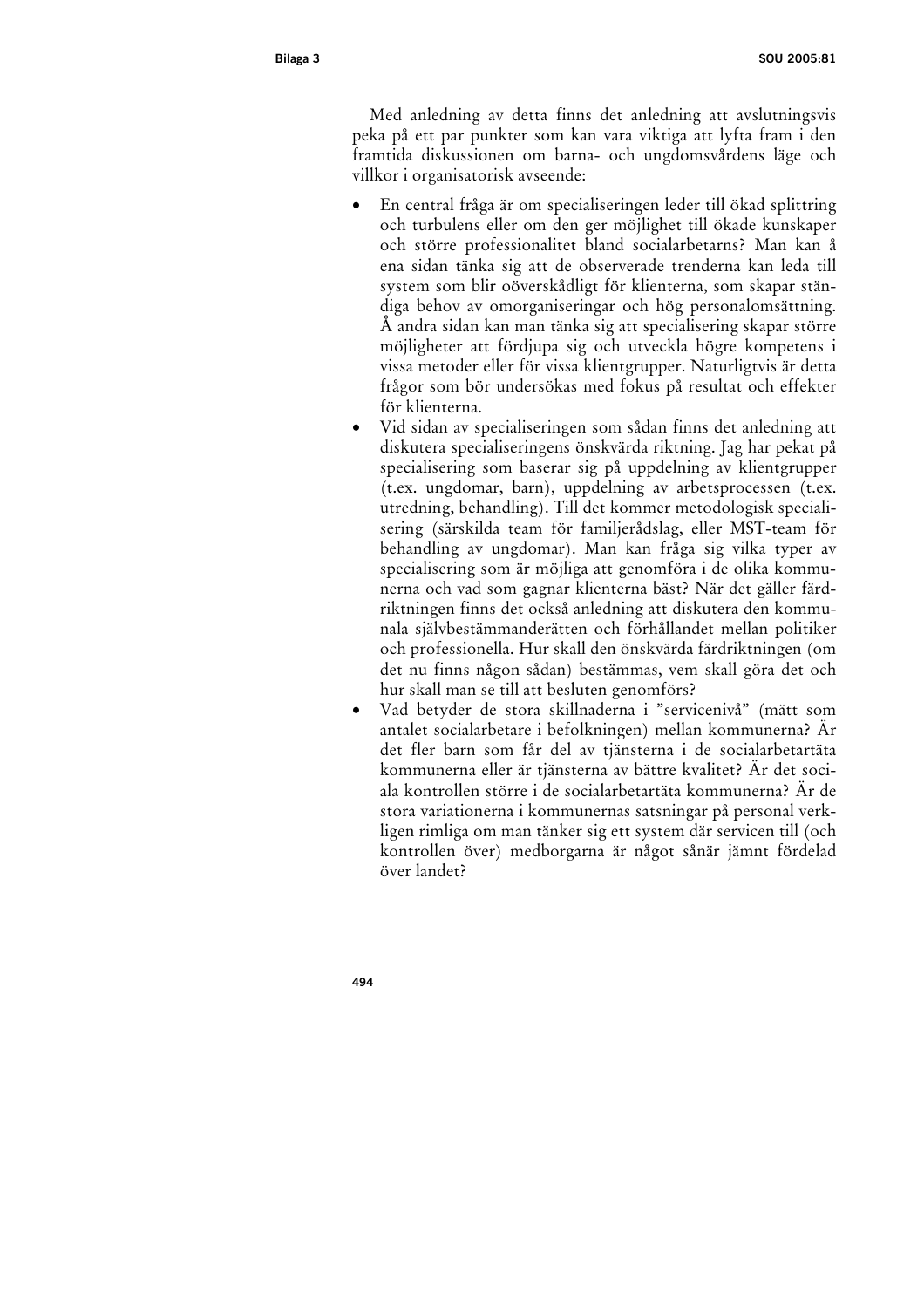# Referenser

- Bergmark, Å. & Lundström, T. (2004a) Det sociala arbetets viktigaste resurs? Om omfattningen av personal inom socialtjänstens individ och familjeomsorg. Socialvetenskaplig tidskrift, 11, 119–135.
- Bergmark, Å. & Lundström, T. (2004b) En sak i taget? Om specialisering inom socialtjänstens individ- och familjeomsorg. Socialvetenskaplig tidskrift, under publicering.
- Lundström, T. (2000) Om kommunernas sociala barnavård. I Szebehely, M. (red.) SOU 2000:38. Välfärd, vård och omsorg. Antologi från Kommittén välfärdsbokslut.
- Lundström, T. & Vinnerljung, B. (2001) Omhändertagande av barn under 1990-talet. I Szebehely, M. (red.) SOU 2001:52. Välfärdstjänster i omvandling. Antologi från Kommittén välfärdsbokslut.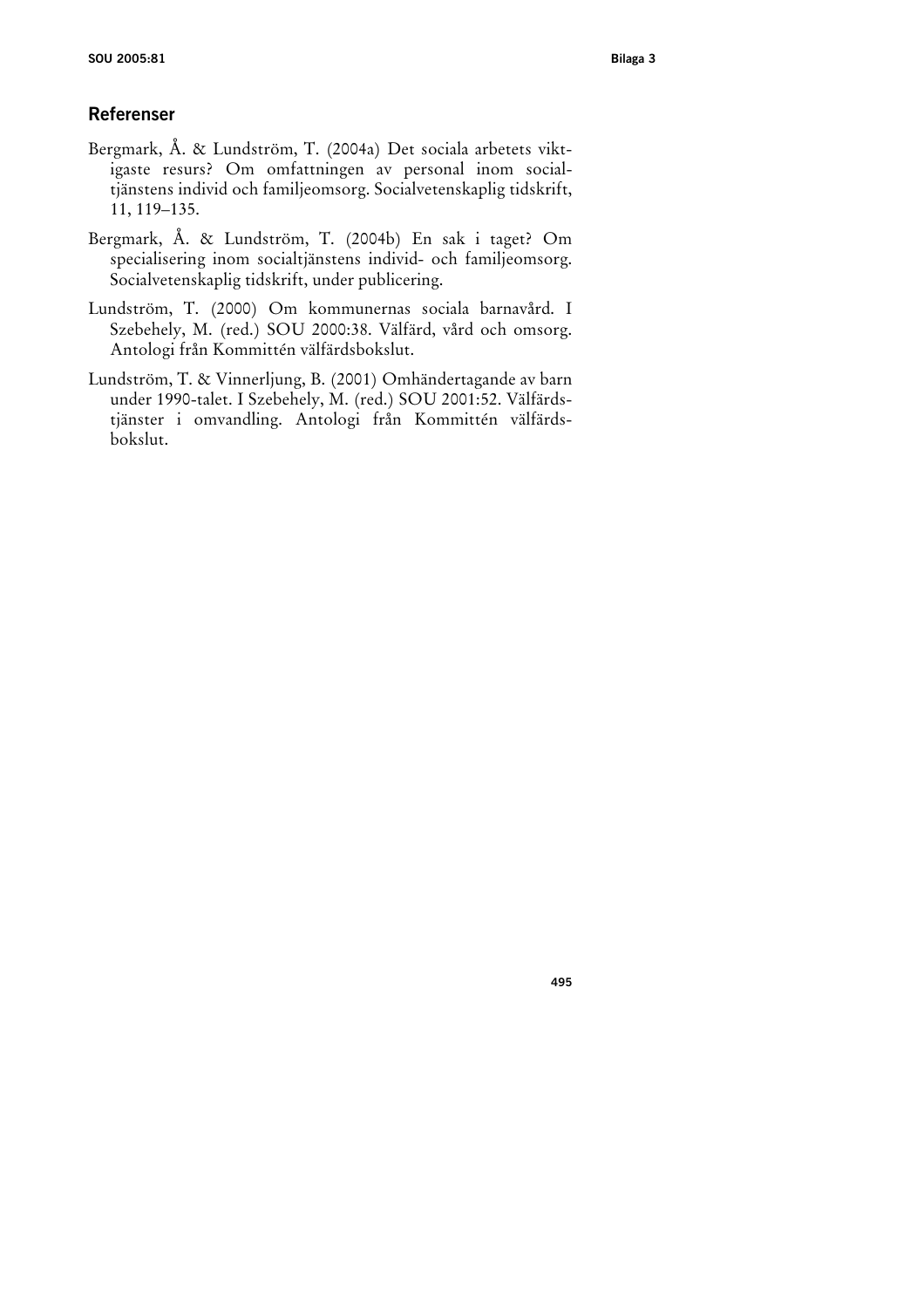# Resurscentrum Strömstad En berättelse om samverkan

Av rektor Ann-Catrin A-Göthlin, Göran Antonsson, chef för Socialtjänsten Barn och Ungdom

# Kommunmedborgaren i centrum

I början av 1990 genomfördes i Strömstad ett processinriktat demokratiutvecklingsarbete på politiskt nivå.

En utgångspunkt för detta var att alla kommunala verksamheter ska ha kommuninvånaren i fokus för sitt arbete. Många diskussioner fördes om att kommuninvånare inte ska behöva söka sig fram eller "hoppa runt" i den kommunala organisationen och mellan verksamheter för att hitta de tjänster och den hjälp man i en given situation behöver. Kommunens anställda ska organisera sitt arbete så att man "slår ring" om människan och om man inte själv kan stå till tjänst ska man alltid kunna lotsa rätt.

Detta förnyelsearbete formulerades så småningom i en kommunal vision där samverkan alltid förutsätts för att möta individers behov. "Samverkan över förvaltningsgränser, sektorsgränser och andra gränser." Denna kommunala vision resulterade så småningom i inriktningsmål för de olika förvaltningarna där samverkan åter fördes fram som en anvisning för hur arbete i kommunal verksamhet ska bedrivas.

Arbetet med barn i behov av särskilt stöd och deras familjer bedrevs i många parallellprocesser före mitten av nittonhundranittiotalet. Barnomsorg och skola bedrev arbetet med sin elevvård ofta med utgångspunkt i barnets tillkortakommanden i skolan. Många anmälningar gjordes till socialtjänsten. Socialtjänsten jobbade på med sitt, överhopad av anmälningar och utredningar. Barnpsykiatrin arbetade hårt med barn och familjer och kön var lång.

I centrum för allt detta arbete fanns barn och familjer ofta med många uppdragsgivare, kanske ofta med olika "uppdrag" och synpunkter, till föräldrar och barn, formulerade i behandlingsplaner, handlingsplaner och åtgärdsprogram.

Försök till samverkan gjordes men dessa resulterade ofta i synpunkter på varandras arbete snarare än att man funderade över hur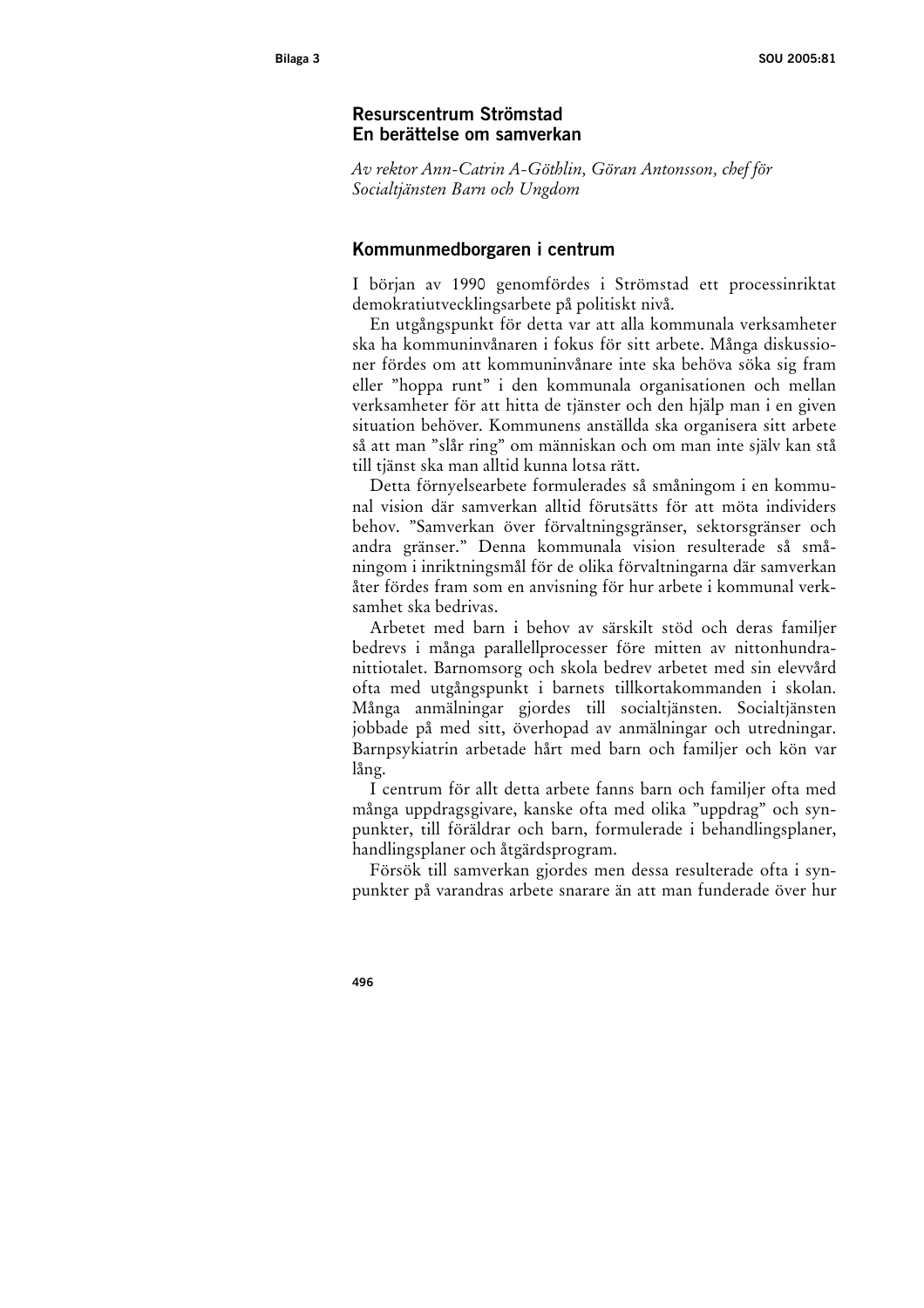den egna verksamheten kunde möta barnets behov. I värsta fall blev resultatet en projicering av vanmakt.

I mitten av 1990-talet togs trevande försök till samarbete mellan socialtjänst och skolans elevvård. Cheferna för respektive verksamhet påbörjade en dialog utifrån vissa individärenden då man inte var nöjd med de resultat man uppnådde i egen verksamhet och andras. Diskussionerna kom också att handla om vad som skulle kunna åstadkommas med gemensamma resurser.

I enlighet med det politiska förnyelsearbetets propåer om samverkan hade presidierna för barn och utbildningsnämnden – omsorgsnämnden och hälso- och sjukvårdsnämnden börjat träffas några gånger per år för gemensamma diskussioner. I varje nämnds inriktningsmål prioriterades arbete med barn och unga, förebyggande arbete och tidiga insatser.

Till dessa presidieträffar inbjöds cheferna för socialtjänst och skolans elevvård med en viss regelbundenhet för att berätta om samverkansförsök och diskussioner och tankar om gemensam resursanvändning och metodutveckling. På en sådan presidieträff kom en förfrågan från hälso- och sjukvårdsförvaltningens chef – "vad skulle ni vilja göra med en extra personell resurs som kan jobba för barns hälsa i Strömstad?" Kön till barnpsykiatrin var vid detta tillfälle halvårslång.

#### Strömstads barn- och ungdomsteam

Frågan var lätt att besvara. Våra diskussioner hade lett fram till beslut om att med kommunens skolkuratorstjänst och en socialsekreterare bilda ett "team" som skulle arbeta icke-myndighetsutövande med barn som far illa. Med medel till ytterligare en resurs anställdes socionom nummer tre. Alla dessa tre tjänster hade sin tillhörighet i sin basorganisation, men placerades i gemensamma lokaler med ett gemensamt uppdrag och en gemensam ledningsgrupp, bestående av tre chefer; från skola, socialtjänst och primärvård.

Uppdraget var att arbeta med metodutveckling och personalstöd, förebyggande insatser, med individärenden, kompetenshöjande insatser gentemot personal samt med projekt. Många tankar fanns hos flera om svårigheter med sekretess. Detta löstes genom att barn- och ungdomsteamets arbete utgick från föräldrars uppdrag eller att föräldrar gav sitt tillstånd till samverkan.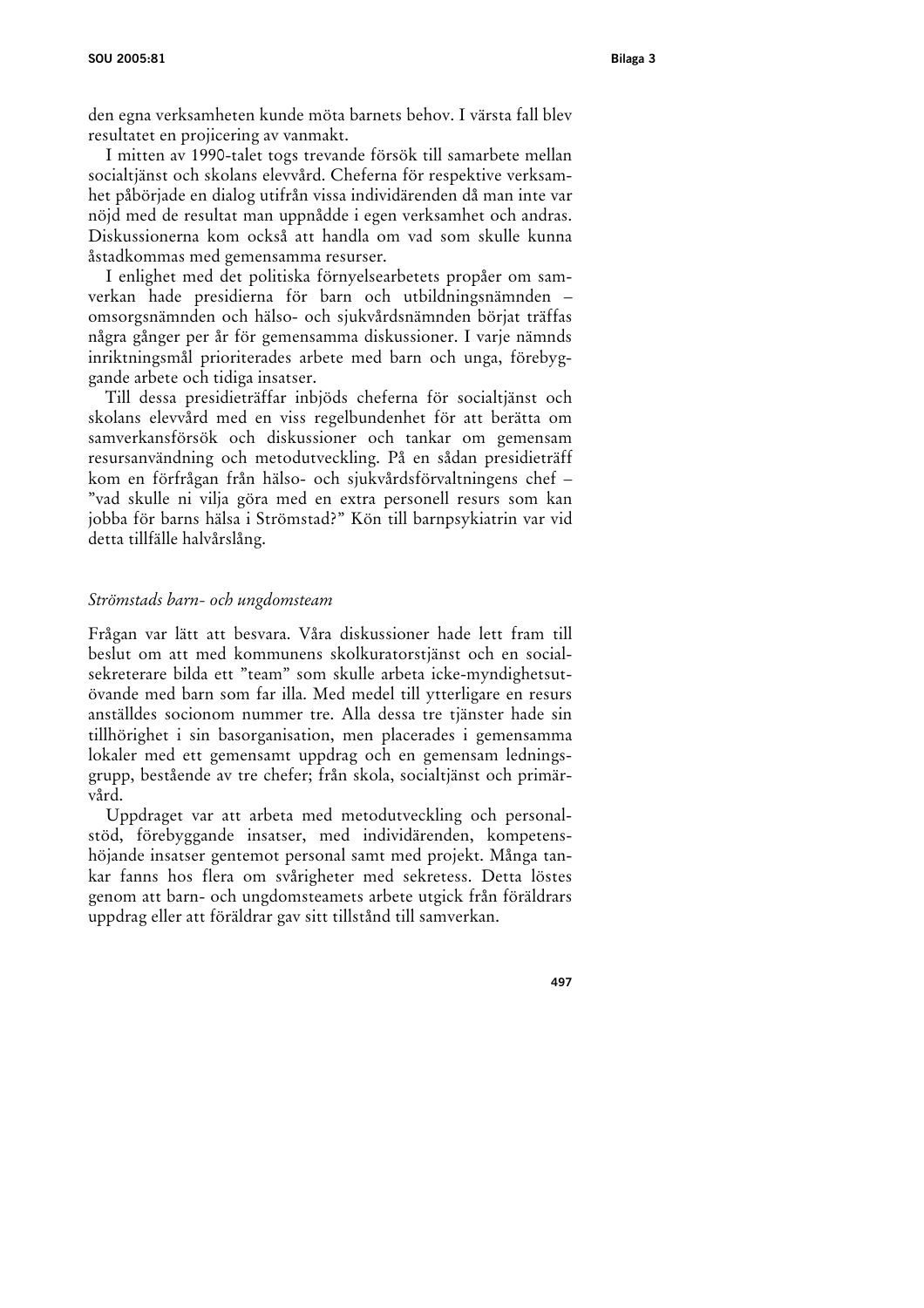Barn- och ungdomsteamets arbete startade 1997 som ett treårigt projekt, vilket efter utvärdering permanentades med fortsatt tre huvudmän. Till barn- och ungdomsteamet anslöts under projekttidens gång en specialpedagog och en barnomsorgs/ skolpsykolog.

Utvärderingen av barn- och ungdomsteamet genomfördes av en extern utvärderare. Utvärderingen genomfördes genom enkäter till brukare samt med intervjuer med personal i basorganisation barnomsorg och skola, arbetsledare och personal hos våra kringaktörer.

Föräldrar var genomgående positiva till att Barn- och ungdomsteamet var lättillgängligt, att man snabbt upplevde sig få tid för ett första sammanträffande och att man som förälder i kontakt med Barn- och ungdomsteamet själv fick formulera vad man ville ha hjälp med – formulera sitt uppdrag. Föräldrar var genomgående även nöjda med placeringen av Barn- och ungdomsteamet – centralt men lite vid sidan av andra institutioner. Man upplevde sig "inte så synlig".

Personal i basorganisationens verksamheter med de yngre åldrarna var mycket nöjda med teamets arbete och med den samverkan teamet bjöd in till. Personal i verksamheter med de äldre åldrarna var över lag nöjda med samarbetet med Barn- och ungdomsteamet, men var missnöjda med att ha tappat sina 10 timmar skolkuratorstjänster och man valde att inte se att man som "kompensation" fått en heltidstjänst som skolvärd då man hade uttryckt behovet som att ha någon som alltid är på plats samt att man istället för 10 timmar skolkurator nu hade tillgång till hela teamets tre tjänster i elevvårdsarbetet.

Personal i alla verksamheter var nöjda med det personalstöd som teamet kunnat ge men gav uttryck för behov även av pedagogisk handledning, gärna i kombination/i par med socionom från teamet. Den senare synpunkten resulterade senare i en gemensam fortbildningsinsats under tre terminer, då socionomer i socialtjänst och Barn- och ungdomsteam, speciallärare och specialpedagoger samt två rektorer, gick en personalstödsutbildning.

Utvecklandet av Resurscentrumträffar blev under denna tid successivt vårt främsta arbetsredskap i samverkan mellan basorganisationen, rektorsområde Resurscentrum, socialtjänst och kringaktörer (primärvård, Barn- och ungdomspsykiatrin, polis m.fl.).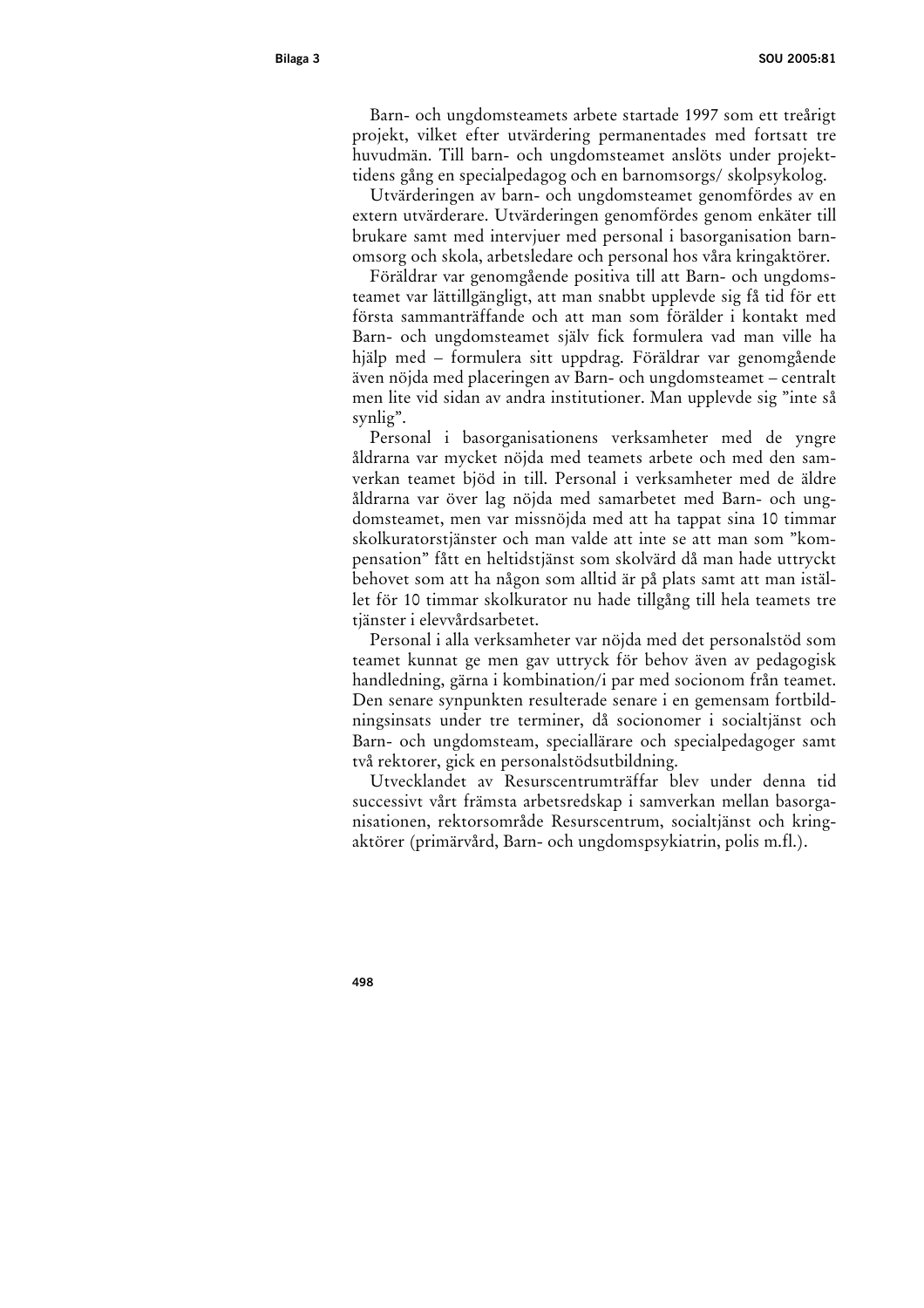# Resurscentrum

Arbetet med och i barn och ungdomsteamet klargjorde behov och möjligheter gällande samverkan i utökad bemärkelse. I fortsatt dialog med politiker på nämndnivå gavs ett uppdrag till chefen för socialtjänst och chefen för elevvården att fortsätta utveckla samverkan i något som nu började få namnet Resurscentrum. Resurscentrum blev också namnet på ett eget rektorsområde 1999. Skola och barnomsorg genomgick då en större organisationsförändring. I rektorsområde Resurscentrum fanns Barn- och utbildningsförvaltningens alla resurser som kan riktas till barn i behov av särskilt stöd inklusive särskola och socionom, specialpedagog och barnomsorg/ skolpsykolog i barn och ungdomsteamet.

Det politiska uppdraget till två chefer blev att arbeta för goda resultat med hjälp av gemensamma resurser samt att arbeta med metodutveckling.

Hösten 2001 togs beslut att prova möjligheten att få en gemensam organisation för allt arbete med barn och unga 1–20 år. Arbete med politisk förankring startade och i maj 2002 togs beslut i kommunfullmäktige att fr. o. m. 1 januari 2003 skulle socialtjänst barn och unga 1–20 år, LSS/LASS barn och unga samt fritidsgårdsverksamhet ingå i Barn- och utbildningsnämndens ansvarområde och bilda en gemensam enhet inom förvaltningen, tillsammans med rektorsområde Resurscentrum.

En anpassning av organisation och förvaltning till ett innehåll – ett sätt att arbeta som vi redan hade. Första juni 2003 genomfördes en samlokalisering av Barn- och ungdomsteamet, socialtjänst barn och unga, ungdomsmottagning, familjecentral, skolläkarmottagning, pedagogiskt centrum samt administration och arbetsledning i Familjehuset. Dessa verksamheters personal utgör en dryg tredjedel av Resurscentrums personal. Övrig personal arbetar ute i basverksamheten.

## Gemensam värdegrund

Inför och efter genomförande av en gemensam organisation diskuterades behov av en gemensam värdegrundsplattform. Värdegrund har i skolans värld varit föremål för oändliga års analyser och teoretiserande. Inom Resurscentrum har vi valt att låta fyra antaganden om barns utveckling bilda Resurscentrums värdegrund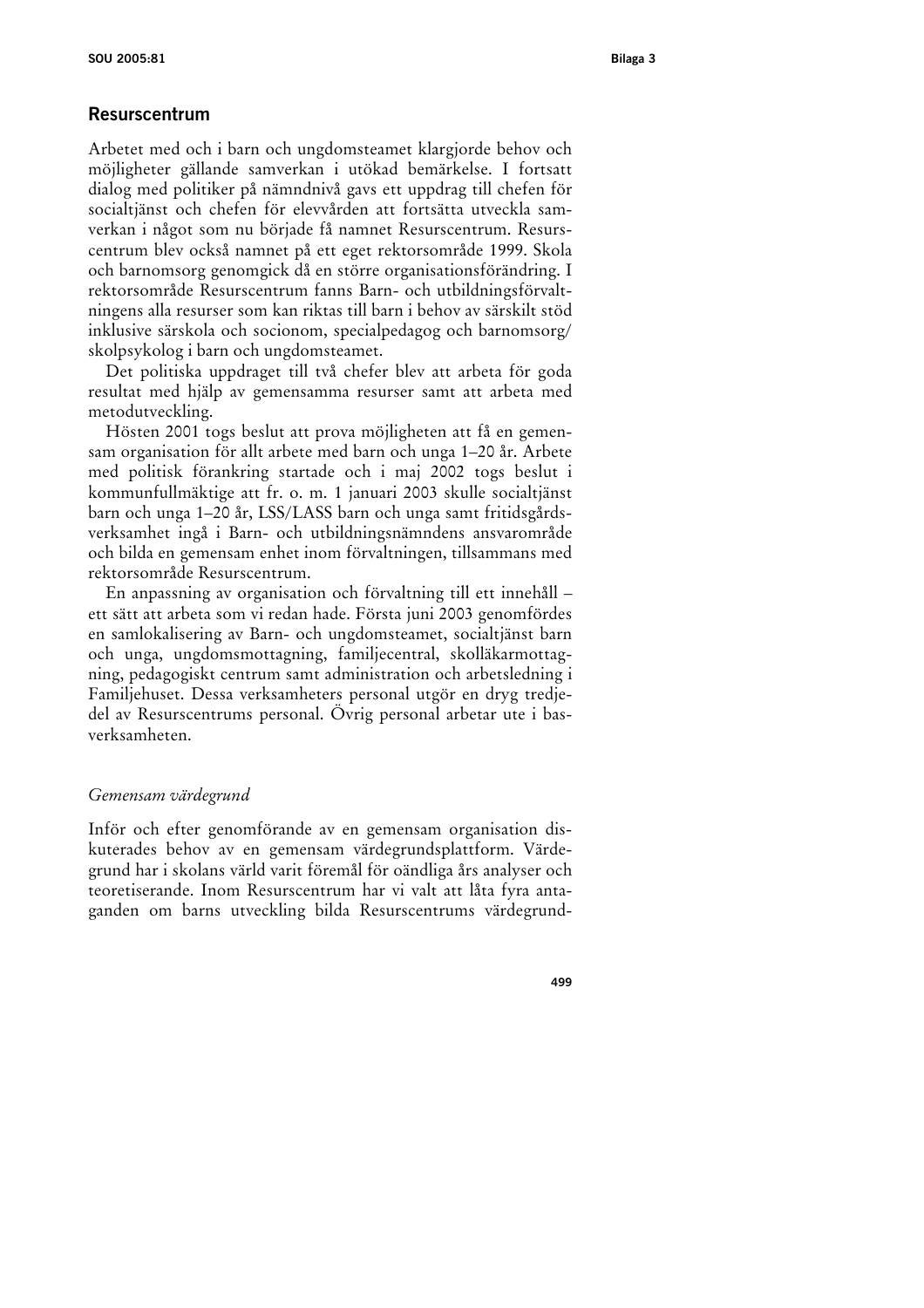plattform tillsammans med "helikopterperspektivet" dvs. att se andra kompetenser som resurser i vårt professionella arbete med barn som far illa.

# Resurscentrumträffen vårt främsta arbetsredskap

Då någon i arbete med barn i behov av särskilt stöd konstaterar att många aktörer är inblandade ska man kalla till en gemensam nätverksträff för att utröna/skapa samsyn om barnets behov samt bestämma vem gör vad?

Om någon ser behov av att tillföra – "ett nytt tänk" ett nytt perspektiv ber man om en Resurscentrumträff. Till Resurscentrumträffen kallas alla viktiga som på ett eller annat sätt är inblandade i arbete med barnet och föräldrar. Föräldrar kan välja att inte närvara men ger i så fall sin tillåtelse till att träffen äger rum. Målsättningen är att Resurscentrumträff nummer ett ska äga rum inom en vecka. Träff nummer ett utser en spindel för det fortsatta arbetet – en spindel som håller ihop, följer upp och avslutar ärendet.

Alla på möte nummer ett hjälps åt att skapa en så hel bild som möjligt av barnets styrkor, förmågor och behov utifrån livsområden. Vi har valt sju livsområden från Socialstyrelsens projekt BBiC; hälsa, utbildning, socialt beteende, känslomässig utveckling, familj och relationer, identitet, klara sig själv. Vi har dessutom lagt till ytterligare ett livsområde; meningsfull fritid, eftersom vi försöker täcka så stor del av barnets hela dygn som möjligt i våra insatser.

Alla inbjudna bidrar i denna behovsbedömning. Vi avslutar denna träff med att bestämma tid för ny träff – träff nummer två. Alla kompetenser och föräldrar ska till nästa gång ha funderat på – "vad kan jag med min kompetens bidra med för att möta detta barns behov?" På träff nummer två arbetas en gemensam handlingsplan fram och tid för första uppföljningen bestäms. Vi har i dag ett mycket bra samarbete med våra kringaktörer och med basorganisationen i Resurscentrumträffen.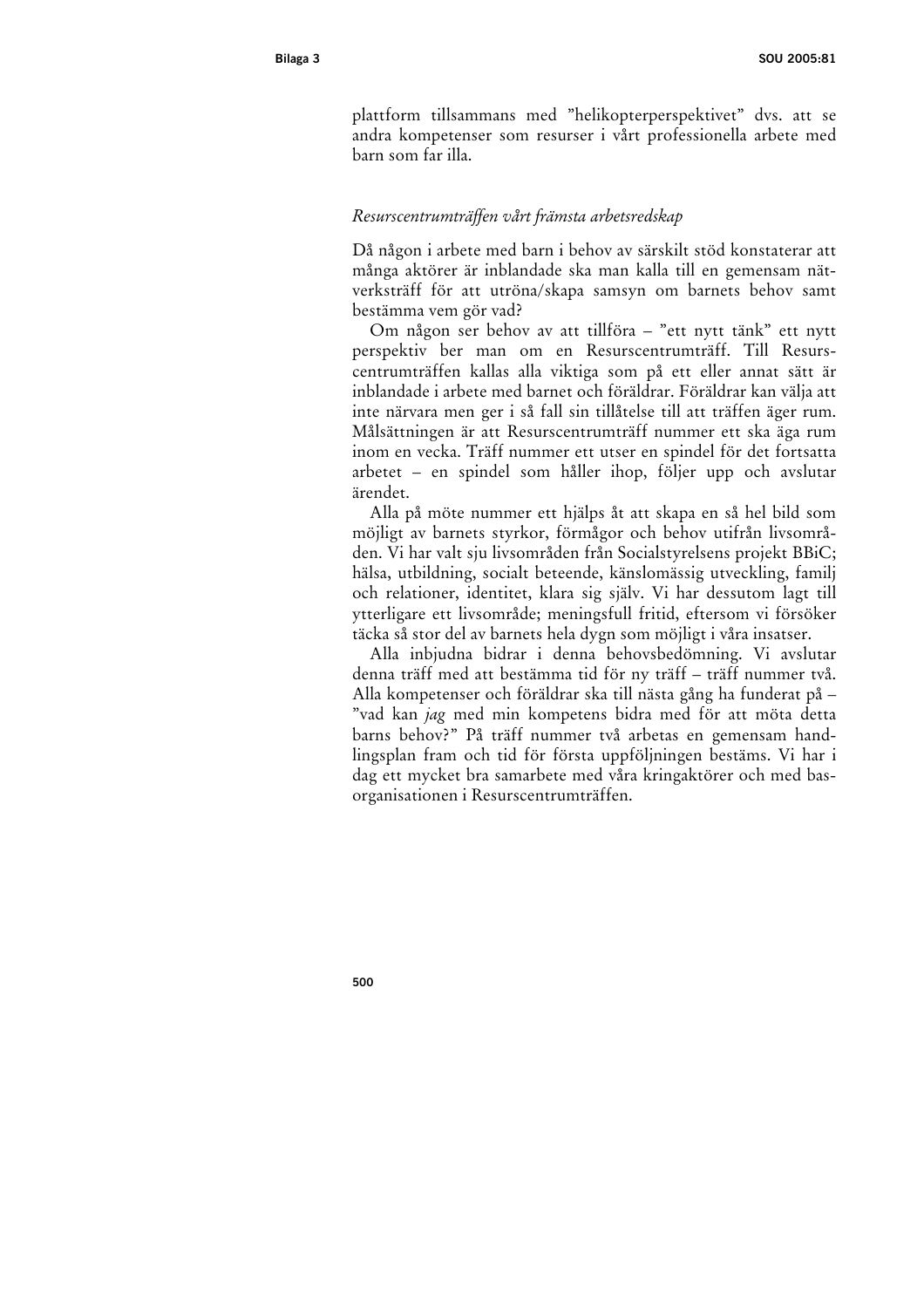# Utvecklingsområden 2004

| Värdegrundsarbete -                                        | Kontinuerligt i Resurscentrums alla<br>verksamheter<br>– med rektorer<br>– ut i basverksamheterna                                                                                                                                                                                                                                                                                                          |
|------------------------------------------------------------|------------------------------------------------------------------------------------------------------------------------------------------------------------------------------------------------------------------------------------------------------------------------------------------------------------------------------------------------------------------------------------------------------------|
| Familjecentralen -                                         | BVC:s hela verksamhet i Strömstad in i<br>familjecentralen andra halvåret 2004.                                                                                                                                                                                                                                                                                                                            |
| Koordinatörer-                                             | Koordinatörer utbildas och ansvarar för<br>att leda Resurscentrumträffar.                                                                                                                                                                                                                                                                                                                                  |
| Multiprofessionella<br>livsområdesteam –                   | Inriktningen är att professionellt täcka<br>barns livsområden inom åldersgrupper<br>samt att utveckla arbetet inom dessa<br>åldersgrupper avseende att se behov,<br>verktyg i arbetet och utveckling av<br>metoder.                                                                                                                                                                                        |
| Barnavårdsutredningar                                      | Med livsområden som utgångspunkt vid<br>behovsbedömning                                                                                                                                                                                                                                                                                                                                                    |
| Strömstadsmodellen,<br>en variant av<br>Manchestermodellen | Att med koordinatörer (social- och<br>specialpedagoger) stödja barn och<br>arbetslag så att barn med en<br>kombinationsproblematik (sociala<br>svårigheter och inlärningshinder) kan<br>finnas kvar i ordinarie verksamhet eller<br>snabbt återskolas i densamma. Bygger<br>på att alla barn vill vara normala och<br>normala barn går i en normal skola.                                                  |
| Tjocka barn/barn med<br>ätstörningsproblematik             | Ett utvecklingsarbete mellan<br>basorganisation - Resurscentrum -<br>primärvård – barnpsykiatrin –<br>folkhälsorådet i syfte att hejda<br>utvecklingen med stigande viktkurvor<br>och barn som inte rör sig.<br>Inriktning: Föräldrautbildning<br>– Gruppverksamhet riktad till<br>överviktiga barn och barn med andra<br>ätstörningar<br>– Aktivitetsgrupp utanför skolan<br>– Stress och stresshantering |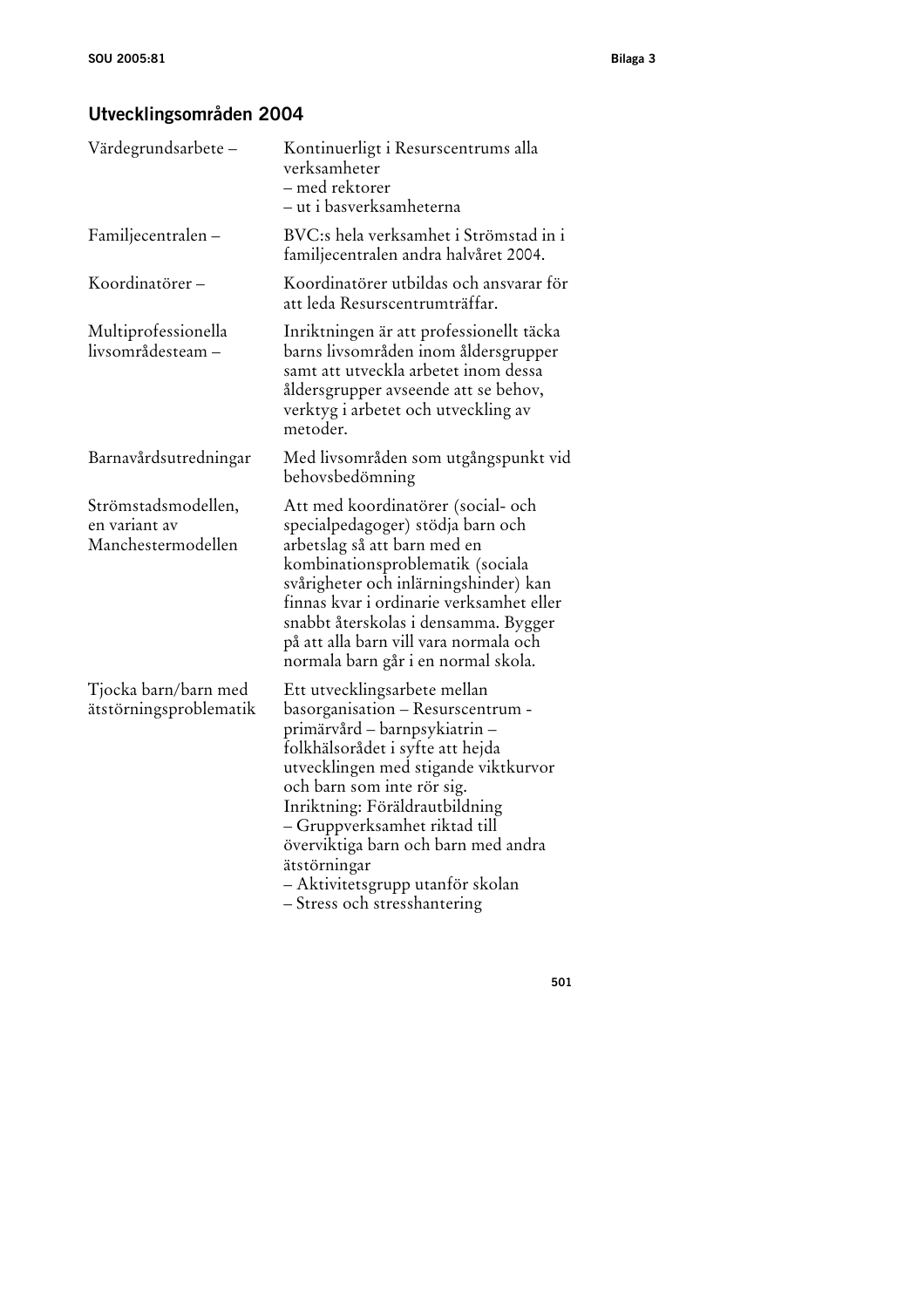| Fortsatt utveckling av | Att bättre utnyttja möjligheten till                                                                  |
|------------------------|-------------------------------------------------------------------------------------------------------|
| personalstöds-         | personalstöd i "par" socionom och                                                                     |
| organisationen         | pedagog                                                                                               |
| Resursavdelning-       | Att utveckla stöd till barn i<br>barnomsorgen med en samverkan<br>mellan barnomsorg och Resurscentrum |

# Önskvärt utvecklingsområde

| Utvärderare/uppföljare | Ett friskt öga utifrån som kan granska |
|------------------------|----------------------------------------|
| av vår verksamhet och  | vårt arbete med avseende på resultat,  |
| vårt arbete            | arbetssätt, metoder och effekter. I    |
|                        | dagsläget har vi varken resurser eller |
|                        | kompetens att starta ett sådant        |
|                        | utvecklingsarbete.                     |

## Effekter av vårt arbetssätt och organiseringen av arbetet.

Inom basorganisationen barnomsorg och skola har vi minskat kostnaden för elevassistenter och stödpersoner. Personal inom dessa verksamheter ser i allt mer ökad omfattning hur andra kompetenser i våra verksamheter kan och ska ha en roll i arbete med barn i behov av särskilt stöd. Inom basverksamheterna är man i dag bättre är tidigare att se barns svårigheter och behov i ett helhetsperspektiv, med hjälp av livsområdesbedömningar, istället för att se enbart vissa tillkortakommanden. Socialtjänsten och barnpsykiatrin, ser i dag basorganisationen som den potential den kan vara i t.ex. behandlingsarbete. Det är i dag lättare att få med basorganisationen i arbetet genom exempelvis en gemensam handlingsplan då man från början i en nätverksträff eller Resurscentrumträff varit delaktig på lika villkor i bedömningen av barnets behov. Bygger på att ingen har s.k. tolkningsföreträde och det är då också lättare att få alla aktörer att medverka i handlingsplanens arbete.

Inom socialtjänstdelen av Resurscentrum ser vi att antalet anmälningar och utredningar samt kostnader för köpt vård under senaste fyraårsperioden minskat ned mot en tredjedel av nivån 1999. Under 2003 inkom ca 50 anmälningar om barn som far illa och 35 barnskyddsutredningar genomfördes. År 1999 uppgick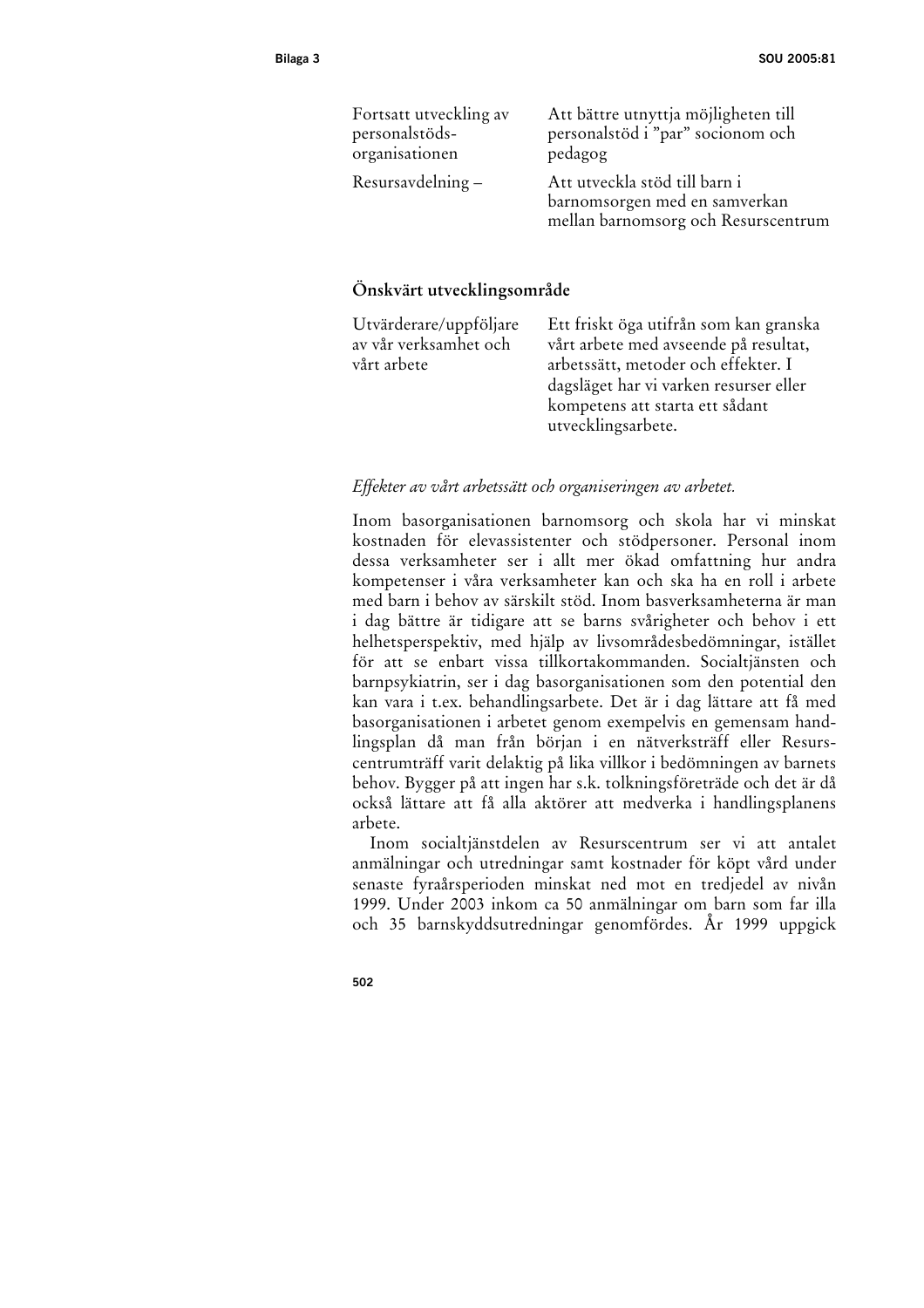antalet anmälningar till drygt 100 och utredningar till 90. Kostnaderna för köpt vårt och egen vård på hemmaplan låg på drygt 1 800 tkr 2003 jämfört med nästan 5 000 tkr år 1999 exklusive kostnader för familjehem, kontaktfamiljer och kontaktpersoner som uppgick till ca 1 500 tkr. Den senare en kostnad som är relativt konstant genom åren.

Det totala antalet ärenden som hanterades inom socialtjänsten inkl familjerätt var ca 120 under 2003 och tidiga insatser i öppenvård ca 200, till övervägande del hanterade av Barn- och ungdomsteamet. Sammantaget alla insatser för barn och familj har från 1999 ökat kraftigt men tonvikten ligger på den öppna verksamheten. Detta har inneburit en viss orientering bort från traditionell socialtjänst mot arbete på de arenor där barn och familjer finns; skola, barnomsorg, familjecentral och ungdomsmottagning.

De tidiga insatserna ökar hela tiden och framförallt genom samverkan och samordning av resurser där alla kompetenser tar ansvar för sin del i arbetet och inte fokuserar på vad andra professionella skall åstadkomma. Kontaktnäten är många och väl fungerande, tillgängligheten stor för medborgarna och mellan de professionella. Det finns en större samsyn än tidigare mellan olika verksamheter och anställda inom barnverksamheten i kommunen. De goda exemplen ger en ökad tilltro till vad vi kan göra tillsammans när det gäller att tillgodose behov och arbeta utvecklingsfrämjande. Kompetenser och kompetensområden har blivit tydligare och vi hamnar sällan i diskussioner grundade i revirtänkande och konkurrens. Samverkan är nära och naturlig – utan onödig administration, remitteringar och byråkrati. Den stora kraft vi lägger på att kunna erbjuda personalstöd till dem som önskar och har behov av detta innebär att många problem med barn och inom personalgrupper kan hanteras tidigt och kraftigt bidra till kompetenshöjning, energi och förstående för vikten av förebyggande arbete och tidiga insatser. Många åtgärder kan hanteras inom basverksamheten i barnets vardag av de som står närmast barnet, genom handledning och personalstöd.

Arbetet med BBiC som bas och vårt eget värdegrundsarbete får alltmer genomslag, både inom Resurscentrum och i basverksamheten skola/barnomsorg. Många har tagit till sig modellen och metoden som ett utmärkt instrument att kartlägga behov, matcha insatser och jobba utvecklingsstödjande. Utvecklingssamtal i skolan och åtgärdsplaner baseras på BBiC. Inom socialtjänstdelen arbetar vi med att utveckla användandet av BBiC i utredningar.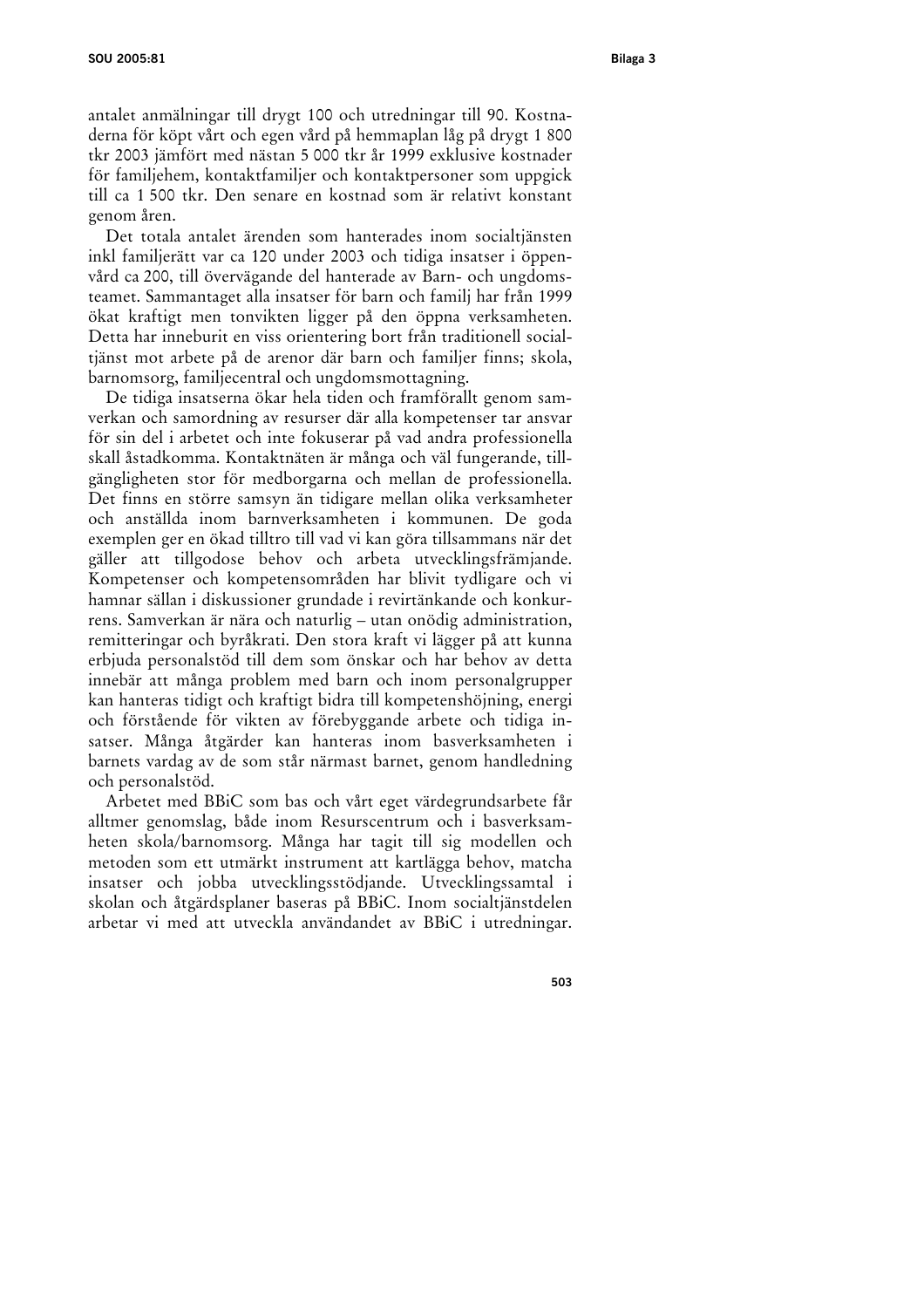Själva utredningsförfarandet blir enklare och kan ofta genomföras i form av nätverksträffar med professionella och vid behov föräldrar och barn. Den samlade information som då framkommer gör alla berörda medvetna om sin roll, vad man kan bidra med och dela tankar om insatser samt få till stånd tidiga insatser och ha en klar bild av planeringen i ärendet. Alla deltagares kunskap, observationer och tankar tas till vara utan att någon ges tolkningsföreträde. Den utredande socialsekreterarens roll blir inte att ensam samla in uppgifter och försöka förstå och tolka behov för att kunna matcha insatser. Ansvaret vilar på alla som står barnet nära.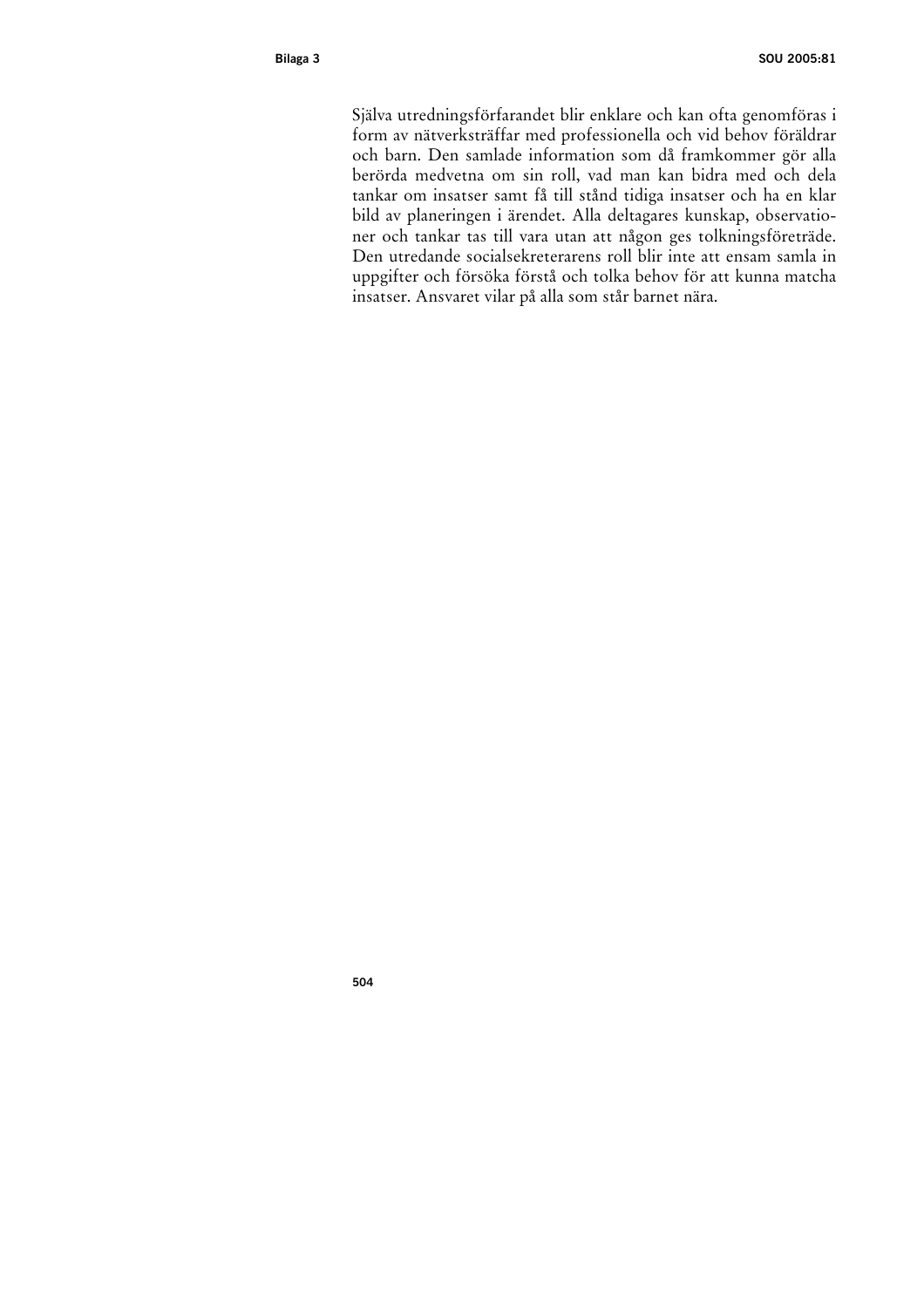# Gävle kommun – Hur arbetar vi med familjen som en resurs?

Av Gunnar Löholm, Mattias Bengtsson, Margareta Kamlen och Jim Salamon, Socialtjänsten i Gävle kommun

#### Mobiliseringsmöte

- · Privat nätverk
- Professionellt nätverk
- · Delaktighet i uppdraget
- · Resursbaserade frågor

### Hemspåret prövas alltid

- Stöd till familjen i hemmet
- Back up

# "Möjlighet till boende" snarare än "boende". 8–10 v

- · Föräldrar fortsatt mandat att vara föräldrar
- · Normalisering

# Tydliga och konkreta uppdrag

- · Processinriktning
- · Relationen föräldrar/ungdom
- · Föräldrafärdighet (grupp/individ)

### Resursinventering

- · Vad fungerar?
- · Hur göra mer av detta?
- · Vilka är viktiga?
- · Salutogenes
- · Lösningsbyggande

#### Eget boende

- · Vad kan föräldrar/nätverk bidra med?
- · Individuella lösningar
- · Elevhemsboende, träningsboende, övergångslägenhet